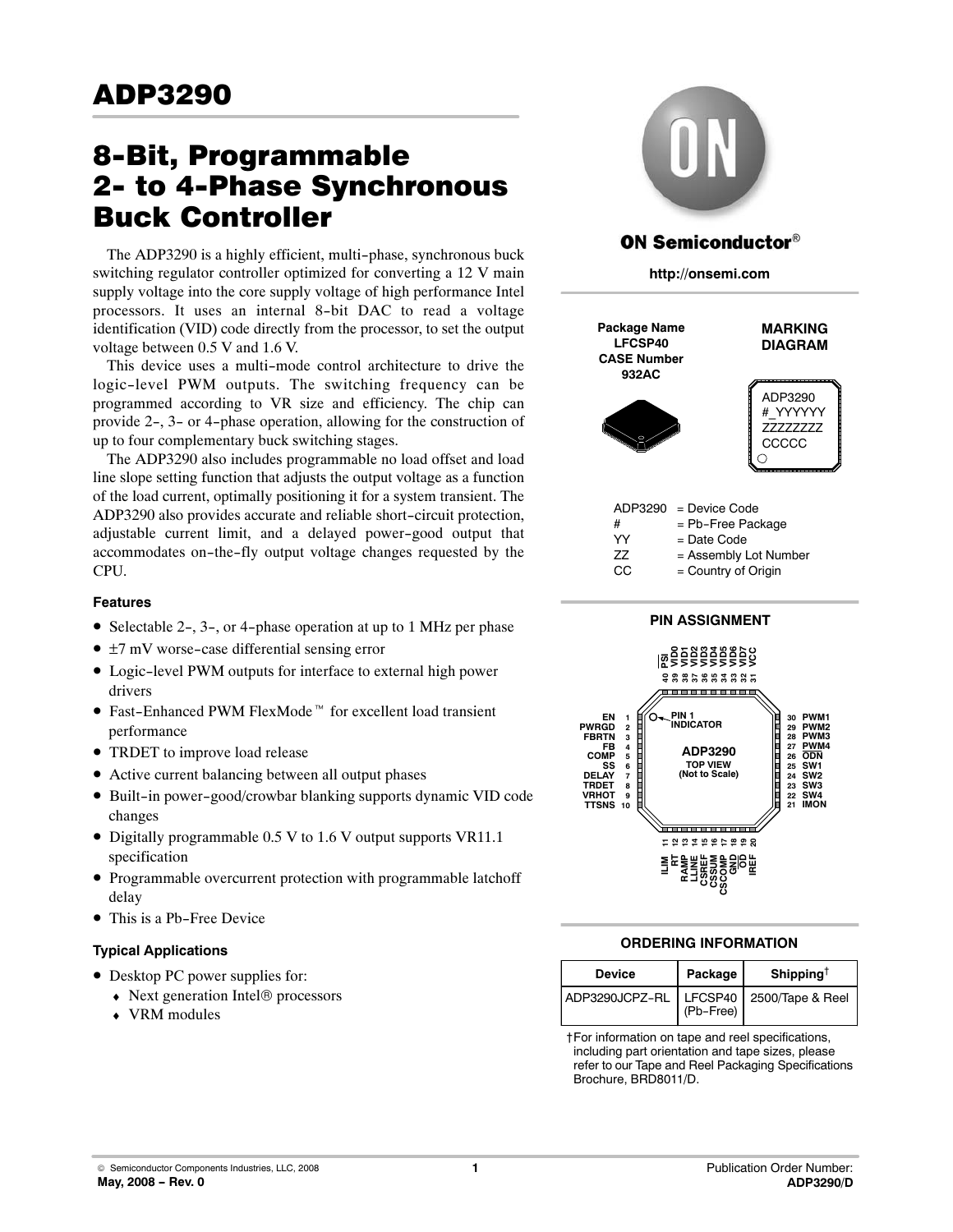

**Figure 1. Simplified Block Diagram**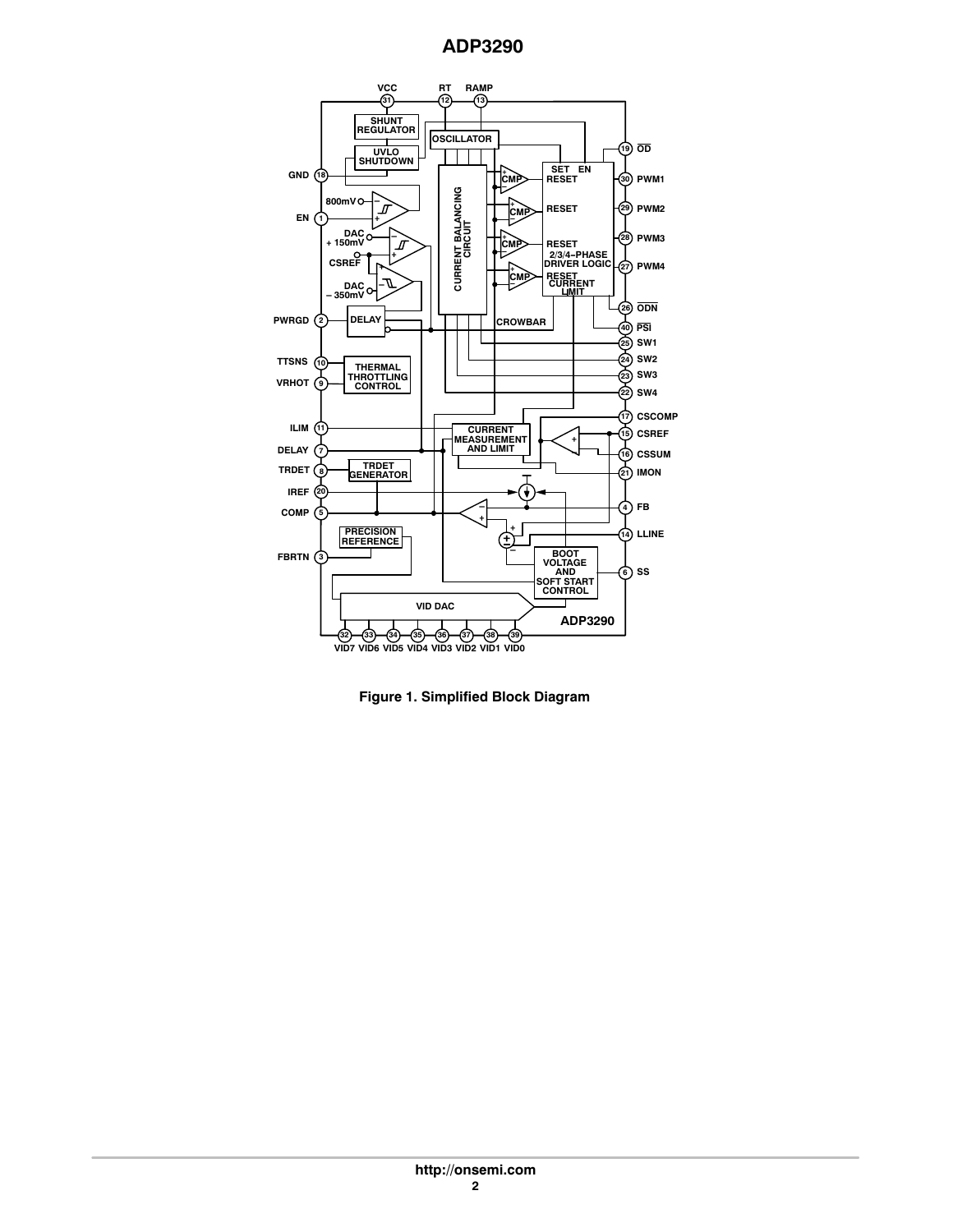115A TDC, 130A PK VCC(CORE) RTN 0.5V TO 1.6V **OVCC(SENSE)** Pov<sub>ss(SENSE)</sub> 220nH/0.57m22 Port Sm32 Each Vcc(core) IN SOCKET 22µFx18<br>MLCC สั SANYO SEPC SERIES F/4V/4Vx8 CE8  $+$ CIN3 680-F ⊯<br>تاريخ  $\frac{56}{10}$ i⊢∙⊕ 102 102 102 ے<br>C6<br>C4 عب<del>ر</del><br>C9<br>C4 C3 4.7-F ⊣" ਁੱਡੋ <u>ਇੱ</u><br>ਮੁ RTH2 100k CB<sub>94</sub>E<br>CB94 NTC ಲಕ್ಕೆ<br>೧೯ 220nH/0.57m 220nH/0.57m  $\frac{Q5}{4}$ BSC100N03LS 220nH/0.57m 5% 220nH/0.57mΩ  $\mathbf{S}$ BSC100N03LS BSC100N03LS BSC100N03LS <sub>33</sub> ا≕ Lash L4  $\frac{Q13}{\left|\frac{1}{14}\right|}$  BSC100N03LS L5 C5 4.7-F 8 날<br>8 날 BSC100N03LS 8발<br>7 PD09N03LA<br> **LET**<sup>||</sup><br>
<u>G</u><br>
<br>
C IPD09N03LA IPD09N03LA IL 7 S = IPD09N03LA I 3 = T<br>- + IPD09N03LA IL 7 S = I-+ IP IPD09N03LA<br><u>Tit</u>H<br>CHPD09N0:<br>CHTI<sub>FT</sub>H CINT<br>C80<br>C ے<br>C1<br>C4 4.7uF<br>C4 4 4.7µF<br>C7 4 L 4.7<br>4.7<br>4.0  $\frac{1}{6}$ IPD09N03LA IPD09N03LA IPD09N03LA ำนี පි ə Q9  $\bar{\text{o}}$ ភ<br>ក Q15 **PD09N03LA** IPD09N03LA 'ሞ 27nF ∞⊥∼⊥⊙ مب 27<br>255<br>27 ∞⊥∼\_⊙\_ 5 مبر<br>27<br>27 ள்⊾∝ 5 27nF<br>C23 <u>დ</u> 건<br>- 홍 리<br>- 종 C11  $\mathcal{B}_{\frac{1}{2}}^{\frac{1}{2}}$ |<br>|<br>| <sup>86</sup> 1<sub>동</sub> 18nF C21 PS<br>Pand<br>Pand R5 C13 2.2  $\frac{13}{4}$  CD<br>ADP3120A PS<br>Pand<br>Pand ER<br>2.20<br>2.20 PS<br>PS<br>PSND<br>PSND S<br>ADP3120A PRV<br>PS<br>DRV<br>DRV<br>DRV ADP3120A ADP3120A ADP3120A ADP3120A 3 U4  $E_{22}^{4}$ a<br>En 2 95 BST IN OD VCC ន<br>ខ ខ ខ ខ  $2.20$ BST IN OD VCC R7 그 이 ♡ 4 그 ~ ~ 그 이 이 4 4 그 이 이 4 D4 1N4148 D2 1N4148 D3 1N4148 D5 1N4148 운 놀 군<br>주 운<br>도 8일<br>다 1% RPH1  $\frac{1}{2}$ <br>PH2 **68.1** 1% 1% R<sub>SW1</sub>1 1<sub>K</sub> 1% RPH3 R<sub>PH4</sub><br>68.1kΩ  $\overline{\phantom{a}}$ R SW2  $\mathbf -$ R SW3 R<sub>CS1</sub> R<sub>CS2</sub> 82.5k R<sub>SW4</sub> 35.7kQ 1.8nF<br>-<br>-إسما S<sub>IMON</sub><br>City  $C<sub>CS2</sub>$ C<sub>CS1</sub> C<sub>CS2</sub> 1% 0.1-5% NPO 2700µF/16V/3.3 Ax2<br>SANYO MV-WX SERIES 2700μF/16V/3.3 Ax2<br>SANYO MV-WX SERIES اليون<br>تا الج **Rima**<br> **Rima**<br>  $\frac{3}{2}$ <br>  $\frac{3}{2}$ <br>  $\frac{3}{2}$ <br>  $\frac{3}{2}$ <br>  $\frac{3}{2}$ R<sub>REF</sub><br>100kΩ<br>'1% FWASS<br>SWARI<br>SWARISS<br>EWARIS D1<br>1N4148 IRFE OD VID0 FROM CPU VID1 R1 10 ୪‡ ↴ १११११११११ GND<br>CSS<u>UM</u><br>CSSUM VID2 CSC<br>CS<br>C<sub>1</sub> ADP3290 5년<br>2년 VID3  $\overline{5}$ VID4 + မိ VID5 VID6 VID7 (C3 OPTIONAL) LLINE + لا<br>Saja RT<br>ILIN Ð vcc ez <sub>및 강대</sub>S% <sub>I</sub>nt<br>PS⊯ 空 실 기 ROCK<br>REAL SER<br>HARROMAN<br>HARROMAN  $\overline{c}$ 1% 113k RT  $\overline{a}$ PSI#  $\frac{5}{6}$ R<br>R<br>7.5k2 L1 370nH li i i i i i i i  $\mathbf -$ C6 ≷<br>Vi≦ 3e<br>Se R<sub>TRDT2</sub> R<sub>TRDT1</sub> 4.99kQ 0.1-F C<sub>TRDT</sub><br>560pF  $\frac{5}{6}$ 8눝 Eg%ü<br>Hami 69.8k ∤⊗ PROCHOTO <del>။<br>၂</del>၀၄ POWER GOODO PROCHOT  $\frac{\delta}{2}$ VTT I/O POWER GOOD 1. For a Description of Optional R<sub>SW</sub> Resistors See the Theory of Operation Section. 2. Connect Near Each Inductor. RA<br>28.0kΩ CA CFB  $3.3pF$ 18nF CDLY 120pF C<sub>B</sub><br>120pF **R<sub>B</sub>**<br>1.21kΩ ಜ್ಞ 8는

**Figure 2. Application Schematic - 4-Phase Operation**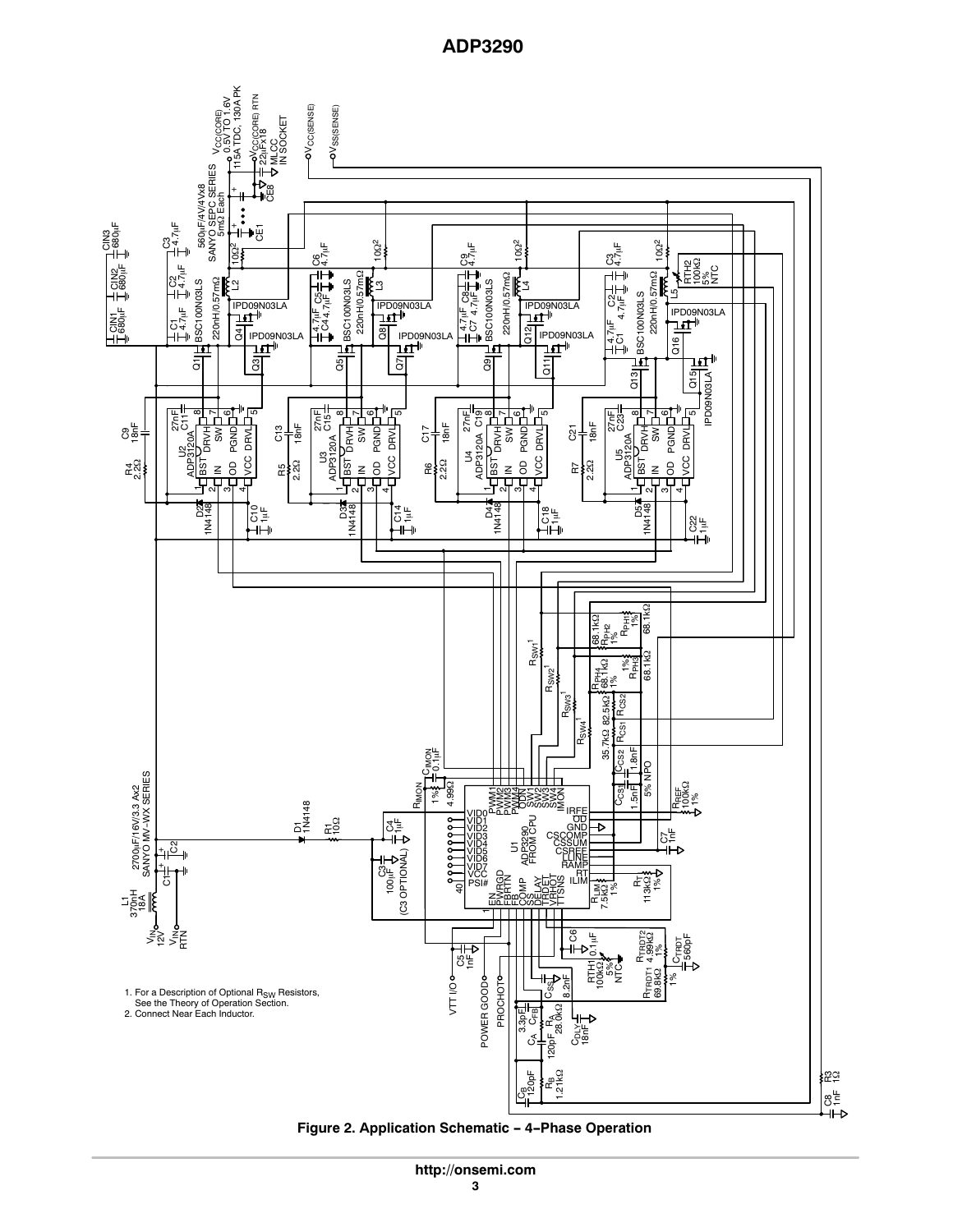# **PIN ASSIGNMENT**

| Pin No.        | <b>Mnemonic</b>             | <b>Description</b>                                                                                                                                                                                                                                                       |
|----------------|-----------------------------|--------------------------------------------------------------------------------------------------------------------------------------------------------------------------------------------------------------------------------------------------------------------------|
| 1              | EN                          | Power Supply Enable Input. Pulling this pin to GND disables the PWM outputs and pulls the PWRGD output low.                                                                                                                                                              |
| $\overline{c}$ | <b>PWRGD</b>                | Power-Good Output. Open-drain output that signals when the output voltage is outside of the proper operating range.                                                                                                                                                      |
| 3              | <b>FBRTN</b>                | Feedback Return. VID DAC and error amplifier input for remote sensing of the output voltage.                                                                                                                                                                             |
| 4              | <b>FB</b>                   | Feedback Input. Error amplifier reference for remote sensing of the output voltage. An external resistor between<br>this pin and the output voltage sets the no-load offset point.                                                                                       |
| 5              | <b>COMP</b>                 | Error Amplifier Output and Compensation Point.                                                                                                                                                                                                                           |
| 6              | SS                          | Soft-Start Delay Setting Input. An external capacitor connected between this pin and GND sets the soft-start<br>ramp-up time. After startup, pin used to control DVID slew-rate.                                                                                         |
| 7              | <b>DELAY</b>                | Delay Timer Setting Input. An external capacitor connected between this pin and GND sets the overcurrent<br>latchoff delay time, boot voltage hold time, EN delay time, and PWRGD delay time.                                                                            |
| 8              | <b>TRDET</b>                | Transient detection output. This pin is pulled low when a load release transient is detected.                                                                                                                                                                            |
| 9              | <b>VRHOT</b>                | VR Hot Output. Active high open-drain output that signals when the temperature of the temperature sensor<br>connected to TTSNS exceeds the programmed VRHOT temperature threshold.                                                                                       |
| 10             | <b>TTSNS</b>                | VR Hot Thermal Throttling Sense Input. An NTC thermistor between this pin and GND is used to remotely sense<br>the temperature at the desired thermal monitoring point.                                                                                                  |
| 11             | <b>ILIM</b>                 | Current Sense and Limit Pin. Connecting a resistor from this pin to CSCOMP sets the internal current sensing<br>signal for current limit and IMON.                                                                                                                       |
| 12             | <b>RT</b>                   | Frequency Setting Resistor Input. An external resistor connected between this pin and GND sets the PWM<br>oscillator frequency.                                                                                                                                          |
| 13             | <b>RAMP</b>                 | PWM Ramp Slope Setting Input. An external resistor from the converter input voltage to this pin sets the slope<br>of the internal PWM ramp.                                                                                                                              |
| 14             | <b>LLINE</b>                | Output Load Line Programming Input. This pin can be directly connected to CSCOMP, or it can be connected to<br>the center point of a resistor divider between CSCOMP and CSREF. Connecting LLINE to CSREF disables<br>positioning.                                       |
| 15             | <b>CSREF</b>                | Current Sense Reference Voltage Input. The voltage on this pin is used as the reference for the current sense<br>amplifier and the power-good and crowbar functions. This pin should be connected to the common point of the<br>output inductors.                        |
| 16             | <b>CSSUM</b>                | Current Sense Summing Node. External resistors from each switch node to this pin sum the inductor currents<br>together to measure the total output current.                                                                                                              |
| 17             | <b>CSCOMP</b>               | Current Sense Compensation Point. A resistor and capacitor from this pin to CSSUM determines the gain of the<br>current sense amplifier and the positioning loop response time.                                                                                          |
| 18             | GND                         | Ground. All internal biasing and the logic output signals of the device are referenced to this ground.                                                                                                                                                                   |
| 19             | OD                          | Output Disable Logic Output for phase 1. This pin is actively pulled low when the EN input is low or when VCC is<br>below its UVLO threshold to signal to the Driver IC that the driver high-side and low-side outputs should go low.                                    |
| 20             | <b>IREF</b>                 | Current Reference Input. An external resistor from this pin to ground sets the internal reference current used to<br>generate $I_{FB}$ , $I_{DELAY}$ , $I_{SS}$ , $I_{CL}$ , and $I_{TTSNS}$ .                                                                           |
| 21             | <b>IMON</b>                 | IMON Total Current Output Pin. A resistor/capacitor from this pin to FBRTN/VSS Sense sets the IMON signal.                                                                                                                                                               |
| 22 to 25       | SW4 to<br>SW1               | Current Balance Inputs. Inputs for measuring the current level in each phase. The SW pins of unused phases<br>should be left open.                                                                                                                                       |
| 26             | <b>ODN</b>                  | Output Disable Logic output for PSI Operation. This pin is pulled low when PSI is low, otherwise it functions the<br>same as OD.                                                                                                                                         |
| 27 to 30       | PWM4 to<br>PMW1             | Logic-Level PWM Outputs. Each output is connected to the input of an external MOSFET driver such as the<br>ADP3121. Connecting the PWM4, and/or PWM3 output to VCC causes that phase to turn off, allowing the<br>ADP3290 to operate as a 2-, 3-, or 4-phase controller. |
| 31             | <b>VCC</b>                  | Supply Voltage for the Device. A 340 $\Omega$ resistor should be placed between the 12 V system supply and the VCC<br>pin. The internal shunt regulator maintains $VCC = 5.0 V$ .                                                                                        |
| 32 to 39       | VID7 to<br>VID <sub>0</sub> | Voltage Identification DAC Inputs. These eight pins are pulled down to GND, providing a Logic 0 if left open.<br>When in normal operation mode, the DAC output programs the FB regulation voltage from 0.5 V to 1.6 V.                                                   |
| 40             | <b>PSI</b>                  | Power State Indicator Input. Pulling this pin low places controller in lower power state operation.                                                                                                                                                                      |

NOTE: True no connect. Printed circuit board traces are allowable.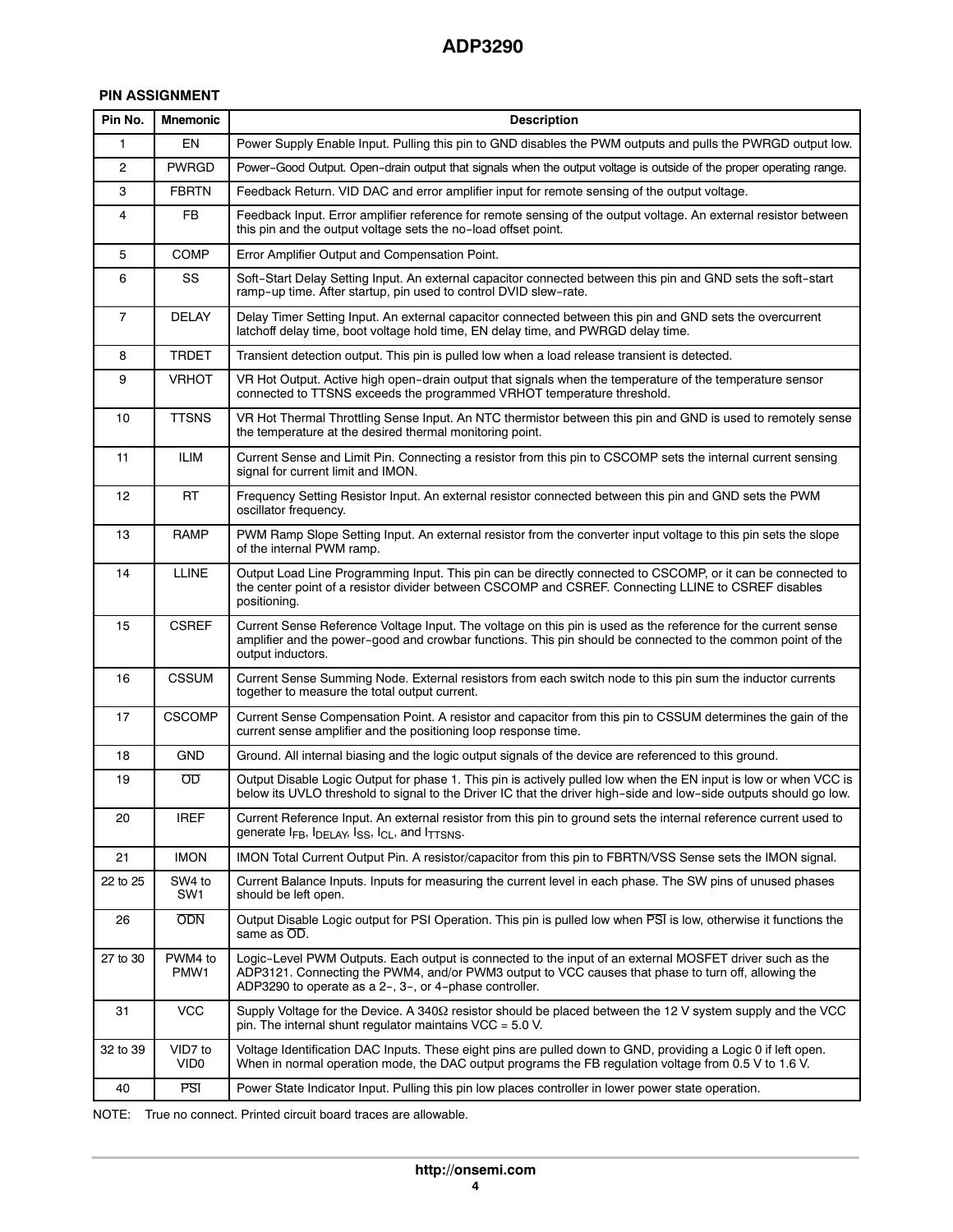| <b>ELECTRICAL CHARACTERISTICS</b> ( $V_{CC}$ = 12 V, FBRTN = GND, $T_A$ = 0°C to 85°C unless otherwise noted) (Note 1) |  |
|------------------------------------------------------------------------------------------------------------------------|--|
|------------------------------------------------------------------------------------------------------------------------|--|

| <b>Parameter</b>         | Symbol       | <b>Conditions</b>           | Min   | <b>Typ</b> | Max   | Unit |
|--------------------------|--------------|-----------------------------|-------|------------|-------|------|
| <b>Reference Current</b> |              |                             |       |            |       |      |
| Reference Bias Voltage   | <b>VIREF</b> |                             |       | 1.5        |       |      |
| Reference Bias Current   | <b>IREF</b>  | $R_{IRFF}$ = 100 k $\Omega$ | 14.25 | 15         | 15.75 | μA   |

#### **Error Amplifier**

| וסווועוווא וטווב                                 |                          |                                                                                                                                                                                    |                            |            |                            |               |
|--------------------------------------------------|--------------------------|------------------------------------------------------------------------------------------------------------------------------------------------------------------------------------|----------------------------|------------|----------------------------|---------------|
| Output Voltage Range (Note 2)                    | V <sub>COMP</sub>        |                                                                                                                                                                                    | 0                          |            | 4.4                        | V             |
| Accuracy                                         | $V_{FB}$                 | Relative to nominal DAC output,<br>Referenced to FBRTN, LLINE = CSREF,<br>Temperature Range: 0 °C to 60 °C<br>DAC Code: 0.5 V to 0.99375 V<br>1.0 V to 1.39375 V<br>1.4 V to 1.6 V | $-8.0$<br>$-7.0$<br>$-0.5$ |            | $+8.0$<br>$+7.0$<br>$+0.5$ | mV<br>mV<br>℅ |
| Load Line Positioning Accuracy                   | V <sub>FB(BOOT)</sub>    | In startup CSREF - LLINE = 80 mV,<br>Temperature Range: $0^{\circ}$ C to 60 $^{\circ}$ C,<br>$DAC = 1.000 V$                                                                       | 1.092<br>$-81.7$           | 1.1<br>-80 | 1.108<br>$-78.3$           | $\vee$<br>mV  |
| Differential Non-linearity                       |                          |                                                                                                                                                                                    | $-1.0$                     |            | $+1.0$                     | <b>LSB</b>    |
| Input Bias Current                               | $I_{FB}$                 | $I_{FB} = I_{IREF}$                                                                                                                                                                | 13.5                       | 15         | 16.5                       | μA            |
| <b>FBRTN Current</b>                             | <b>FBRTN</b>             |                                                                                                                                                                                    |                            | 125        | 200                        | μA            |
| <b>Output Current</b>                            | <b>I</b> COMP            | FB forced to V <sub>OUT</sub> - 3%                                                                                                                                                 |                            | 500        |                            | μA            |
| <b>Gain Bandwidth Product</b>                    | $GBW$ <sub>(ERR)</sub>   | $COMP = FB$                                                                                                                                                                        |                            | 20         |                            | <b>MHz</b>    |
| Slew Rate                                        |                          | $COMP = FB$                                                                                                                                                                        |                            | 25         |                            | $V/\mu s$     |
| LLINE Input Voltage Range                        | $V_{LLINE}$              | <b>Relative to CSREF</b>                                                                                                                                                           | $-250$                     |            | $+250$                     | mV            |
| <b>LLINE Input Bias Current</b>                  | <b>ILLINE</b>            | Temperature Range: 0 °C to 60 °C                                                                                                                                                   | $-7.5$                     |            | $+7.5$                     | nA            |
| <b>BOOT Voltage Hold Time</b>                    | $t_{\text{BOOT}}$        | $CDELAY = 10 nF$                                                                                                                                                                   |                            | 2.0        |                            | ms            |
| <b>VID Inputs</b>                                |                          |                                                                                                                                                                                    |                            |            |                            |               |
| Input Low Voltage                                | $V_{IL(VID)}$            | VID(X)                                                                                                                                                                             |                            |            | 0.3                        | V             |
| Input High Voltage                               | V <sub>IH(VID)</sub>     | VID(X)                                                                                                                                                                             | 0.8                        |            |                            | V             |
| Input Current                                    | $I_{IN(VID)}$            |                                                                                                                                                                                    |                            | $-1.0$     |                            | μA            |
| VID Transition Delay Time (Note 3)               |                          | VID code change to FB change                                                                                                                                                       | 400                        |            |                            | ns            |
| No CPU Detection Turn-Off Delay Time<br>(Note 2) |                          | VID code change to PWM going low                                                                                                                                                   | 5.0                        |            |                            | μs            |
| <b>PSI Input</b>                                 |                          |                                                                                                                                                                                    |                            |            |                            |               |
| Input Low Voltage                                | $V_{IL}(PSI)$            |                                                                                                                                                                                    |                            |            | 0.3                        | V             |
| Input High Voltage                               | $V_{IH}(PSI)$            |                                                                                                                                                                                    | 0.8                        |            |                            | $\vee$        |
| Input Current                                    | $I_{IN}(\overline{PSI})$ | $\overline{PSI}$ = HIGH                                                                                                                                                            |                            | 1.0        |                            | μA            |
| Assertion time                                   | $t_{ast}$ ( $PSI$ )      | Fsw= 400 kHz, 4-phase                                                                                                                                                              |                            | 2.5        |                            | μs            |
| De-assertion time                                | $t_{\text{deast}}$ (PSI) | Fsw= 400 kHz, 4-phase                                                                                                                                                              |                            | 625        |                            | ns            |
| <b>TRDET Output</b>                              |                          |                                                                                                                                                                                    |                            |            |                            |               |
| Low Voltage                                      | VIL(TRDET)               | $I_{TRDET(sink)} = -4$ mA                                                                                                                                                          |                            | 150        | 300                        | mV            |
| <b>Oscillator</b>                                |                          |                                                                                                                                                                                    |                            |            |                            |               |
| <b>Frequency Range</b>                           | $f_{\rm OSC}$            |                                                                                                                                                                                    | 0.25                       |            | 4.0                        | <b>MHz</b>    |
| <b>Frequency Variation</b>                       | <sup>f</sup> PHASE       | $T_A = 25 °C$ , $R_T = 277 k\Omega$ , 4-phase<br>$T_A = 25 °C$ , $R_T = 130 k\Omega$ , 4-phase                                                                                     | 360                        | 200<br>400 | 440                        | kHz           |

[1](#page-6-0). All limits at temperature extremes are guaranteed via correction using standard quality control (SQC).

[2](#page-6-0). Guaranteed by characterization, not tested in production.

[3](#page-6-0). Guaranteed by design, not tested in production.

 $\mathsf{T}_{\mathsf{A}}$  = 25 °C,  $\mathsf{R}_\mathsf{T}$  = 57 k $\Omega$ , 4-phase

Output Voltage  $V_{\text{RT}}$   $V_{\text{RT}}$  R<sub>T</sub> = 130 kΩ to GND 1.9 2.0 2.1 V RAMP Output Voltage V<sub>RAMP</sub> RAMP - FB -50 +50 mV

RAMP Input Current Range IRAMP 1.0 200 -

800

 $\mu$ A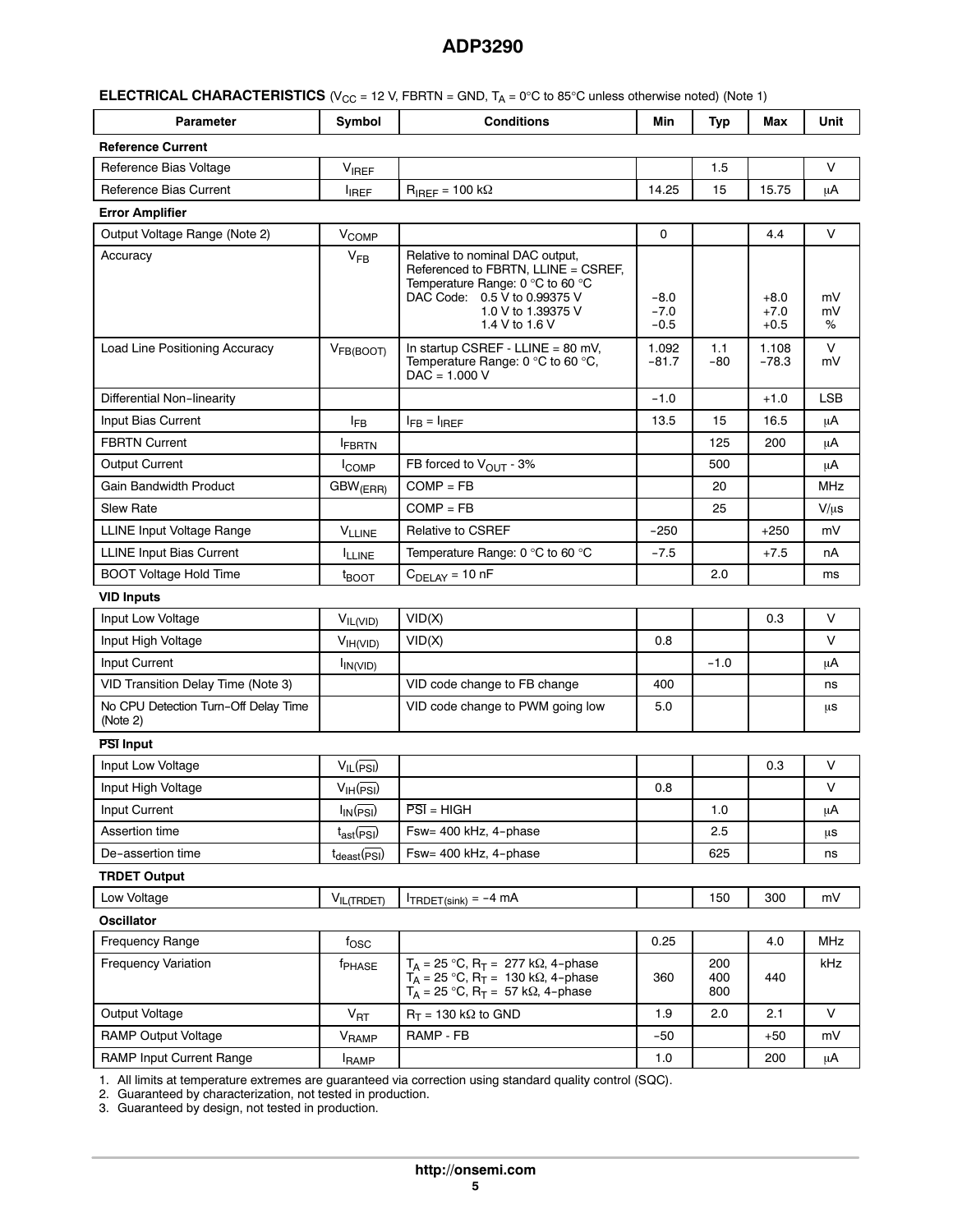|  | <b>ELECTRICAL CHARACTERISTICS</b> (V <sub>CC</sub> = 12 V, FBRTN = GND, $T_A = 0^\circ$ C to 85°C unless otherwise noted) (Note 1) |
|--|------------------------------------------------------------------------------------------------------------------------------------|
|--|------------------------------------------------------------------------------------------------------------------------------------|

| <b>Parameter</b>                       | Symbol                        | <b>Conditions</b>                                                                                                                       | Min    | <b>Typ</b> | Max    | Unit       |
|----------------------------------------|-------------------------------|-----------------------------------------------------------------------------------------------------------------------------------------|--------|------------|--------|------------|
| <b>Current Sense Amplifier</b>         |                               |                                                                                                                                         |        |            |        |            |
| <b>Offset Voltage</b>                  | $V_{OS(CSA)}$                 | CSSUM - CSREF, CSREF = $0.8V$ ~1.6V,<br>Temperature Range: $0^{\circ}$ C to 60 $^{\circ}$ C                                             | $-0.5$ |            | $+0.5$ | mV         |
| Input Bias Current                     | <b>BIAS(CSSUM)</b>            | Temperature Range: 0 °C to 60 °C                                                                                                        | $-7.5$ |            | $+7.5$ | nA         |
| Gain Bandwidth Product                 | GBW <sub>(CSA)</sub>          | CSSUM = CSCOMP                                                                                                                          |        | 10         |        | <b>MHz</b> |
| <b>Slew Rate</b>                       |                               | $C_{CSCOMP} = 10 pF$                                                                                                                    |        | 10         |        | $V/\mu s$  |
| Input Common-Mode Range                |                               | <b>CSSUM and CSREF</b>                                                                                                                  | 0      |            | 3.5    | V          |
| Output Voltage Range                   |                               |                                                                                                                                         | 0.05   |            | 3.5    | V          |
| <b>Output Current</b>                  | <b>ICSCOMP</b>                |                                                                                                                                         |        | 500        |        | μA         |
| Current Limit Latchoff Delay Time      | t <sub>OC(DELAY)</sub>        | $C_{\text{DELAY}} = 10 \text{ nF}$                                                                                                      |        | 8.0        |        | ms         |
| <b>Current Balance Amplifier</b>       |                               |                                                                                                                                         |        |            |        |            |
| Common-Mode Range (Note 3)             | $V_{SW(X)CM}$                 |                                                                                                                                         | $-600$ |            | $+200$ | mV         |
| Input Resistance                       | $R_{SW(X)}$                   | $SW(X) = 0 V$                                                                                                                           | 10     | 17         | 26     | kΩ         |
| Input Current                          | $I_{SW(X)}$                   | $SW(X) = 0 V$                                                                                                                           | 8.0    | 12         | 20     | μA         |
| Input Current Matching                 | $\Delta I_{SW(X)}$            | $SW(X) = 0 V$                                                                                                                           | -4.0   |            | $+4.0$ | ℅          |
| <b>IMON Output</b>                     |                               |                                                                                                                                         |        |            |        |            |
| Clamp Voltage                          |                               |                                                                                                                                         | 1.0    |            | 1.15   | V          |
| Current Gain                           |                               | (IMON <sub>CURRENT</sub> ) / (ILIMIT <sub>CURRENT</sub> ),<br>$RILIM = RIMON = 8.0 kΩ, PŠI = High,$<br>Temperature Range: 0 °C to 60 °C | 9.5    | 10         | 10.5   |            |
| <b>Output Current</b>                  |                               |                                                                                                                                         |        |            | 800    | μA         |
| Offset                                 |                               | V <sub>CSREF</sub> - VILIMIT                                                                                                            |        | 1.2        |        | mV         |
| <b>Current Limit Comparator</b>        |                               |                                                                                                                                         |        |            |        |            |
| <b>Current-Limit Threshold Current</b> | $I_{CL}$                      | $4/3 \times I_{IREF}$ , PSI = High                                                                                                      | 17.7   | 20         | 22.3   | μA         |
| <b>Delay Timer</b>                     |                               |                                                                                                                                         |        |            |        |            |
| Normal Mode Output Current             | <b>IDELAY</b>                 | $IDELAY = IIREF$                                                                                                                        | 12     | 15         | 18     | μA         |
| Output Current in Current Limit        | <b>IDELAY(CL)</b>             | $I_{DELAY(Cl)} = 0.25 \times I_{IREF}$                                                                                                  | 3.0    | 3.75       | 4.5    | μA         |
| <b>Threshold Voltage</b>               | V <sub>DELAY(TH)</sub>        |                                                                                                                                         | 1.6    | 1.7        | 1.8    | V          |
| Soft-Start                             |                               |                                                                                                                                         |        |            |        |            |
| <b>Output Current</b>                  | Iss                           | During startup, $I_{SS} = I_{IREF}$                                                                                                     | 13.5   | 17.5       | 21.5   | μA         |
| Soft Start slew rate                   | dv/dt                         | $Cos = 8.2$ nF                                                                                                                          |        | 2.0        |        | mV/ms      |
| DVID slew rate                         | dv/dt                         | $Css = 8.2 nF$                                                                                                                          |        | $10$       |        | mV/ms      |
| <b>Enable Input</b>                    |                               |                                                                                                                                         |        |            |        |            |
| Input Low Voltage                      | $V_{IL(EN)}$                  |                                                                                                                                         |        |            | 300    | mV         |
| Input High Voltage                     | $V_{IH(EN)}$                  |                                                                                                                                         | 800    |            |        | mV         |
| Input Current                          | $I_{IN(EN)}$                  |                                                                                                                                         |        | 1.0        |        | μA         |
| Delay Time                             | t <sub>DELAY</sub> (EN)       | $EN > 800$ mV, $CDELAY = 10$ nF                                                                                                         |        | 2.0        |        | ms         |
| OD and ODN Output                      |                               |                                                                                                                                         |        |            |        |            |
| Output Low Voltage                     | $V_{OL(OD)}$<br>$V_{OL(ODN)}$ | $\overline{I_{OD}}$ (SINK) = -400 µA<br>$\overline{\text{DDN}}$ (SINK) = -400 µA                                                        |        | 160        | 500    | mV         |
| Output High Voltage                    | VOH(OD)<br>$V_{OH(ODN)}$      | $I_{\overline{\mathrm{OD}}(\mathrm{SOURCE})}$ = 400 µA,<br>$\overline{1_{ODN}}$ (SOURCE) = 400 µA                                       | 4.0    | 5.0        |        | V          |
| OD Pull-Down Resistor                  |                               |                                                                                                                                         |        | 60         |        | kΩ         |

[1](#page-6-0). All limits at temperature extremes are guaranteed via correction using standard quality control (SQC).

[2](#page-6-0). Guaranteed by characterization, not tested in production.

[3](#page-6-0). Guaranteed by design, not tested in production.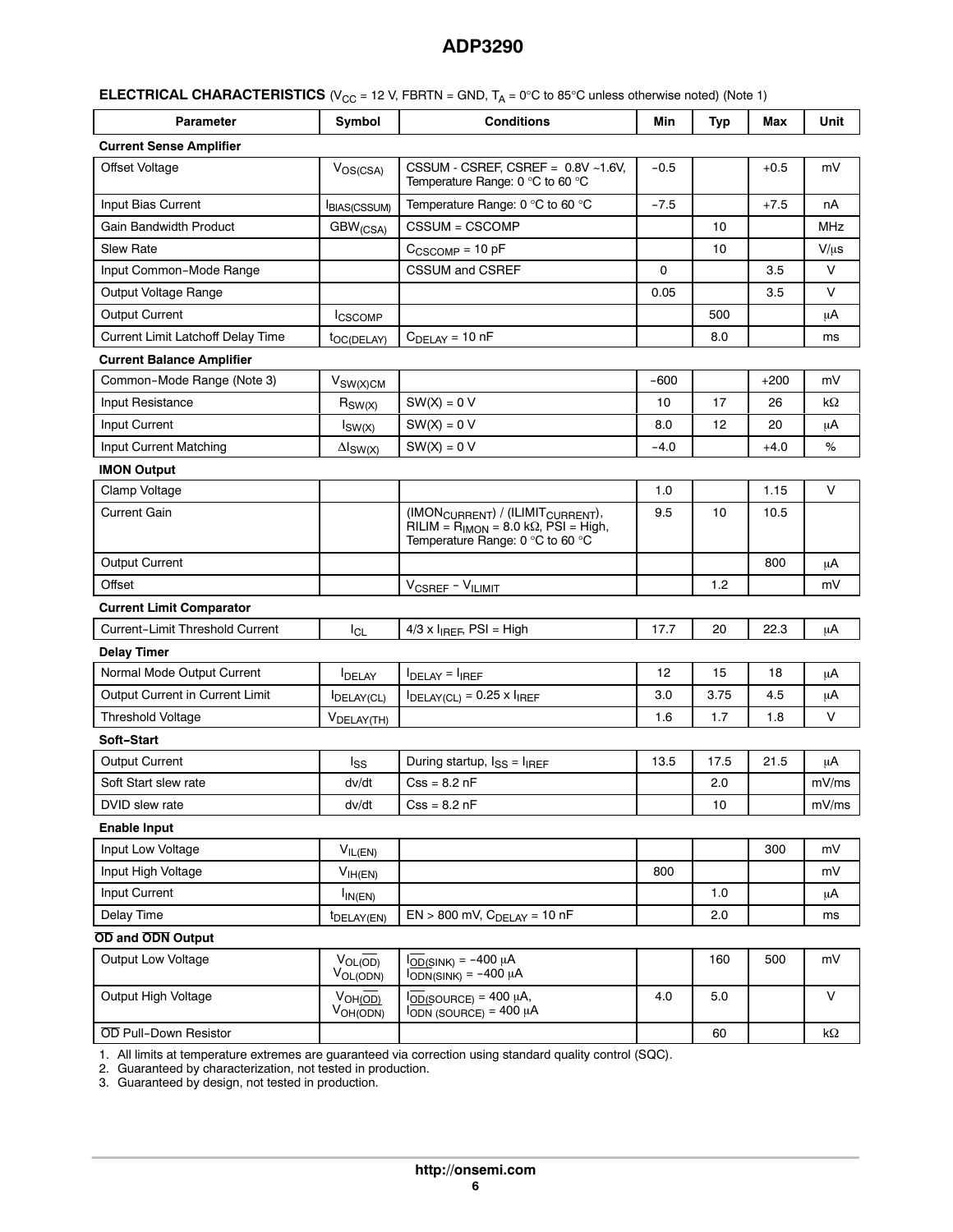<span id="page-6-0"></span>

| <b>ELECTRICAL CHARACTERISTICS</b> ( $V_{CC}$ = 12 V, FBRTN = GND, $T_A$ = 0°C to 85°C unless otherwise noted) (Note 1) |  |
|------------------------------------------------------------------------------------------------------------------------|--|
|------------------------------------------------------------------------------------------------------------------------|--|

| <b>Parameter</b>                           | Symbol                  | <b>Conditions</b>                                                    |        | <b>Typ</b> | Max    | Unit   |
|--------------------------------------------|-------------------------|----------------------------------------------------------------------|--------|------------|--------|--------|
| <b>Thermal Throttling Control</b>          |                         |                                                                      |        |            |        |        |
| <b>TTSNS Voltage Range</b>                 |                         | Internally limited                                                   | 0      |            | 5.0    | $\vee$ |
| <b>TTSNS Bias Current</b>                  |                         |                                                                      | $-133$ | $-123$     | $-113$ | μA     |
| <b>TTSNS VRHOT Threshold Voltage</b>       |                         |                                                                      | 715    | 760        | 805    | mV     |
| <b>TTSNS Hysteresis</b>                    |                         |                                                                      |        | 50         |        | mV     |
| <b>VRHOT Output Low Voltage</b>            | VOL(VRHOT)              | $I_{VRHOT(SINK)} = -4 mA$ , TTSNS = 5.0 V                            |        | 150        | 300    | mV     |
| <b>Power-Good Comparator</b>               |                         |                                                                      |        |            |        |        |
| Undervoltage Threshold                     | V <sub>PWRGD(UV)</sub>  | Relative to nominal DAC output                                       | $-400$ | $-350$     | $-300$ | mV     |
| Overvoltage Threshold                      | V <sub>PWRGD</sub> (OV) | Relative to nominal DAC output                                       | 100    | 150        | 200    | mV     |
| Output Low Voltage                         | V <sub>OL(PWRGD)</sub>  | $I_{PWRGD(SINK)} = -4 mA$                                            |        | 150        | 300    | mV     |
| Power-Good Delay Time During<br>Soft-Start |                         | $C_{\text{DELAY}} = 10 \text{ nF}$                                   |        | 2.0        |        | ms     |
| <b>VID Code Changing</b>                   |                         |                                                                      | 100    | 250        |        | μs     |
| <b>VID Code Static</b>                     |                         |                                                                      |        | 200        |        | ns     |
| Crowbar Trip Point                         | V <sub>CB(CSREF)</sub>  | Relative to nominal DAC output                                       | 100    | 150        | 200    | mV     |
| <b>Crowbar Reset Threshold</b>             |                         | <b>Relative to FBRTN</b>                                             | 305    | 360        | 415    | mV     |
| Crowbar Delay Time VID Code<br>Changing    | tCROWBAR                | Overvoltage to PWM going low                                         | 100    | 250        |        | μs     |
| <b>VID Code Static</b>                     |                         |                                                                      |        | 400        |        | ns     |
| PWM OUTPUTS Output Low Voltage             | V <sub>OL(PWM)</sub>    | $I_{\text{PWM(SINK)}} = -400 \mu A$                                  |        | 160        | 500    | mV     |
| Output High Voltage                        | V <sub>OH(PWM)</sub>    | $I_{\text{PWM}(SOURCE)} = 400 \mu A$                                 | 4.0    | 5.0        |        | $\vee$ |
| <b>Supply</b>                              |                         |                                                                      |        |            |        |        |
| VCC.                                       | VCC.                    | $V_{\text{O}}$ $V_{\text{O}}$ $T_{\text{C}}$ $I = 12 V R_{\text{O}}$ | 4.65   | 50         | 555    | $\vee$ |

| <b>VCC</b>                      | VCC            | $V_{\text{SYSTEM}}$ = 12 V, $R_{\text{SHUNT}}$ = 340 $\Omega$   | 4.65 | 5.0 | 5.55 |    |
|---------------------------------|----------------|-----------------------------------------------------------------|------|-----|------|----|
| DC Supply Current               | <b>I</b> vcc   | $V_{\text{SYSTEM}}$ = 13.2 V, R <sub>SHUNT</sub> = 340 $\Omega$ |      |     | 25   | mA |
| Shunt Turn-On Current           |                |                                                                 |      | 6.5 |      | mA |
| Shunt Turn-On Threshold Voltage | <b>VSYSTEM</b> | V <sub>SYSTEM</sub> rising                                      |      |     |      |    |
| Shunt Turn-Off Voltage          |                | V <sub>SYSTEM</sub> falling                                     |      | 4.1 |      |    |

1. All limits at temperature extremes are guaranteed via correction using standard quality control (SQC).

2. Guaranteed by characterization, not tested in production.

3. Guaranteed by design, not tested in production.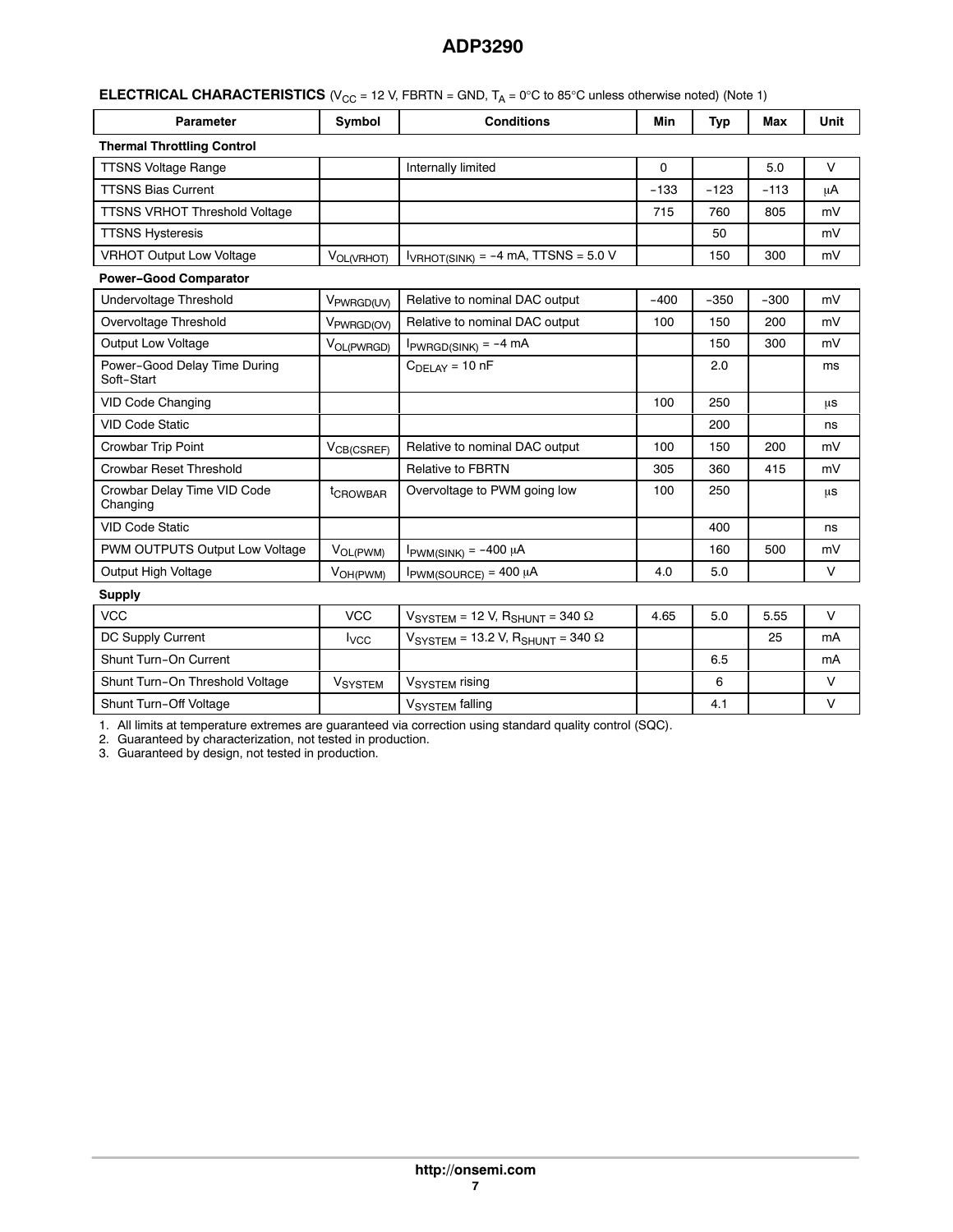# **TYPICAL CHARACTERISTICS**

<span id="page-7-0"></span>

**Figure 3. Oscillator Frequency vs. RT**



**Figure 4. Oscillator Frequency vs. Supply Current**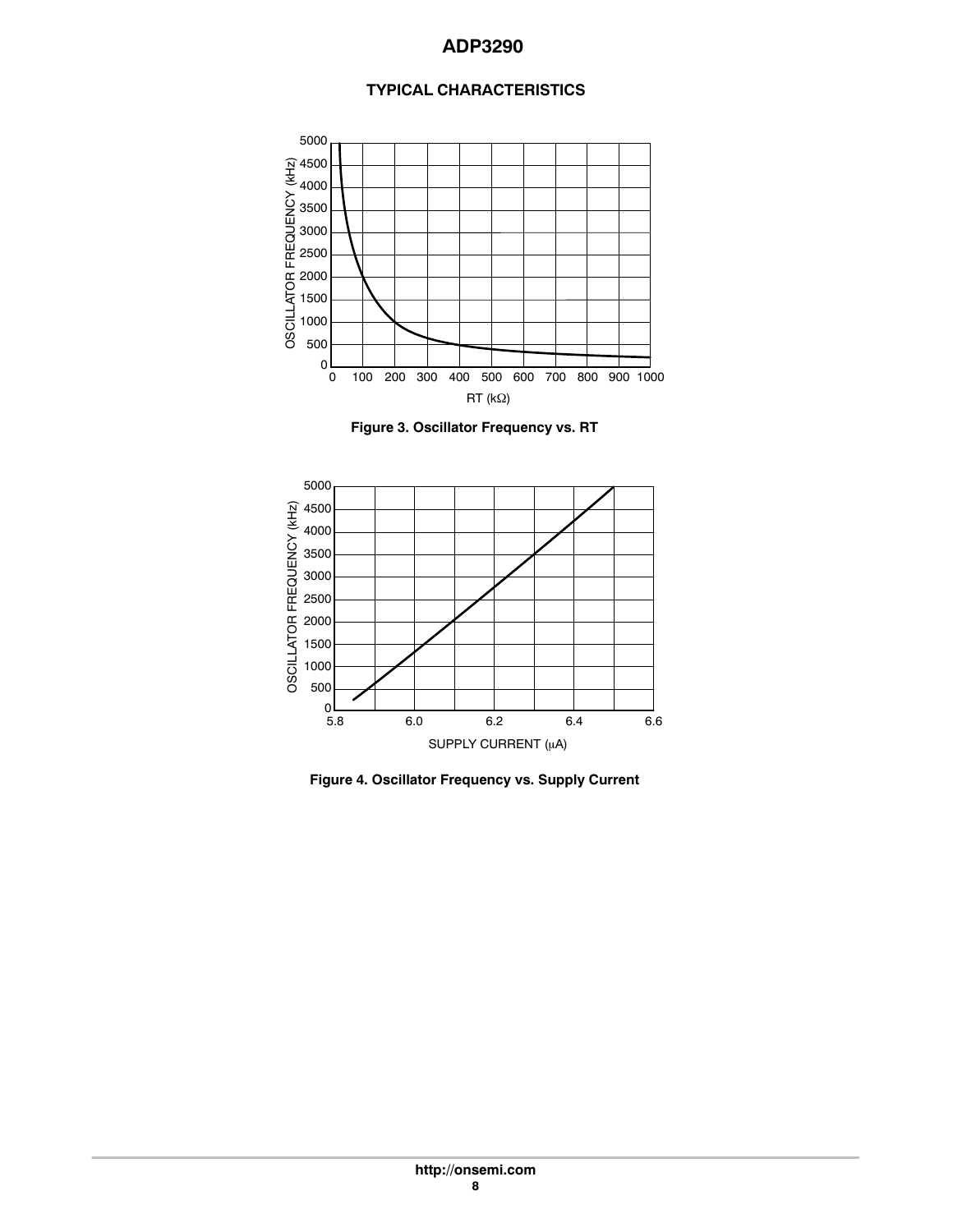# <span id="page-8-0"></span>**Theory of Operation**

The ADP3290 combines a multi-mode, fixed frequency PWM control with multiphase logic outputs for use in 2-, 3-, or 4-phase synchronous buck CPU core supply power converters. The internal VID DAC is designed to interface with Intel 8-bit VRD/VRM 11.1 and compatible CPUs. Multiphase operation is important for producing the high currents and low voltages demanded by today's microprocessors. Handling the high currents in a single-phase converter places high thermal demands on the components in the system, such as the inductors and MOSFETs.

The multi-mode control of the ADP3290 ensures a stable, high performance topology for the following:

- Balancing currents and thermals between phases for both static and dynamic operation
- High speed response at the lowest possible switching frequency and output decoupling
- FEPWM and TRDET functions for improved load step and load release transient response
- Minimizing thermal switching losses by using lower frequency operation
- Tight load line regulation and accuracy
- Reduced output ripple due to multiphase cancellation
- PC board layout noise immunity
- Ease of use and design due to independent component selection
- Flexibility in operation for tailoring design to low cost or high performance

## **Startup Sequence**

The ADP3290 follows the VR11.1 startup sequence shown in Figure 5. After both the EN and UVLO conditions are met, the DELAY pin goes through one cycle (TD1). After this cycle, the internal oscillator is enabled. The first four clock cycles are blanked from the PWM outputs and used for phase detection as explained in the Phase Detection Sequence section. Then, the soft-start ramp is enabled (TD2), and the output comes up to the boot voltage of 1.1 V. The boot hold time is determined by the DELAY pin as it goes through a third cycle (TD3). During TD3, the processor VID pins settle to the required VID code. When TD3 is over, the ADP3290 reads the VID inputs and soft-starts either up or down to the final VID voltage (TD4).When TD4 and the PWRGD masking time (equal to VID on-the-fly masking) is completed, a third ramp on the DELAY pin sets the PWRGD blanking (TD5).



**Figure 5. System Startup Sequence**

#### **Phase Detection Sequence**

During startup, the number of operational phases and their phase relationship is determined by the internal circuitry monitoring the PWM outputs. Normally, the ADP3290 operates as a 4-phase PWM controller. Connecting PWM4 pin to VCC programs a 3-phase operation. For 2-phase operation, connect PWM4 and PWM3 pins to VCC.

Prior to soft-start, while EN is low, the PWM3 and PWM4 pins sink approximately 100 µA. An internal comparator checks the voltage of each pin versus a threshold of 3.15 V. If the pin is tied to VCC, its voltage is above the threshold. Otherwise, an internal current sink pulls the pin to GND, which is below the threshold. PWM1 and PWM2 are low during the phase detection interval that occurs during the first four clock cycles of the internal oscillator. After this time, if the remaining PWM outputs are not pulled to VCC, the  $100 \mu A$  current sink is removed, and they function as normal PWM outputs. If they are pulled to VCC, the  $100 \mu A$ current source is removed, and the outputs are driven into a high impedance state.

The PWM outputs are logic-level devices intended for driving fast response external gate drivers such as the ADP3121 and ADP3122. Because each phase is monitored independently, operation approaching 100% duty cycle is possible. In addition, more than one PWM output can be on at the same time to allow overlapping phases.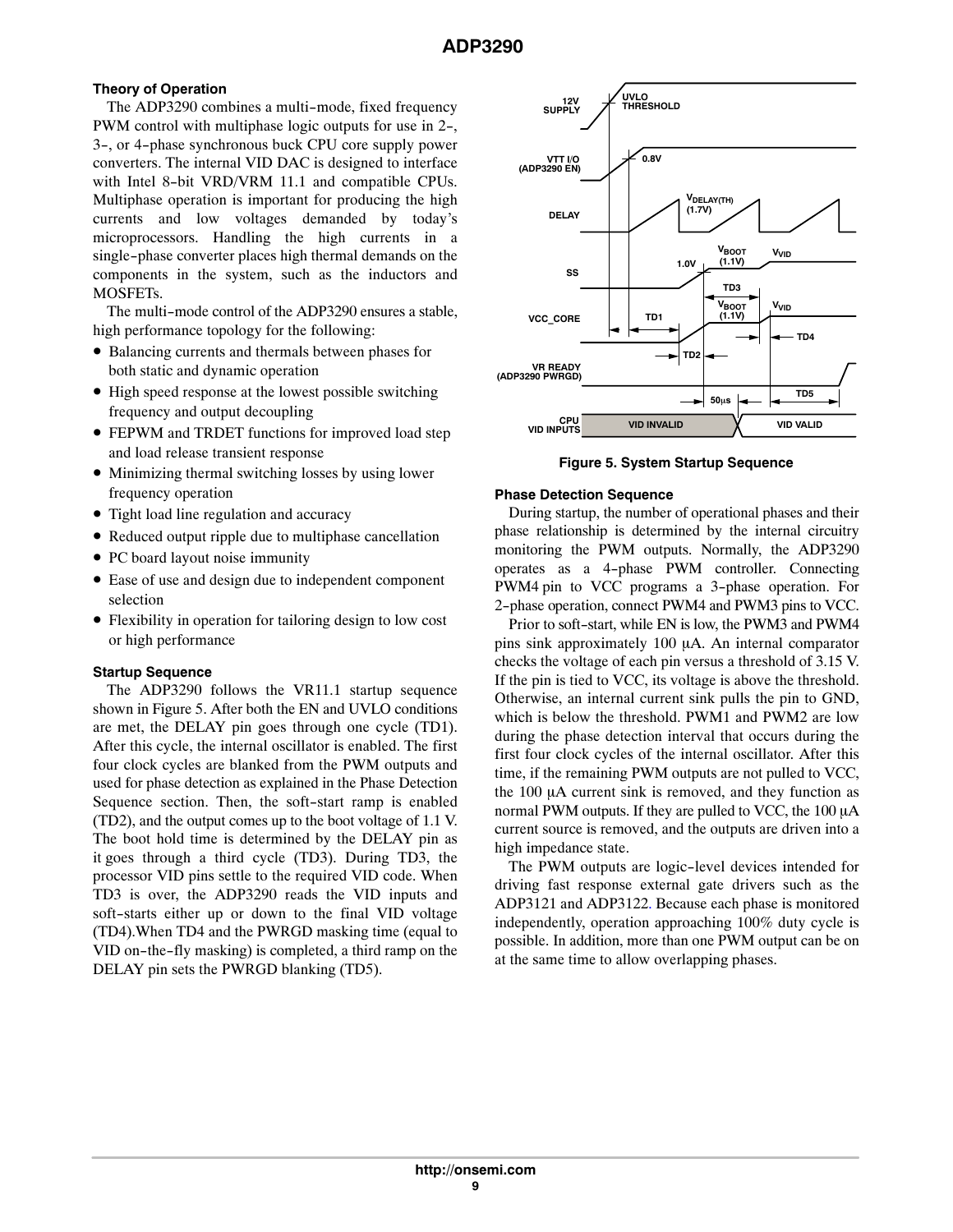# **Master Clock Frequency**

The clock frequency of the ADP3290 is set with an external resistor connected from the RT pin to ground. The frequency follows the graph in Figure [3.](#page-7-0) To determine the frequency per phase, the clock is divided by the number of phases in use. If all phases are in use, divide by 4. If PWM4 is tied to VCC, divide by 3. If PWM4 and PWM3 are tied to VCC, divide by 2.

NOTE: Single-Phase operation is also possible; contact ON Semiconductor for more details.

## **Output Voltage Differential Sensing**

The ADP3290 combines differential sensing with a high accuracy VID DAC and reference, and a low offset error amplifier. This maintains a worst-case specification of ±7.0 mV differential sensing error over its full operating output voltage and with tighter accuracy over a 0 °C to 60 °C temperature range. The output voltage is sensed between the FB pin and FBRTN pin. FB is connected through a resistor to the regulation point, usually the remote sense pin of the microprocessor. FBRTN is connected directly to the remote sense ground point. The internal VID DAC and precision reference are referenced to FBRTN, which has a minimal current of  $125 \mu A$  to allow accurate remote sensing. The internal error amplifier compares the output of the DAC to the FB pin to regulate the output voltage.

## **Output Current Sensing**

The ADP3290 provides a dedicated current-sense amplifier (CSA) to monitor the total output current for proper voltage positioning versus load current, for the IMON output, and for current-limit detection. Sensing the load current at the output gives the total real-time current being delivered to the load, which is an inherently more accurate method than peak current detection or sampling the current across a sense element such as the low-side MOSFET. This amplifier can be configured several ways, depending on the objectives of the system, as follows:

- Output inductor DCR sensing without a thermistor for lowest cost.
- Output inductor DCR sensing with a thermistor for improved accuracy with tracking of inductor temperature.
- Sense resistors for highest accuracy measurements.

The positive input of the CSA is connected to the CSREF pin, which is connected to the average output voltage. The inputs to the amplifier are summed together through resistors from the sensing element, such as the switch node side of the output inductors, to the inverting input CSSUM. The feedback resistor between CSCOMP and CSSUM sets the gain of the amplifier and a filter capacitor is placed in parallel with this resistor. The gain of the amplifier is programmable by adjusting the input summing resistor.

An additional resistor divider connected between CSREF and CSCOMP (with the midpoint connected to LLINE) can be used to set the load line required by the microprocessor. The current information is then given as CSREF - LLINE. This difference signal is used internally to offset the VID DAC for voltage positioning. The difference between CSREF and CSCOMP is then used as a differential input for the current-limit comparator. This allows the load line to be set independently of the current-limit threshold. In the event that the current-limit threshold and load line are not independent, the resistor divider between CSREF and CSCOMP can be removed and the CSCOMP pin can be directly connected to LLINE. To disable voltage positioning entirely (that is, no load line) connect LLINE to CSREF.

To provide the best accuracy for sensing current, the CSA is designed to have a low offset input voltage. Also, the sensing gain is determined by external resistors to make it extremely accurate.

## **Active Impedance Control Mode**

For controlling the dynamic output voltage droop as a function of output current, a signal proportional to the total output current at the LLINE pin can be scaled to equal the regulator droop impedance multiplied by the output current. This droop voltage is then used to set the input control voltage to the system. The droop voltage is subtracted from the DAC reference input voltage to tell the error amplifier where the output voltage should be. This allows enhanced feed-forward response.

## **Current Control Mode and Thermal Balance**

The ADP3290 has individual inputs (SW1 to SW4) for each phase that are used for monitoring the current of each phase. This information is combined with an internal ramp to create a current balancing feedback system that has been optimized for initial current balance accuracy and dynamic thermal balancing during operation. This current balance information is independent of the average output current information used for positioning as described in the Load Line Setting section.

The magnitude of the internal ramp can be set to optimize the transient response of the system. It also monitors the supply voltage for feed-forward control for changes in the supply. A resistor connected from the power input voltage to the RAMP pin determines the slope of the internal PWM ramp.

External resistors can be placed in series with individual phases to create an intentional current imbalance if desired, such as when one phase has better cooling and can support higher currents. Resistor  $R_{SW1}$  through  $R_{SW4}$  can be used for adjusting thermal balance. It is best to have the ability to add these resistors during the initial design, therefore, ensure that placeholders are provided in the layout.

To increase the current in any given phase, enlarge  $R_{SW}$ for that phase (make  $R_{SW} = 0$  for the hottest phase and do not change it during balancing). Increasing  $R_{SW}$  by 1 k $\Omega$  can make an increase in phase current. Increase each R<sub>SW</sub> value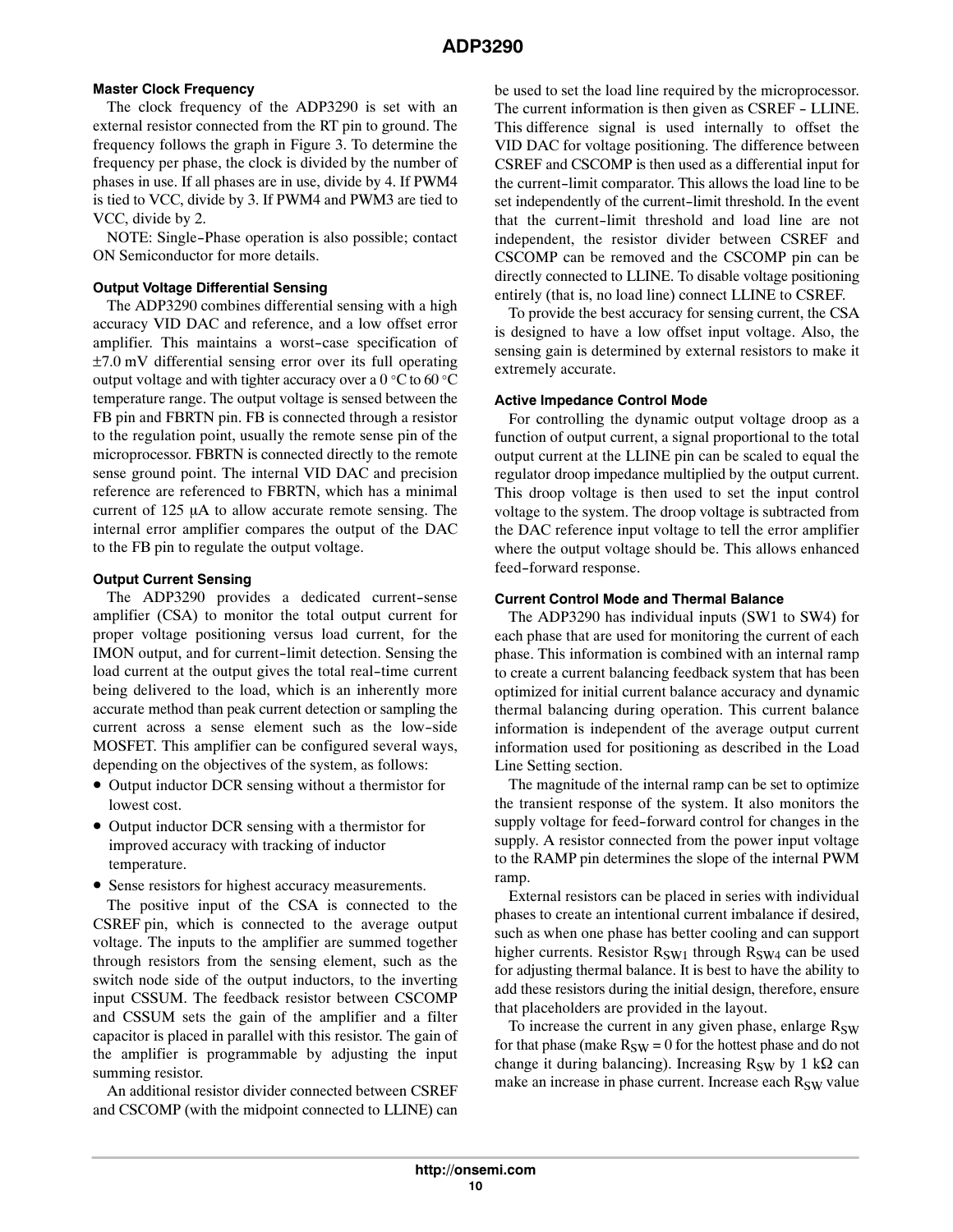by small amounts to achieve balance, starting with the coolest phase first.

## **Voltage Control Mode**

A high gain, bandwidth voltage mode error amplifier is used for the voltage mode control loop. The control input voltage to the positive input is set via the VID logic according to the voltages listed.

This voltage is also offset by the droop voltage for active positioning of the output voltage as a function of current, commonly known as active voltage positioning. The output of the amplifier is the COMP pin, which sets the termination voltage for the internal PWM ramps.

The negative input (FB) is tied to the output sense location with Resistor  $R_B$  and is used for sensing and controlling the output voltage at this point. A current source from the FB pin flowing through  $R_B$  is used for setting the no load offset voltage from the VID voltage. The no load voltage is negative with respect to the VID DAC. The main loop compensation is incorporated into the feedback network between FB and COMP.

#### **Fast Enhanced Transient Modes**

The ADP3290 incorporates enhanced transient response for both load steps and load release. For load steps, it senses the error amp to determine if a load step has occurred and sequences the proper number of phases on to ramp up the output current.

For load release, it also senses the error amp and uses the load release information to trigger the TRDET pin, which is then used to adjust the feedback for optimal positioning especially during high frequency load steps.

Additional information is used during load transients to ensure proper sequencing and balancing of phases during high frequency load steps as well as minimizing stress on the components such as the input filter and MOSFETs.

#### **Delay Timer**

The delay times for the startup timing sequence are set with a capacitor from the DELAY pin to ground. In UVLO, or when EN is logic low, the DELAY pin is held at ground. After the UVLO and EN signals are asserted, the first delay time (TD1 in Figure [5](#page-8-0)) is initiated. A 15  $\mu$ A current flows out of the DELAY pin to charge  $C_{\text{DLY}}$ . A comparator monitors the DELAY voltage with a threshold of 1.7 V. The delay time is therefore set by the 15  $\mu$ A charging a capacitor from 0 V to 1.7 V. This DELAY pin is used for multiple delay timings (TD1, TD3, and TD5) during the startup sequence. Also, DELAY is used for timing the current-limit latch off, as explained in the Current-Limit, Short-Circuit, and Latchoff Protection section.

## **Soft-Start**

The soft-start times for the output voltage are set with a capacitor from the SS pin to ground. After TD1 and the phase detection cycle have been completed, the SS time

(TD2 in Figure [5](#page-8-0)) starts. The SS pin is disconnected from GND, and the capacitor is charged up to the 1.1 V boot voltage by the SS amplifier, which has a limited output current of  $15 \mu A$ . The voltage at the FB pin follows the ramping voltage on the SS pin, limiting the inrush current during startup. The soft-start time depends on the value of the boot voltage and  $C_{SS}$ .

Once the SS voltage is within 100 mV of the boot voltage, the boot voltage delay time (TD3 in Figure [5](#page-8-0)) is started. The end of the boot voltage delay time signals the beginning of the second soft-start time (TD4 in Figure [5](#page-8-0)). The SS voltage now changes from the boot voltage to the programmed VID DAC voltage (either higher or lower) using the SS amplifier with the limited  $15 \mu A$  output current. The voltage of the FB pin follows the ramping voltage of the SS pin, limiting the inrush current during the transition from the boot voltage to the final DAC voltage. The second soft-start time depends on the boot voltage, the programmed VID DAC voltage, and Css.

Once TD5 has finished, the SS pin is then used to limit the slew-rate of DVID steps. The current source is changed to  $75 \mu A$  and the DVID slew-rate becomes  $5 X$  the soft-start slew-rate. Typically, the SS slew-rate is  $2 \text{ mV}/\mu\text{S}$ , so the DVID becomes  $10 \text{ mV}/\mu\text{S}$ .

If EN is taken low or if VCC drops below UVLO, DELAY and SS are reset to ground to be ready for another soft-start cycle. Figure 6 shows typical startup waveforms for the ADP3290.



**Figure 6. Typical Startup Waveform 1‐Vo, 2‐EN, 3‐SS, 4‐DELAY, D0-D3‐PWM1~4**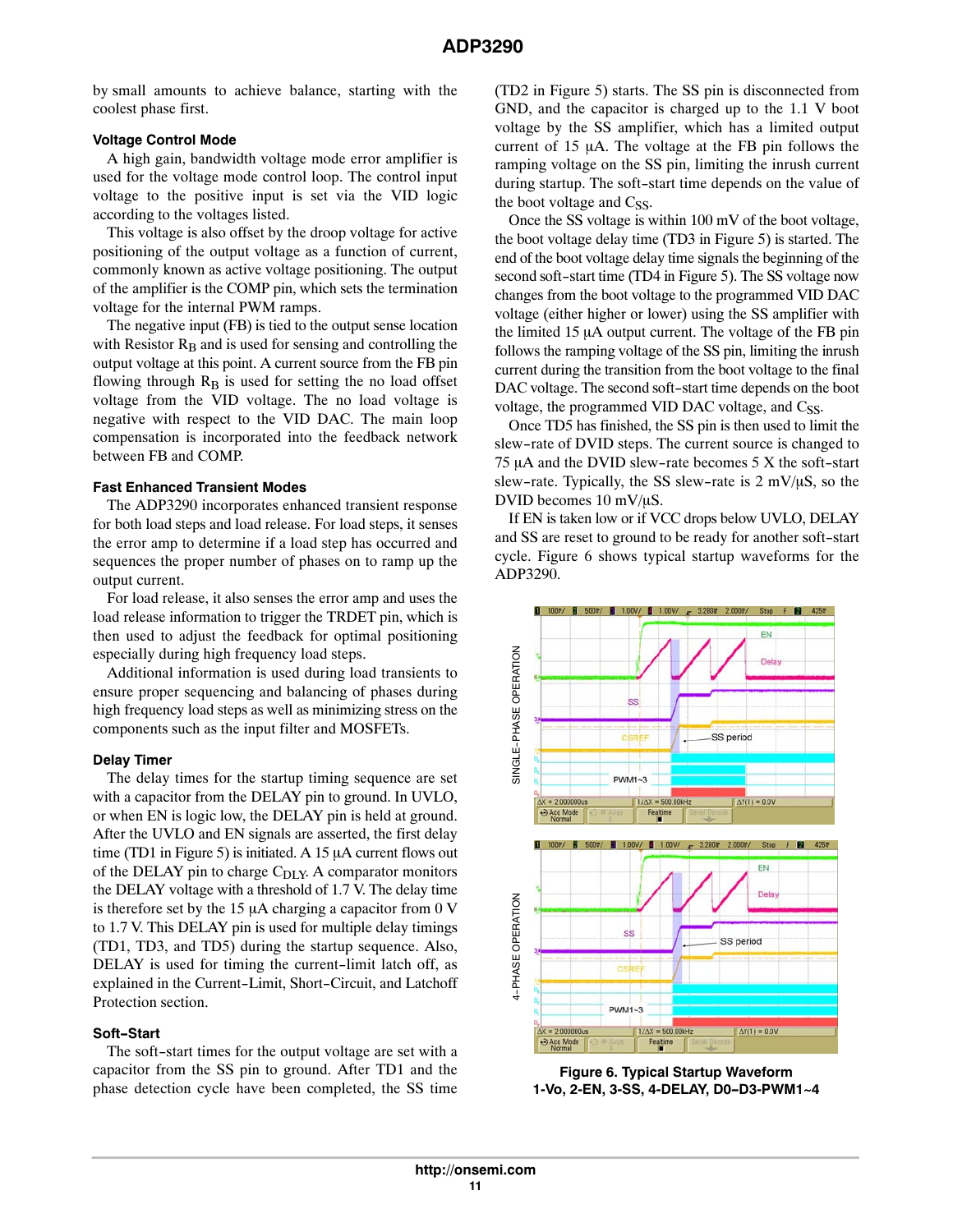## **Current-Limit, Short-Circuit, and Latchoff Protection**

The ADP3290 compares a programmable current-limit set point to the voltage from the output of the current-sense amplifier. The level of current limit is set with the resistor from the ILIM pin to CSCOMP. During operation, the voltage on ILIM is equal to the voltage on CSREF. The current through the external resistor connected between ILIM and CSCOMP is then compared to the internal current limit current  $I_{c1}$ . If the current generated through this register into the ILM pin(Ilim) exceeds the internal current-limit threshold current  $(I_{cl})$ , the internal current-limit amplifier controls the internal COMP voltage to maintain the average output at the limit.

If the limit is reached and TD5 in Figure [5](#page-8-0) has completed, a latchoff delay time starts, and the controller shuts down if the fault is not removed. The current-limit delay time shares the DELAY pin timing capacitor with the startup sequence timing. However, during current limit, the DELAY pin current is reduced to  $3.75 \mu A$ . A comparator monitors the DELAY voltage and shuts off the controller when the voltage reaches 1.7 V. Therefore, the current-limit latchoff delay time is set by the current of  $3.75 \mu A$ , charging the delay capacitor from 0 V to 1.7 V. This delay is four times longer than the delay time during the startup sequence.

The current-limit delay time starts only after the TD5 is complete. If there is a current limit during startup, the ADP3290 goes through TD1 to TD5, and then starts the latchoff time. Because the controller continues to cycle the phases during the latchoff delay time, the controller returns to normal operation and the DELAY capacitor is reset to GND if the short is removed before the 1.7 V threshold is reached.

The latchoff function can be reset by either removing and reapplying the supply voltage to the ADP3290, or by toggling the EN pin low for a short time. To disable the short circuit latchoff function, an external resistor should be placed in parallel with  $C_{\text{DIY}}$ . This prevents the DELAY capacitor from charging up to the 1.7 V threshold. The addition of this resistor causes a slight increase in the delay times.

During startup, when the output voltage is below 200 mV, a secondary current limit is active. This is necessary because the voltage swing of CSCOMP cannot go below ground. This secondary current limit controls the internal COMP voltage to the PWM comparators to 1.5 V. This limits the voltage drop across the low-side MOSFETs through the current balance circuitry. An inherent per-phase current limit protects individual phases if one or more phases stop functioning because of a faulty component. This limit is based on the maximum normal mode COMP voltage. Typical overcurrent latchoff waveforms are shown in Figure 7.



**Figure 7. Dynamic (Load Transient) Overcurrent Latchoff Waveform 1‐Vo, 2‐Io(from VTT), 3‐DELAY, D0~D3‐PWM1~4**

## **Output Current Monitor**

The IMON pin is used to output an analog voltage representing the total output current being delivered to the load. It outputs an accurate current that is directly proportional to the current set by the ILIM resistor. This current is then run through a parallel RC connected from the IMON pin to the FBRTN pin to generate an accurately scaled and filtered voltage per the VR11.1 specification. The size of the resistor is used to set the IMON scaling.

If the IMON and OCP are then desired to be changed based on the TDC of the CPU, the ILIM resistor is the only component that needs to be changed. If the IMON scaling is the only desired change, then just changing the IMON resistor accomplishes this.

The IMON pin also includes an active clamp to limit the IMON voltage to 1.15 V MAX yet maintaining 900 mV MIN full-scale accurate reporting.

## **Dynamic VID**

The ADP3290 has the ability to dynamically change the VID inputs while the controller is running. This allows the output voltage to change while the supply is running and supplying current to the load. This is commonly referred to as dynamic VID (DVID). A DVID can occur under light or heavy load conditions. The processor signals the controller by changing the VID inputs in multiple steps from the start code to the finish code. This change can be positive or negative.

When a VID input changes state, the ADP3290 detects the change and ignores the DAC inputs for a minimum of 400 ns. This time prevents a false code due to logic skew while the eight VID inputs are changing. Additionally, the first VID change initiates the PWRGD and crowbar blanking functions for a minimum of  $100 \mu s$  to prevent a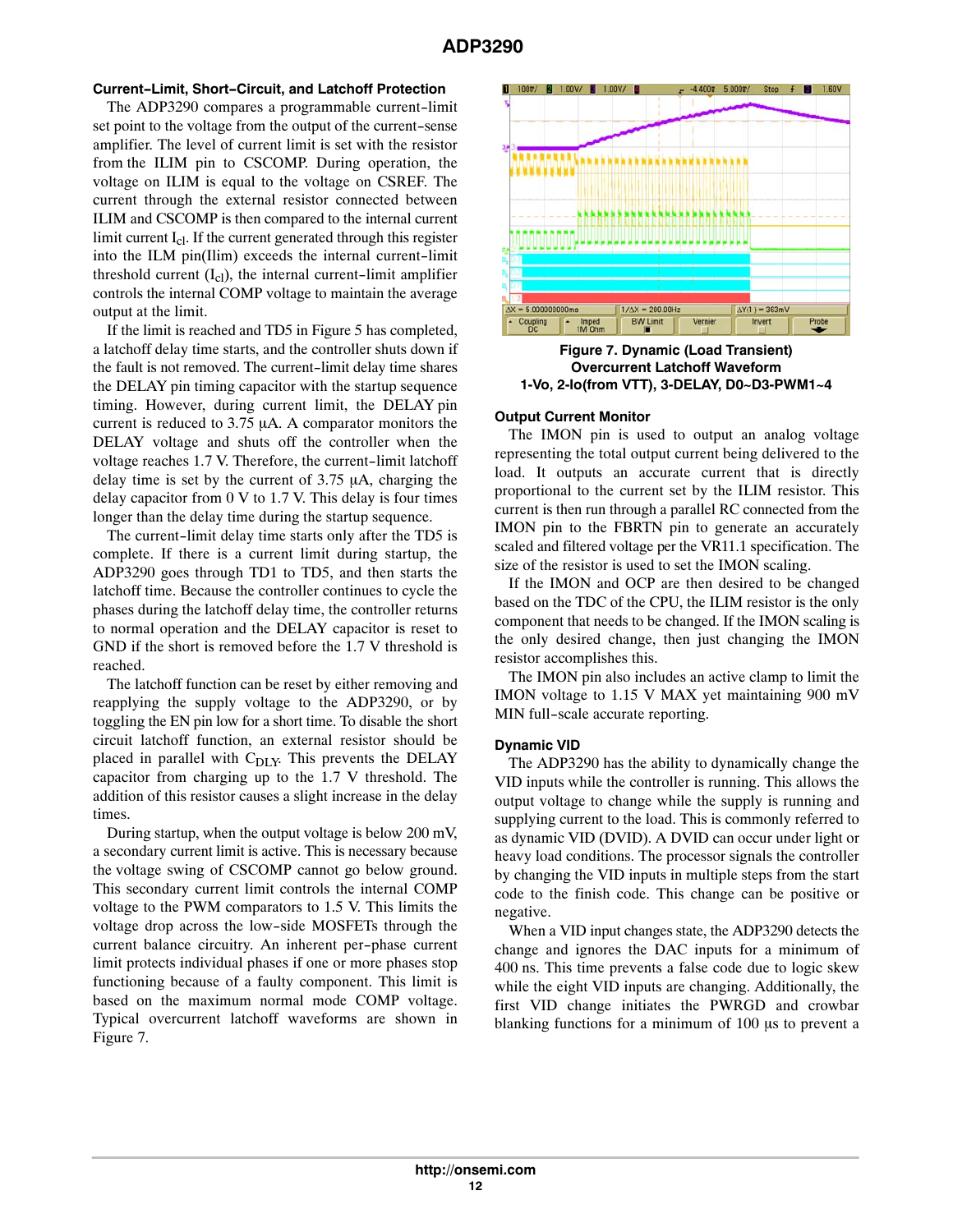false PWRGD or crowbar event. Each VID change resets the internal timer.

If an OFF VID code is detected, the ADP3290 waits  $5 \mu S$ to ensure this code is correct before initiating a shutdown of the controller.

The ADP3290 also adds the use of the SS pin to limit DVID slew-rates. These can be encountered when the system does a large single VID step for power state changes, thus the DVID slew-rate needs to be limited to prevent large in-rush currents. The SS pin uses a  $75 \mu A$  current source into the SS capacitor to do this limiting and typical slew-rates of  $10mV/\mu S$  are set with the design.



**Figure 8. DVID Waveform (by VTT, 0.5 V‐1.5V) 1‐Vo D0~D2‐PWM1~3**

#### **Power-Good Monitoring**

The power-good comparator monitors the output voltage via the CSREF pin. The PWRGD pin is an open-drain output whose high level, when connected to a pullup resistor, indicates that the output voltage is within the nominal limits specified based on the VID voltage setting. PWRGD goes low if the output voltage is outside of this specified range, if the VID DAC inputs are in no CPU mode, or if the EN pin is pulled low. PWRGD is blanked during a DVID event for a period of 250 us to prevent false signals during the time the output is changing.

The PWRGD circuitry also incorporates an initial turn-on delay time (TD5), based on the DELAY timer. Prior to the SS voltage reaching the programmed VID DAC voltage and the PWRGD masking-time finishing, the PWRGD pin is held low. Once the SS pin is within 100 mV of the programmed DAC voltage, the capacitor on the DELAY pin begins to charge. A comparator monitors the DELAY voltage and enables PWRGD when the voltage reaches 1.7 V. The PWRGD delay time is, therefore, set by a current of 15  $\mu$ A, charging a capacitor from 0 V to 1.7 V.

# **Power State Indicator**

The  $\overline{PSI}$  pin is used as an input to determine the operating power state of the load. If this pin is pulled low, the controller knows the load is in a low power state and it takes the  $\overline{ODN}$ signal low, which can be used to disable phases for increased efficiency.

The sequencing into and out of low-power operation is maintained to minimize output voltage deviations as well as providing full-power load transients immediately following exit from a low-power state.

One additional feature of the ADP3290 is the internal current-limit threshold is changed when  $\overline{PSI}$  is pulled low. The current-limit threshold is reduced by 1/N such that the same per phase average current limit is maintained to protect the components in the system.



**Figure 9. PSI Mode Transition Waveform (Io = 25A) 1‐Vo, 2‐PSI, 3‐COMP, 4‐TRDET, D0~D2‐PWM1~3**

## **Output Crowbar**

To protect the load and output components of the supply, the PWM outputs are driven low, which turns on the low-side MOSFETs when the output voltage exceeds the upper crowbar threshold. This crowbar action stops once the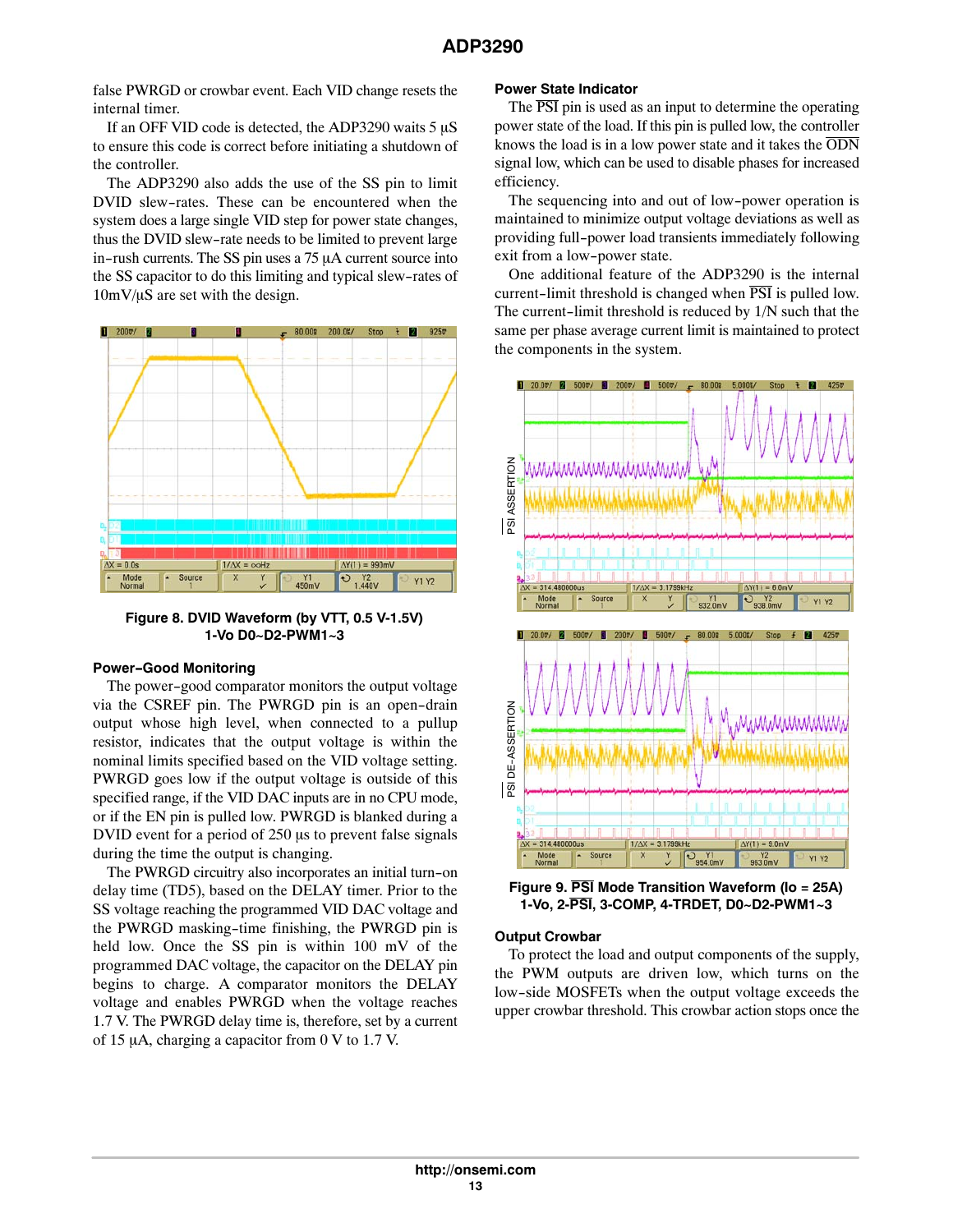output voltage falls below the release threshold of approximately 375 mV.

Turning on the low-side MOSFETs pulls down the output as the reverse current builds up in the inductors. If the output overvoltage is due to a short in the high-side MOSFET, this action current limits the input supply or blows its fuse, protecting the microprocessor from being destroyed.

### **Output Enable and UVLO**

For the ADP3290 to begin switching, the input supply current to the controller must be higher than the UVLO threshold and the EN pin must be higher than its 0.8 V threshold. This initiates a system startup sequence. If either UVLO or EN is less than their respective thresholds, the ADP3290 is disabled. This holds the PWM outputs at ground, shorts the DELAY capacitor to ground, and the forces PWRGD and OD signals low.

In the application circuit, the  $\overline{OD}$  pin should be connected to the  $\overline{OD}$  input of the external driver for the phase that is always on while the  $\overline{ODN}$  pin should be connected to the  $\overline{OD}$ input on the external drivers of the phases that are shut off during low-power operation. Grounding  $\overline{OD}$  and  $\overline{ODN}$ disable the drivers such that both DRVH and DRVL are grounded. This feature is important in preventing the

discharge of the output capacitors when the controller is shut off. If the driver outputs are not disabled, a negative voltage can be generated during output due to the high current discharge of the output capacitors through the inductors.

#### **Thermal Monitoring**

The ADP3290 includes a thermal monitoring circuit to detect when a point on the VR has exceeded a user-defined temperature. The thermal monitoring circuit requires an NTC thermistor to be placed between TTSNS and GND.

A fixed current of  $120 \mu A$  is sourced out of the TTSNS pin and into the thermistor. The current source is internally limited to 5.0 V. An internal circuit compares the TTSNS voltage to a 0.81 V threshold, and outputs an open-drain signal at the VRHOT output. Once the voltage on the TTSNS pin drops below its threshold, the open-drain output asserts high to signal the system that an overtemperature event has occurred. Because the TTSNS voltage changes slowly with respect to time, 55 mV of hysteresis is built into this comparator. The thermal monitoring circuitry does not depend on EN and is active when UVLO is above its threshold. When UVLO is below its threshold, VRHOT is forced low.

**VR11.1 VID Codes**

| OUTPUT(V)  | VID7        | VID <sub>6</sub> | VID <sub>5</sub> | VID4         | VID <sub>3</sub> | VID <sub>2</sub> | VID1         | <b>VIDO</b>  |
|------------|-------------|------------------|------------------|--------------|------------------|------------------|--------------|--------------|
| <b>OFF</b> | $\mathbf 0$ | 0                | 0                | $\mathbf 0$  | $\mathbf 0$      | $\mathbf 0$      | $\mathbf 0$  | $\mathbf 0$  |
| <b>OFF</b> | $\mathbf 0$ | $\mathbf 0$      | 0                | $\mathbf 0$  | $\mathbf 0$      | $\mathbf 0$      | $\mathbf 0$  | $\mathbf{1}$ |
| 1.60000    | 0           | $\mathsf 0$      | 0                | $\mathsf 0$  | $\mathbf 0$      | 0                | $\mathbf{1}$ | 0            |
| 1.59375    | $\mathbf 0$ | $\mathbf 0$      | 0                | $\mathbf 0$  | $\mathbf 0$      | $\mathbf 0$      | $\mathbf{1}$ | $\mathbf{1}$ |
| 1.58750    | 0           | $\mathbf 0$      | 0                | $\mathsf 0$  | $\mathbf 0$      | $\mathbf{1}$     | 0            | 0            |
| 1.58125    | 0           | 0                | 0                | $\mathsf 0$  | $\mathbf 0$      | $\mathbf{1}$     | 0            | 1            |
| 1.57500    | $\mathbf 0$ | $\mathbf 0$      | 0                | $\mathbf 0$  | $\mathbf 0$      | $\mathbf{1}$     | $\mathbf{1}$ | $\mathbf 0$  |
| 1.56875    | 0           | $\mathbf 0$      | 0                | $\mathsf 0$  | $\mathbf 0$      | $\mathbf{1}$     | $\mathbf{1}$ | 1            |
| 1.56250    | $\mathbf 0$ | 0                | $\mathbf 0$      | $\mathbf 0$  | $\mathbf{1}$     | $\mathbf 0$      | $\mathbf 0$  | $\mathbf 0$  |
| 1.55625    | 0           | $\mathbf 0$      | 0                | $\mathsf 0$  | 1                | 0                | $\pmb{0}$    | 1            |
| 1.55000    | $\mathbf 0$ | $\mathbf 0$      | 0                | $\mathbf 0$  | $\mathbf{1}$     | $\mathbf 0$      | $\mathbf{1}$ | $\mathbf 0$  |
| 1.54375    | 0           | 0                | 0                | 0            | 1                | 0                | $\mathbf{1}$ | $\mathbf{1}$ |
| 1.53750    | $\mathbf 0$ | $\mathbf 0$      | 0                | $\mathbf 0$  | $\mathbf{1}$     | $\mathbf{1}$     | 0            | 0            |
| 1.53125    | 0           | 0                | 0                | $\mathsf 0$  | 1                | $\mathbf{1}$     | $\mathsf 0$  | $\mathbf{1}$ |
| 1.52500    | $\mathbf 0$ | $\mathbf 0$      | 0                | 0            | 1                | $\mathbf{1}$     | $\mathbf{1}$ | 0            |
| 1.51875    | 0           | $\mathbf 0$      | 0                | $\mathsf 0$  | 1                | $\mathbf{1}$     | $\mathbf{1}$ | 1            |
| 1.51250    | 0           | $\mathbf 0$      | 0                | $\mathbf{1}$ | $\mathbf 0$      | 0                | 0            | 0            |
| 1.50625    | 0           | 0                | 0                | $\mathbf{1}$ | 0                | 0                | $\pmb{0}$    | $\mathbf{1}$ |
| 1.50000    | 0           | 0                | 0                | 1            | 0                | 0                | $\mathbf{1}$ | 0            |
| 1.49375    | 0           | $\mathbf 0$      | 0                | $\mathbf{1}$ | $\mathbf 0$      | 0                | $\mathbf{1}$ | $\mathbf{1}$ |
| 1.48750    | $\mathbf 0$ | $\mathbf 0$      | 0                | $\mathbf{1}$ | $\mathbf 0$      | $\mathbf{1}$     | $\mathbf 0$  | 0            |
| 1.48125    | 0           | 0                | 0                | $\mathbf{1}$ | $\mathbf 0$      | $\mathbf{1}$     | $\mathsf 0$  | $\mathbf{1}$ |
| 1.47500    | 0           | $\mathbf 0$      | 0                | $\mathbf{1}$ | 0                | $\mathbf{1}$     | $\mathbf{1}$ | $\mathsf 0$  |
| 1.46875    | 0           | $\mathsf 0$      | 0                | $\mathbf{1}$ | $\mathbf 0$      | $\mathbf{1}$     | $\mathbf{1}$ | 1            |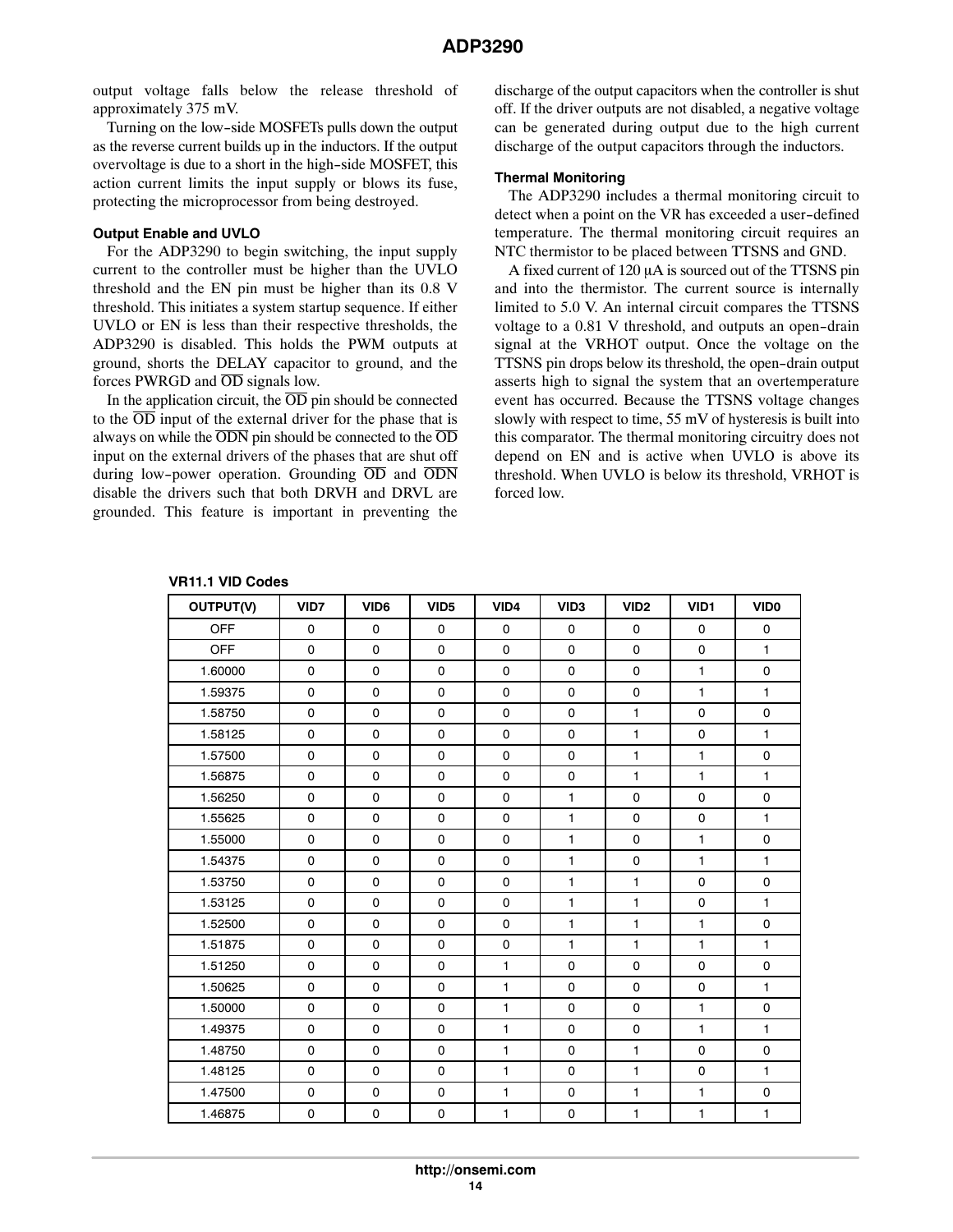# **VR11.1 VID Codes**

| OUTPUT(V) | <b>VID7</b> | VID <sub>6</sub> | VID <sub>5</sub> | VID4         | VID <sub>3</sub> | VID <sub>2</sub> | VID <sub>1</sub> | <b>VIDO</b>  |
|-----------|-------------|------------------|------------------|--------------|------------------|------------------|------------------|--------------|
| 1.46250   | 0           | 0                | 0                | 1            | 1                | 0                | 0                | 0            |
| 1.45625   | 0           | 0                | 0                | 1            | $\mathbf{1}$     | 0                | 0                | 1            |
| 1.45000   | 0           | 0                | 0                | 1            | 1                | 0                | $\mathbf{1}$     | 0            |
| 1.44375   | 0           | 0                | 0                | $\mathbf{1}$ | 1                | 0                | 1                | 1            |
| 1.43750   | 0           | 0                | 0                | 1            | $\mathbf{1}$     | $\mathbf{1}$     | $\mathsf 0$      | 0            |
| 1.43125   | 0           | 0                | 0                | $\mathbf{1}$ | $\mathbf{1}$     | $\mathbf{1}$     | 0                | $\mathbf{1}$ |
| 1.42500   | 0           | 0                | 0                | 1            | 1                | 1                | $\mathbf{1}$     | 0            |
| 1.41875   | 0           | 0                | 0                | $\mathbf{1}$ | 1                | $\mathbf{1}$     | $\mathbf{1}$     | $\mathbf{1}$ |
| 1.41250   | 0           | 0                | 1                | 0            | 0                | 0                | 0                | 0            |
| 1.40625   | 0           | 0                | $\mathbf{1}$     | 0            | 0                | 0                | 0                | $\mathbf{1}$ |
| 1.40000   | 0           | 0                | $\mathbf{1}$     | 0            | 0                | 0                | $\mathbf{1}$     | 0            |
| 1.39375   | 0           | 0                | $\mathbf{1}$     | $\mathbf 0$  | 0                | 0                | $\mathbf{1}$     | $\mathbf{1}$ |
| 1.38750   | 0           | 0                | 1                | 0            | 0                | $\mathbf{1}$     | $\mathsf 0$      | $\pmb{0}$    |
| 1.38125   | 0           | 0                | $\mathbf{1}$     | 0            | 0                | $\mathbf{1}$     | 0                | $\mathbf{1}$ |
| 1.37500   | 0           | 0                | $\mathbf{1}$     | 0            | 0                | $\mathbf{1}$     | $\mathbf{1}$     | 0            |
| 1.36875   | 0           | 0                | $\mathbf{1}$     | 0            | 0                | $\mathbf{1}$     | $\mathbf{1}$     | 1            |
| 1.36250   | 0           | 0                | 1                | 0            | $\mathbf{1}$     | 0                | 0                | 0            |
| 1.35625   | 0           | 0                | $\mathbf{1}$     | 0            | $\mathbf{1}$     | 0                | 0                | $\mathbf{1}$ |
| 1.35000   | 0           | 0                | $\mathbf{1}$     | 0            | 1                | 0                | $\mathbf{1}$     | 0            |
| 1.34375   | 0           | 0                | $\mathbf{1}$     | 0            | 1                | 0                | $\mathbf{1}$     | 1            |
| 1.33750   | 0           | 0                | 1                | 0            | $\mathbf{1}$     | $\mathbf{1}$     | 0                | 0            |
| 1.33125   | 0           | 0                | $\mathbf{1}$     | 0            | $\mathbf{1}$     | 1                | 0                | $\mathbf{1}$ |
| 1.32500   | 0           | 0                | 1                | 0            | 1                | 1                | $\mathbf{1}$     | 0            |
| 1.31875   | 0           | 0                | $\mathbf{1}$     | 0            | 1                | $\mathbf{1}$     | $\mathbf{1}$     | 1            |
| 1.31250   | 0           | 0                | 1                | 1            | 0                | 0                | 0                | 0            |
| 1.30625   | 0           | 0                | $\mathbf{1}$     | 1            | 0                | 0                | 0                | $\mathbf{1}$ |
| 1.30000   | 0           | 0                | $\mathbf{1}$     | $\mathbf{1}$ | 0                | 0                | $\mathbf{1}$     | 0            |
| 1.29375   | 0           | 0                | $\mathbf{1}$     | 1            | 0                | 0                | $\mathbf{1}$     | 1            |
| 1.28750   | 0           | 0                | $\mathbf{1}$     | $\mathbf{1}$ | 0                | $\mathbf{1}$     | 0                | 0            |
| 1.28125   | 0           | 0                | 1                | 1            | 0                | 1                | 0                | $\mathbf{1}$ |
| 1.27500   | 0           | 0                | $\mathbf{1}$     | $\mathbf{1}$ | 0                | 1                | $\mathbf{1}$     | 0            |
| 1.26875   | 0           | 0                | $\mathbf{1}$     | 1            | 0                | $\mathbf{1}$     | $\mathbf{1}$     | $\mathbf{1}$ |
| 1.26250   | 0           | 0                | 1                | 1            | 1                | 0                | 0                | 0            |
| 1.25625   | $\mathsf 0$ | 0                | $\mathbf{1}$     | 1            | 1                | 0                | 0                | 1            |
| 1.25000   | 0           | 0                | $\mathbf{1}$     | $\mathbf{1}$ | 1                | 0                | $\mathbf{1}$     | 0            |
| 1.24375   | 0           | 0                | 1                | 1            | 1                | 0                | $\mathbf{1}$     | 1            |
| 1.23750   | 0           | 0                | $\mathbf{1}$     | 1            | $\mathbf{1}$     | 1                | 0                | 0            |
| 1.23125   | 0           | 0                | $\mathbf{1}$     | 1            | $\mathbf{1}$     | $\mathbf{1}$     | 0                | $\mathbf{1}$ |
| 1.22500   | 0           | 0                | $\mathbf{1}$     | $\mathbf{1}$ | 1                | $\mathbf{1}$     | $\mathbf{1}$     | 0            |
| 1.21875   | $\mathsf 0$ | 0                | $\mathbf{1}$     | $\mathbf{1}$ | $\mathbf{1}$     | 1                | $\mathbf{1}$     | 1            |
| 1.21250   | 0           | 1                | 0                | 0            | 0                | 0                | 0                | 0            |
| 1.20625   | 0           | $\mathbf{1}$     | 0                | 0            | 0                | 0                | 0                | 1            |
| 1.20000   | 0           | $\mathbf{1}$     | 0                | 0            | 0                | 0                | $\mathbf{1}$     | 0            |
| 1.19375   | 0           | 1                | 0                | 0            | 0                | 0                | 1                | 1            |
| 1.18750   | 0           | 1                | 0                | 0            | 0                | 1                | 0                | 0            |
| 1.18125   | 0           | $\mathbf{1}$     | 0                | 0            | 0                | 1                | 0                | 1            |
| 1.17500   | 0           | 1                | 0                | 0            | 0                | 1                | $\mathbf{1}$     | 0            |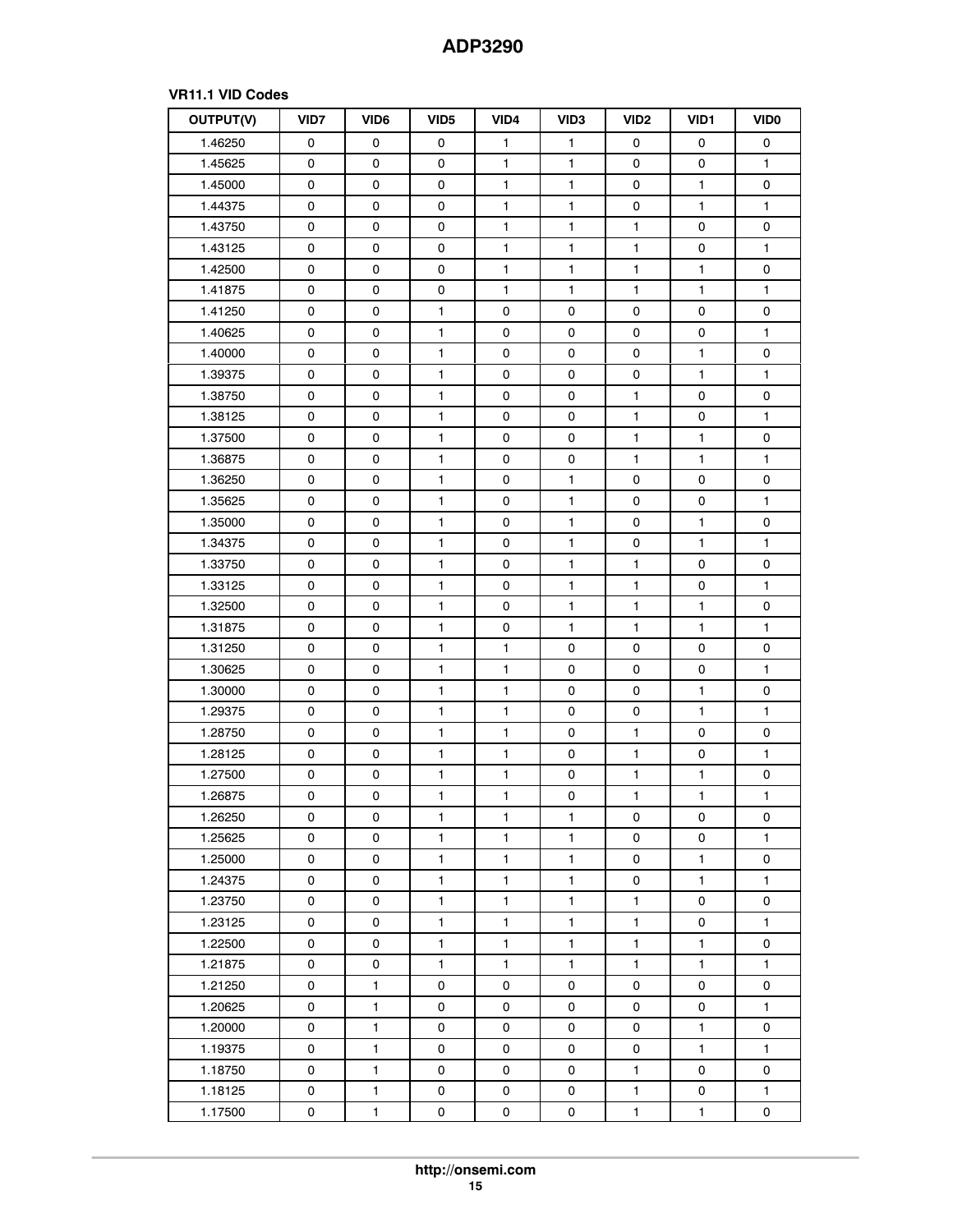# **VR11.1 VID Codes**

| OUTPUT(V) | VID7        | VID <sub>6</sub> | VID <sub>5</sub> | VID4         | VID <sub>3</sub> | VID <sub>2</sub> | VID <sub>1</sub> | <b>VIDO</b>  |
|-----------|-------------|------------------|------------------|--------------|------------------|------------------|------------------|--------------|
| 1.16875   | 0           | $\mathbf{1}$     | 0                | 0            | 0                | $\mathbf{1}$     | $\mathbf{1}$     | $\mathbf{1}$ |
| 1.16250   | 0           | 1                | 0                | 0            | 1                | 0                | 0                | 0            |
| 1.15625   | 0           | $\mathbf{1}$     | 0                | 0            | $\mathbf{1}$     | 0                | 0                | $\mathbf{1}$ |
| 1.15000   | 0           | $\mathbf{1}$     | 0                | 0            | 1                | 0                | $\mathbf{1}$     | 0            |
| 1.14375   | 0           | 1                | 0                | 0            | $\mathbf{1}$     | 0                | $\mathbf{1}$     | $\mathbf{1}$ |
| 1.13750   | 0           | 1                | 0                | 0            | $\mathbf{1}$     | $\mathbf{1}$     | $\mathsf 0$      | 0            |
| 1.13125   | 0           | $\mathbf{1}$     | 0                | 0            | 1                | 1                | 0                | $\mathbf{1}$ |
| 1.12500   | 0           | $\mathbf{1}$     | 0                | 0            | 1                | 1                | $\mathbf{1}$     | 0            |
| 1.11875   | 0           | 1                | 0                | 0            | 1                | 1                | $\mathbf{1}$     | 1            |
| 1.11250   | 0           | 1                | 0                | 1            | 0                | 0                | 0                | 0            |
| 1.10625   | 0           | 1                | 0                | 1            | 0                | 0                | 0                | $\mathbf{1}$ |
| 1.10000   | 0           | 1                | 0                | $\mathbf{1}$ | 0                | 0                | $\mathbf{1}$     | 0            |
| 1.09375   | 0           | 1                | 0                | 1            | 0                | 0                | $\mathbf{1}$     | 1            |
| 1.08750   | 0           | $\mathbf{1}$     | 0                | $\mathbf{1}$ | 0                | $\mathbf{1}$     | $\mathbf 0$      | 0            |
| 1.08125   | 0           | $\mathbf{1}$     | 0                | 1            | 0                | $\mathbf{1}$     | 0                | $\mathbf{1}$ |
| 1.07500   | 0           | $\mathbf{1}$     | 0                | $\mathbf{1}$ | 0                | $\mathbf{1}$     | $\mathbf{1}$     | $\pmb{0}$    |
| 1.06875   | 0           | $\mathbf{1}$     | 0                | $\mathbf{1}$ | 0                | $\mathbf{1}$     | $\mathbf{1}$     | 1            |
| 1.06250   | 0           | $\mathbf{1}$     | 0                | $\mathbf{1}$ | $\mathbf{1}$     | 0                | 0                | 0            |
| 1.05625   | 0           | $\mathbf{1}$     | 0                | 1            | $\mathbf{1}$     | 0                | 0                | 1            |
| 1.05000   | 0           | $\mathbf{1}$     | 0                | $\mathbf{1}$ | $\mathbf{1}$     | 0                | $\mathbf{1}$     | 0            |
| 1.04375   | 0           | 1                | 0                | 1            | 1                | 0                | $\mathbf{1}$     | 1            |
| 1.03750   | 0           | $\mathbf{1}$     | 0                | $\mathbf{1}$ | $\mathbf{1}$     | $\mathbf{1}$     | 0                | 0            |
| 1.03125   | 0           | $\mathbf{1}$     | 0                | 1            | 1                | 1                | 0                | 1            |
| 1.02500   | 0           | $\mathbf{1}$     | 0                | 1            | $\mathbf{1}$     | $\mathbf{1}$     | $\mathbf{1}$     | 0            |
| 1.01875   | 0           | $\mathbf{1}$     | 0                | 1            | 1                | 1                | $\mathbf{1}$     | 1            |
| 1.01250   | 0           | $\mathbf{1}$     | $\mathbf{1}$     | 0            | 0                | 0                | 0                | 0            |
| 1.00625   | 0           | $\mathbf{1}$     | 1                | 0            | 0                | 0                | 0                | 1            |
| 1.00000   | 0           | 1                | $\mathbf{1}$     | 0            | 0                | 0                | $\mathbf{1}$     | 0            |
| 0.99375   | 0           | 1                | 1                | 0            | 0                | 0                | $\mathbf{1}$     | 1            |
| 0.98750   | 0           | $\mathbf{1}$     | $\mathbf{1}$     | 0            | 0                | 1                | 0                | 0            |
| 0.98125   | 0           | 1                | 1                | 0            | 0                | 1                | 0                | 1            |
| 0.97500   | 0           | $\mathbf{1}$     | $\mathbf{1}$     | 0            | 0                | $\mathbf{1}$     | $\mathbf{1}$     | 0            |
| 0.96875   | 0           | 1                | 1                | 0            | 0                | 1                | 1                | 1            |
| 0.96250   | 0           | 1                | 1                | 0            | 1                | 0                | 0                | 0            |
| 0.95625   | 0           | $\mathbf{1}$     | 1                | 0            | 1                | 0                | 0                | 1            |
| 0.95000   | 0           | 1                | $\mathbf{1}$     | 0            | 1                | 0                | $\mathbf{1}$     | 0            |
| 0.94375   | 0           | $\mathbf{1}$     | 1                | 0            | $\mathbf{1}$     | 0                | $\mathbf{1}$     | $\mathbf{1}$ |
| 0.93750   | 0           | $\mathbf{1}$     | $\mathbf{1}$     | 0            | 1                | 1                | 0                | 0            |
| 0.93125   | 0           | $\mathbf{1}$     | $\mathbf{1}$     | 0            | $\mathbf{1}$     | $\mathbf{1}$     | 0                | $\mathbf{1}$ |
| 0.92500   | $\mathbf 0$ | $\mathbf{1}$     | $\mathbf{1}$     | 0            | $\mathbf{1}$     | $\mathbf{1}$     | $\mathbf{1}$     | 0            |
| 0.91875   | 0           | $\mathbf{1}$     | $\mathbf{1}$     | 0            | $\mathbf{1}$     | 1                | $\mathbf{1}$     | $\mathbf{1}$ |
| 0.91250   | 0           | $\mathbf{1}$     | 1                | 1            | 0                | 0                | 0                | 0            |
| 0.90625   | 0           | $\mathbf{1}$     | $\mathbf{1}$     | $\mathbf{1}$ | 0                | 0                | 0                | 1            |
| 0.90000   | 0           | $\mathbf{1}$     | 1                | 1            | 0                | 0                | $\mathbf{1}$     | 0            |
| 0.89375   | 0           | $\mathbf{1}$     | $\mathbf{1}$     | $\mathbf{1}$ | 0                | 0                | $\mathbf{1}$     | $\mathbf{1}$ |
| 0.88750   | 0           | $\mathbf{1}$     | $\mathbf{1}$     | $\mathbf{1}$ | 0                | 1                | 0                | 0            |
| 0.88125   | 0           | $\mathbf{1}$     | $\mathbf{1}$     | $\mathbf{1}$ | 0                | $\mathbf{1}$     | 0                | $\mathbf{1}$ |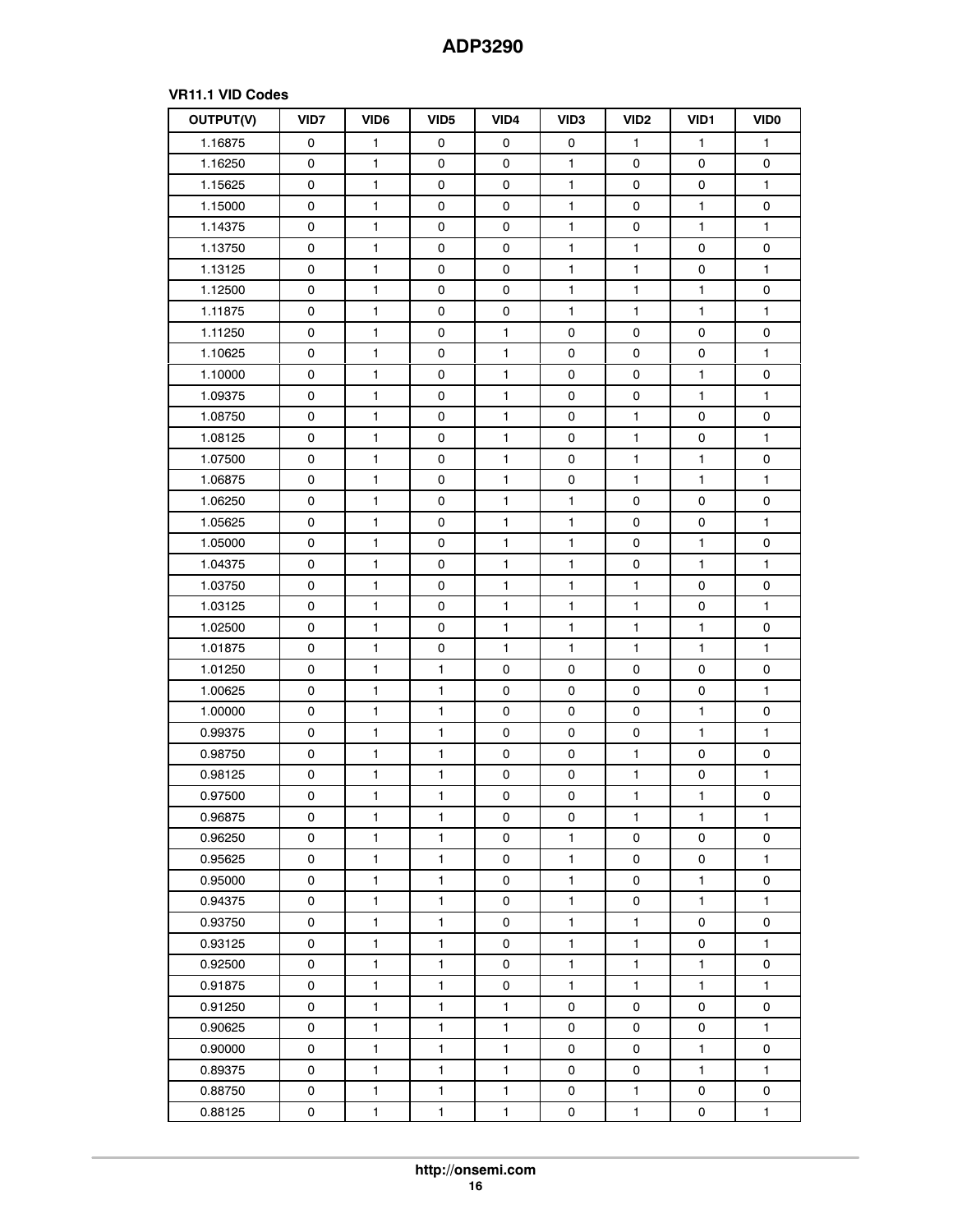# **VR11.1 VID Codes**

| OUTPUT(V) | VID7         | VID <sub>6</sub> | VID <sub>5</sub> | VID4         | VID <sub>3</sub> | VID <sub>2</sub> | VID <sub>1</sub> | <b>VIDO</b>  |
|-----------|--------------|------------------|------------------|--------------|------------------|------------------|------------------|--------------|
| 0.87500   | 0            | $\mathbf{1}$     | $\mathbf{1}$     | 1            | 0                | $\mathbf{1}$     | $\mathbf{1}$     | 0            |
| 0.86875   | 0            | 1                | 1                | 1            | 0                | 1                | 1                | 1            |
| 0.86250   | 0            | $\mathbf{1}$     | 1                | 1            | 1                | 0                | 0                | 0            |
| 0.85625   | 0            | 1                | 1                | 1            | 1                | 0                | 0                | 1            |
| 0.85000   | 0            | 1                | $\mathbf{1}$     | $\mathbf{1}$ | $\mathbf{1}$     | 0                | $\mathbf{1}$     | 0            |
| 0.84375   | 0            | 1                | 1                | 1            | $\mathbf{1}$     | 0                | $\mathbf{1}$     | 1            |
| 0.83750   | 0            | $\mathbf{1}$     | $\mathbf{1}$     | $\mathbf{1}$ | 1                | 1                | 0                | 0            |
| 0.83125   | 0            | 1                | 1                | 1            | 1                | 1                | 0                | 1            |
| 0.82500   | 0            | 1                | $\mathbf{1}$     | $\mathbf{1}$ | 1                | 1                | $\mathbf{1}$     | 0            |
| 0.81875   | 0            | 1                | 1                | 1            | $\mathbf{1}$     | 1                | $\mathbf{1}$     | $\mathbf{1}$ |
| 0.81250   | $\mathbf{1}$ | 0                | 0                | 0            | 0                | 0                | 0                | 0            |
| 0.80625   | 1            | 0                | 0                | 0            | 0                | 0                | $\pmb{0}$        | 1            |
| 0.80000   | 1            | 0                | 0                | 0            | 0                | 0                | $\mathbf{1}$     | 0            |
| 0.79375   | 1            | $\mathsf 0$      | 0                | 0            | 0                | $\mathsf 0$      | $\mathbf{1}$     | $\mathbf{1}$ |
| 0.78750   | 1            | 0                | 0                | 0            | 0                | 1                | 0                | 0            |
| 0.78125   | 1.           | $\mathsf 0$      | 0                | 0            | 0                | $\mathbf{1}$     | $\mathbf 0$      | $\mathbf{1}$ |
| 0.77500   | 1            | 0                | 0                | 0            | 0                | $\mathbf{1}$     | $\mathbf{1}$     | 0            |
| 0.76875   | 1            | $\mathsf 0$      | 0                | 0            | $\pmb{0}$        | 1                | $\mathbf{1}$     | $\mathbf{1}$ |
| 0.76250   | 1            | 0                | 0                | 0            | 1                | 0                | $\pmb{0}$        | $\pmb{0}$    |
| 0.75625   | 1            | 0                | 0                | 0            | $\mathbf{1}$     | 0                | 0                | $\mathbf{1}$ |
| 0.75000   | 1            | 0                | 0                | $\mathsf 0$  | 1                | 0                | $\mathbf{1}$     | $\pmb{0}$    |
| 0.74375   | 1            | 0                | 0                | 0            | $\mathbf{1}$     | 0                | $\mathbf{1}$     | $\mathbf{1}$ |
| 0.73750   | 1            | 0                | 0                | 0            | 1                | 1                | 0                | 0            |
| 0.73125   | 1            | 0                | 0                | 0            | $\mathbf{1}$     | $\mathbf{1}$     | 0                | 1            |
| 0.72500   | 1            | 0                | 0                | 0            | 1                | 1                | $\mathbf{1}$     | 0            |
| 0.71875   | $\mathbf{1}$ | 0                | 0                | 0            | $\mathbf{1}$     | $\mathbf{1}$     | $\mathbf{1}$     | $\mathbf{1}$ |
| 0.71250   | 1            | 0                | 0                | 1            | 0                | 0                | 0                | 0            |
| 0.70625   | 1            | 0                | 0                | $\mathbf{1}$ | 0                | 0                | 0                | $\mathbf{1}$ |
| 0.70000   | 1            | 0                | 0                | 1            | 0                | 0                | $\mathbf{1}$     | 0            |
| 0.69375   | 1            | 0                | 0                | 1            | 0                | 0                | $\mathbf{1}$     | $\mathbf{1}$ |
| 0.68750   | 1            | 0                | 0                | 1            | 0                | 1                | 0                | 0            |
| 0.68125   | $\mathbf{1}$ | $\mathsf 0$      | 0                | $\mathbf{1}$ | 0                | $\mathbf{1}$     | $\pmb{0}$        | $\mathbf{1}$ |
| 0.67500   | 1            | 0                | 0                | 1            | 0                | 1                | 1                | 0            |
| 0.66875   | 1            | 0                | 0                | 1            | 0                | 1                | $\mathbf{1}$     | 1            |
| 0.66250   | 1            | 0                | 0                | $\mathbf{1}$ | $\mathbf{1}$     | 0                | 0                | 0            |
| 0.65625   | 1            | 0                | 0                | 1            | 1                | 0                | 0                | 1            |
| 0.65000   | 1            | 0                | 0                | $\mathbf{1}$ | $\mathbf{1}$     | 0                | $\mathbf{1}$     | 0            |
| 0.64375   | 1            | 0                | 0                | 1            | 1                | 0                | $\mathbf{1}$     | $\mathbf{1}$ |
| 0.63750   | $\mathbf{1}$ | 0                | 0                | $\mathbf{1}$ | $\mathbf{1}$     | 1                | $\pmb{0}$        | 0            |
| 0.63125   | 1            | 0                | 0                | 1            | $\mathbf{1}$     | $\mathbf{1}$     | $\mathsf 0$      | 1            |
| 0.62500   | 1            | $\mathsf 0$      | 0                | 1            | $\mathbf{1}$     | 1                | $\mathbf{1}$     | 0            |
| 0.61875   | 1            | 0                | 0                | 1            | 1                | 1                | $\mathbf{1}$     | $\mathbf{1}$ |
| 0.61250   | 1            | 0                | $\mathbf{1}$     | 0            | 0                | 0                | 0                | 0            |
| 0.60625   | $\mathbf{1}$ | 0                | 1                | 0            | 0                | 0                | 0                | 1            |
| 0.60000   | 1            | 0                | $\mathbf{1}$     | 0            | 0                | 0                | $\mathbf{1}$     | 0            |
| 0.59375   | 1            | 0                | $\mathbf{1}$     | 0            | 0                | 0                | $\mathbf{1}$     | 1            |
| 0.58750   | 1            | 0                | $\mathbf{1}$     | 0            | 0                | $\mathbf{1}$     | 0                | 0            |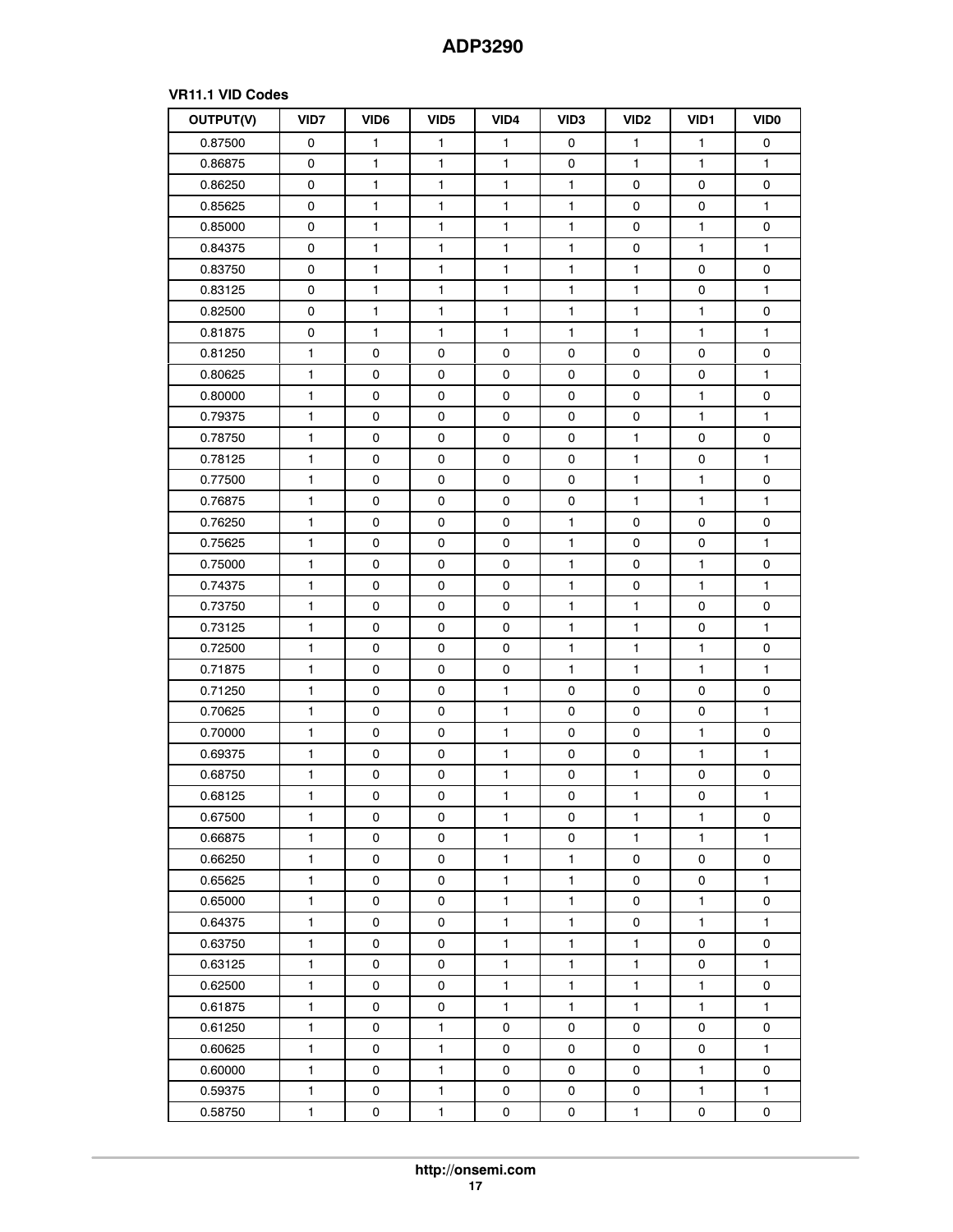# **VR11.1 VID Codes**

| OUTPUT(V)  | VID7 | VID <sub>6</sub> | VID <sub>5</sub> | VID4         | VID <sub>3</sub> | VID <sub>2</sub> | VID1         | VID <sub>0</sub> |
|------------|------|------------------|------------------|--------------|------------------|------------------|--------------|------------------|
| 0.58125    | 1    | $\mathbf 0$      | 1                | 0            | $\mathbf 0$      | 1                | 0            | 1                |
| 0.57500    | 1    | $\mathbf 0$      | 1                | 0            | $\mathbf 0$      | 1                | 1            | 0                |
| 0.56875    | 1    | $\mathbf 0$      | 1                | 0            | $\mathbf 0$      | 1                | 1            | 1                |
| 0.56250    | 1    | $\mathbf 0$      | 1                | 0            | 1                | 0                | $\Omega$     | $\mathbf 0$      |
| 0.55625    | 1    | $\mathbf 0$      | 1                | 0            | 1                | $\mathbf 0$      | $\mathbf{0}$ | 1                |
| 0.55000    | 1    | $\mathbf 0$      | 1                | 0            | 1                | 0                | 1            | 0                |
| 0.54375    | 1    | $\mathbf 0$      | 1                | 0            | 1                | 0                | 1            | 1                |
| 0.53750    | 1    | $\mathbf 0$      | 1                | 0            | 1                | 1                | $\mathbf 0$  | 0                |
| 0.53125    | 1    | $\mathbf 0$      | 1                | 0            | 1                | 1                | 0            | 1                |
| 0.52500    | 1    | $\mathbf 0$      | 1                | 0            | 1                | 1                | 1            | 0                |
| 0.51875    | 1    | $\Omega$         | 1                | 0            | 1                | 1                | 1            | 1                |
| 0.51250    | 1    | $\mathbf 0$      | 1                | 1            | $\mathbf 0$      | $\mathbf 0$      | $\mathbf 0$  | $\mathbf 0$      |
| 0.50625    | 1    | $\mathbf 0$      | 1                | 1            | $\mathbf 0$      | 0                | 0            | 1                |
| 0.50000    | 1    | $\Omega$         | 1                | $\mathbf{1}$ | $\mathbf 0$      | $\Omega$         | 1            | $\Omega$         |
| <b>OFF</b> | 1    | 1                | 1                | $\mathbf{1}$ | 1                | 1                | 1            | $\Omega$         |
| <b>OFF</b> | 1    | 1                | 1                | 1            | 1                | 1                | 1            | 1                |

# **Application Information**

The design parameters for a typical Intel VRD 11.1 compliant CPU application are as follows:

- Input voltage  $(V_{IN}) = 12 V$
- VID setting voltage  $(V_{\text{VID}}) = 1.400 \text{ V}$
- Duty cycle  $(D) = 0.117$
- Nominal output voltage at no load  $(V_{ONL}) = 1.381$  V
- Nominal output voltage at 115 A load  $(V_{\text{OFL}}) = 1.266 \text{ V}$
- Static output voltage drop based on a 1.0 m $\Omega$ load line  $(R<sub>O</sub>)$  from no load to full load  $(V_D) = V_{ONL} - V_{OFL} = 1.381 V - 1.266 V = 115 mV$
- Maximum output current  $(I<sub>O</sub>) = 130$  A
- Maximum output current step  $(\Delta I_O)$  = 95 A
- Maximum output current slew rate  $(S_R) = 200 \text{ A/}\mu\text{s}$
- Number of phases  $(n) = 4$
- Switching frequency per phase  $(f_{SW}) = 450$  kHz

# **Setting the Clock Frequency**

The ADP3290 uses a fixed frequency control architecture. The frequency is set by an external timing resistor  $(R_T)$ . The clock frequency and the number of phases determine the switching frequency per phase, which relates directly to switching losses as well as the sizes of the inductors, the input capacitors, and output capacitors. With  $n = 4$  for four phases, a clock frequency of 18 MHz sets the switching frequency ( $f_{SW}$ ) of each phase to 450 kHz, which represents a practical trade off between the switching losses and the sizes of the output filter components. Figure [3](#page-7-0) shows that to

achieve a 1.32 MHz oscillator frequency, the correct value for  $R_T$  is 130 k $\Omega$ . Alternatively, the value for  $R_T$  can be calculated using:

$$
R_T = \frac{1}{n \times f_{SW} \times 4.3 \text{ pF}} - 17 \text{ k}\Omega \qquad (eq. 1)
$$

where 4.3 pF is the internal IC component values. For good initial accuracy and frequency stability, a 1% resistor is recommended.

# **Soft-Start Delay Time**

The value of CSS sets the soft-start time. The ramp is generated with a  $15 \mu A$  internal current source. The value for CSS can be found using:

$$
C_{SS} = 15 \mu A \times \frac{TD2}{V_{B O O T}}
$$
 (eq. 2)

where TD2 is the desired soft-start time, and  $V_{\text{BOOT}}$  is internally set to 1.0 V.

Assuming a desired TD2 time of  $2.5$  ms,  $C_{SS}$  is  $37.5$  nF. The closest standard value for  $C_{SS}$  is 39 nF. Although  $C_{SS}$ also controls the time delay for TD4 (determined by the final VID voltage), the minimum specification for TD4 is 0 ns. This means that as long as the TD2 time requirement is met, TD4 is within the specification.

# **Current-Limit Latchoff Delay Times**

The startup and current-limit delay times are determined by the capacitor connected to the DELAY pin. The first step is to set  $C_{\text{DLY}}$  for the TD1, TD3, and TD5 delay times (see Figure [5\)](#page-8-0). The DELAY ramp  $(I<sub>DELAY</sub>)$  is generated using a 15 µA internal current source.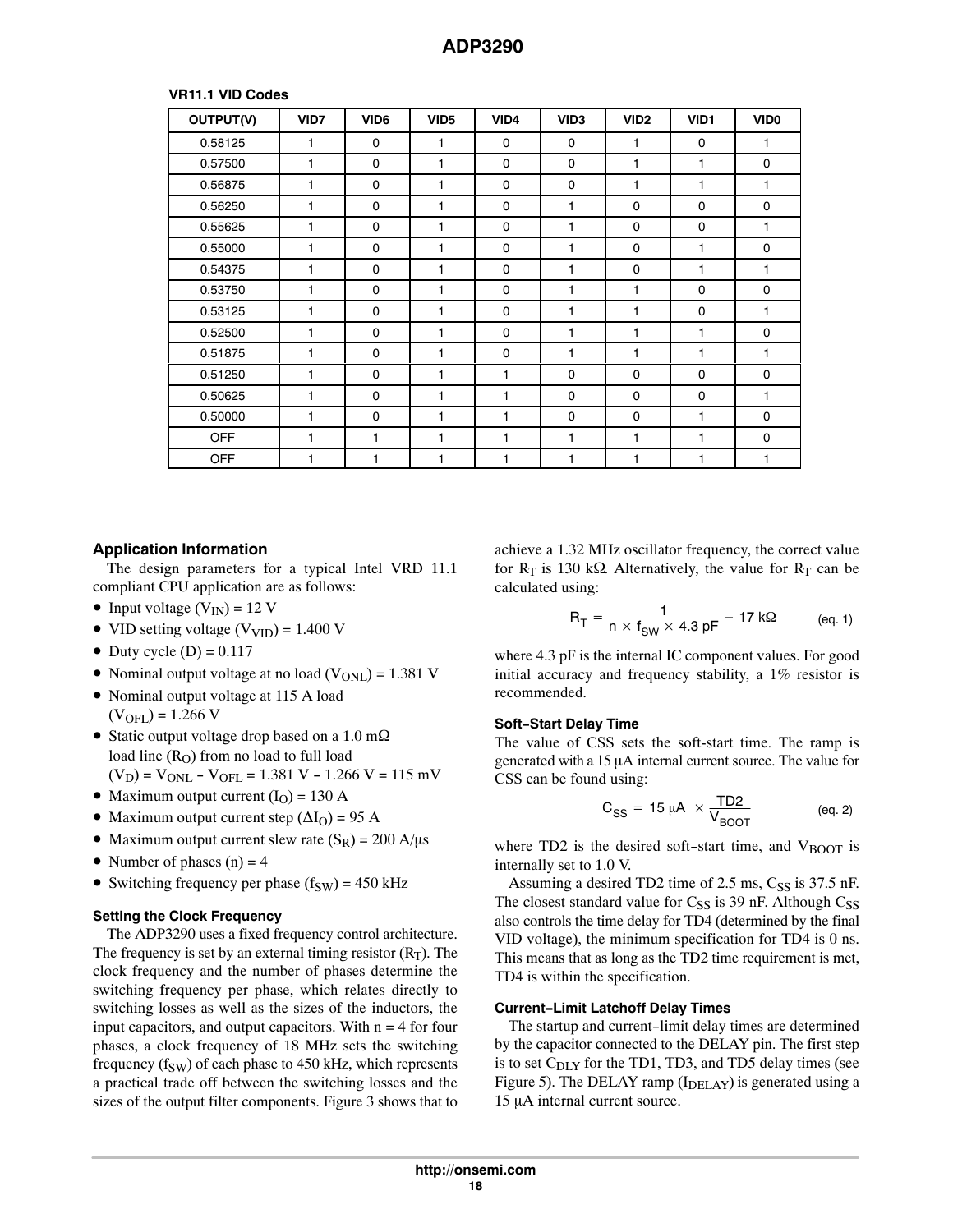The value for  $C_{\text{DLY}}$  can be approximated using:

$$
C_{\text{DLY}} = I_{\text{DELAY}} \times \frac{\text{TD}(x)}{V_{\text{DELAY(TH)}}}
$$
 (eq. 3)

where  $TD(x)$  is the desired delay time for  $TD1$ ,  $TD3$ , and TD5. The DELAY threshold voltage ( $V<sub>DELAY(TH)</sub>$ ) is given as 1.7 V. In this example, 2 ms is chosen for all three delay times, which meets Intel specifications. Solving for C<sub>DLY</sub> gives a value of 17.6 nF. The closest standard value for  $C_{\text{DLY}}$ is 18 nF.

When the ADP3290 enters current limit, the internal current source changes from  $15 \mu A$  to  $3.75 \mu A$ . This makes the latchoff delay time four times longer than the startup delay time. Longer latchoff delay times can be achieved by placing a resistor in parallel with  $C_{\text{DLY}}$ .

#### **Inductor Selection**

The choice of inductance for the inductor determines the ripple current in the inductor. Less inductance leads to more ripple current, which increases the output ripple voltage and conduction losses in the MOSFETs. However, using smaller inductors allows the converter to meet a specified peak-to-peak transient deviation with less total output capacitance. Conversely, a higher inductance means lower ripple current and reduced conduction losses, but more output capacitance is required to meet the same peak-to-peak transient deviation.

In any multiphase converter, a practical value for the peak-to-peak inductor ripple current is less than 50% of the maximum dc current in the same inductor. Equation 4 shows the relationship between the inductance, oscillator frequency, and peak-to-peak ripple current in the inductor.

$$
I_{R} = \frac{V_{VID} \times (1 - D)}{f_{SW} \times L}
$$
 (eq. 4)

Equation 5 can be used to determine the minimum inductance based on a given output ripple voltage.

$$
L \geq \frac{V_{VID} \times R_{O} \times (1 - (n \times D))}{f_{SW} \times V_{RIPPLE}} \hspace{1cm} \text{(eq. 5)}
$$

Solving Equation 5 for an 8 mV p-p output ripple voltage yields:

$$
L \ge \frac{1.4 \text{ V} \times 1.0 \text{ m}\Omega \times (1 - 0.468)}{450 \text{ kHz} \times 10 \text{ mV}} = 166 \text{ nH}
$$

If the resulting ripple voltage is less than what is designed for, the inductor can be made smaller until the ripple value is met. This allows optimal transient response and minimum output decoupling.

The smallest possible inductor should be used to minimize the number of output capacitors. For this example, choosing a 220 nH inductor is a good starting point and gives a calculated ripple current of 12.5 A. The inductor should not saturate at the peak current of 38.7 A and should be able to handle the sum of the power dissipation caused by the average current of 32.5 A in the winding and core loss.

Another important factor in the inductor design is the dc resistance (DCR), which is used for measuring the phase

currents. A large DCR can cause excessive power losses, though too small a value can lead to increased measurement error. A good rule is to have the DCR  $(R<sub>L</sub>)$  be about 1 to 1.5 times the droop resistance  $(R<sub>O</sub>)$ . This example uses an inductor with a DCR of  $0.57$  m $\Omega$ .

#### **Designing an Inductor**

Once the inductance and DCR are known, the next step is to either design an inductor or to find a standard inductor that comes as close as possible to meeting the overall design goals. It is also important to have the inductance and DCR tolerance specified to control the accuracy of the system. Reasonable tolerances most manufacturers can meet are 15% inductance and 7% DCR at room temperature. The first decision in designing the inductor is choosing the core material. Several possibilities for providing low core loss at high frequencies include the powder cores (from Micrometals, Inc., for example, or Kool Mu® from Magnetics®) and the gapped soft ferrite cores (for example, 3F3 or 3F4 from Philips®). Low frequency powdered iron cores should be avoided due to their high core loss, especially when the inductor value is relatively low and the ripple current is high.

The best choice for a core geometry is a closed-loop type such as a potentiometer core (PQ, U, or E core) or toroid. A good compromise between price and performance is a core with a toroidal shape.

Many useful magnetics design references are available for quickly designing a power inductor, such as:

- Intusoft Magnetic Designer Software
- *Designing Magnetic Components for High Frequency DC to DC Converters*, by William T. McLyman, Kg Magnetics, Inc., ISBN 1883107008

#### **Selecting a Standard Inductor**

The following power inductor manufacturers can provide design consultation and deliver power inductors optimized for high power applications upon request.

- Coilcraft®
- Coiltronics®
- Sumida Corporation®

#### **Current Sense Amplifier**

Most designs require the regulator output voltage, measured at the CPU pins, to drop when the output current increases. The specified voltage drop corresponds to a dc output resistance  $(R<sub>O</sub>)$ , also referred to as a load line. The ADP3290 has the flexibility of adjusting  $R<sub>O</sub>$ , independent of current-limit or compensation components, and it can also support CPUs that do not require a load line.

For designs requiring a load line, the impedance gain of the CS amplifier  $(R_{CSA})$  must be to be greater than or equal to the load line. All designs, whether they have a load line or not, should keep  $R_{CSA} \ge 1$  m $\Omega$ .

The output current is measured by summing the voltage across each inductor and passing the signal through a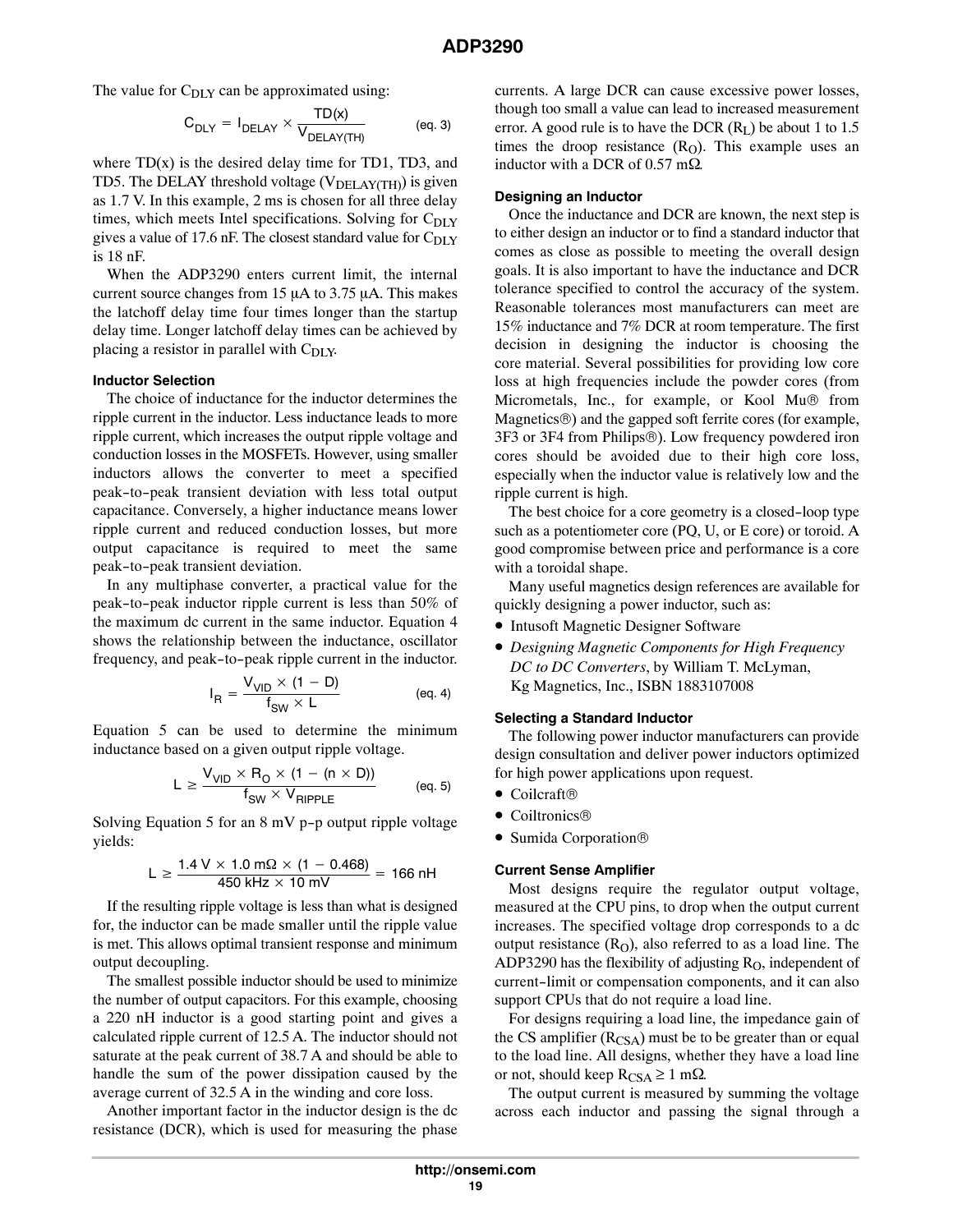low-pass filter. This summer filter is the CS amplifier configured with resistors  $R<sub>PH(X)</sub>$  (summers), and  $R<sub>CS</sub>$  and  $C_{CS}$  (filter). The impedance gain of the regulator is set by the following equations, where  $R_L$  is the DCR of the output inductors:

$$
R_{CSA} = \frac{R_{CS}}{R_{PH(x)}} \times R_L
$$
 (eq. 6)

$$
C_{CS} = \frac{L}{R_L \times R_{CS}}
$$
 (eq. 7)

The user has the flexibility to choose either  $R_{CS}$  or  $R_{PH(X)}$ . However, it is best to select  $R_{CS}$  equal to 110 k $\Omega$ , and then solve for  $R<sub>PH(X)</sub>$  by rearranging Equation 6. Here,  $R_{CSA} = R_O = 1$  m $\Omega$  because this is equal to the design load line.

$$
R_{PH(x)} = \frac{R_L}{R_{CSA}} \times R_{CS}
$$
  

$$
R_{PH(x)} = \frac{0.57 \text{ m}\Omega}{1.0 \text{ m}\Omega} \times 110 \text{ k}\Omega = 63 \text{ k}\Omega
$$

Next, use Equation 7 to solve for  $C_{CS}$ .

$$
C_{CS} = \frac{220 \text{ nH}}{0.57 \text{ m}\Omega \times 110 \text{ m}\Omega} = 35 \text{ nF}
$$

It is best to have a dual location for  $C_{CS}$  in the layout so that standard values can be used in parallel to get as close to the desired value. For best accuracy,  $C_{CS}$  should be a 5% or 10% NPO capacitor. This example uses a 5% combination for  $C_{CS}$  of one 1.8 nF capacitor and one 1.5nF capacitor in parallel. Recalculating  $R_{CS}$  and  $R_{PH(X)}$  using this capacitor combination yields 108.8 k $\Omega$  and 62 k $\Omega$ . The closest standard 1% value for  $R_{PH(X)}$  is 61.9 k $\Omega$ .

When the inductor DCR is used as the sense element and copper wire is used as the source of the DCR, the user needs to compensate for temperature changes of the inductor's winding. Fortunately, copper has a well known temperature coefficient (TC) of 0.39%/°C.

If  $R_{CS}$  is designed to have an opposite and equal percentage change in resistance to that of the wire, it cancels the temperature variation of the inductor DCR. Due to the nonlinear nature of NTC thermistors, Resistor  $R_{CS1}$  and Resistor  $R_{CS2}$  are needed. See Figure 10 to linearize the NTC and produce the desired temperature tracking.



**Figure 10. Temperature Compensation Circuit Values**

The following procedure and equations yield values to use for  $R_{CS1}$ ,  $R_{CS2}$ , and  $R_{TH}$  (the thermistor value at 25<sup>o</sup>C) for a given  $R_{CS}$  value.

- 1. Select an NTC based on type and value. Because the value is unknown, use a thermistor with a value close to  $R_{CS}$ . The NTC should also have an initial tolerance of better than 5%.
- 2. Based on the type of NTC, find its relative resistance value at two temperatures. The temperatures that work well are 50°C and 90°C. These resistance values are called  $A (R<sub>TH(50°C)</sub>)/R<sub>TH(25°C)</sub>$  and B  $(R<sub>TH</sub>(90°C))/R<sub>TH</sub>(25°C)$ . The relative value of the NTC is always 1 at 25<sup>o</sup>C.
- 3. Find the relative value of  $R_{CS}$  required for each of these temperatures. This is based on the percentage change needed, which in this example is initially 0.39%/°C. These temperatures are called  $r_1$  (1/(1 + TC  $\times$  (T<sub>1</sub> – 25<sup>o</sup>C))) and

$$
r_2
$$
 (1/(1 + TC × (T<sub>2</sub> - 25°C))), where TC = 0.0039  
for copper, T<sub>1</sub> = 50°C, and T<sub>2</sub> = 90°C. From this,  
r<sub>1</sub> = 0.9112 and r<sub>2</sub> = 0.7978.

4. Compute the relative values for  $R_{CS1}$ ,  $R_{CS2}$ , and  $R<sub>TH</sub>$  using:

 $r_{CS2}$  =

$$
\frac{(A - B)xr_1xr_2 - A \times (1 - B)xr_2 + B \times (1 - A) \times xr_1}{A \times (1 - B)xr_1 - B \times (1 - A)xr_2 - (A - B)}
$$

(eq. 8)

$$
r_{CS1} = \frac{(1 - A)}{1 - r_{CS2}} - \frac{A}{r_1 - r_{CS2}}
$$
 (eq. 9)

$$
r_{\text{TH}} = \frac{1}{\frac{1}{1 - r_{\text{CS2}}} - \frac{1}{r_{\text{CS1}}}}
$$
 (eq. 10)

Calculate  $R_{TH} = r_{TH} \times R_{CS}$ , then select the closest value of thermistor available. Also, compute a scaling factor (k) based on the ratio of the actual thermistor value used relative to the computed one.

$$
k = \frac{R_{TH(ACTUAL)}}{R_{TH(CALCULATED)}}
$$
 (eq. 11)

5. Calculate values for  $R_{CS1}$  and  $R_{CS2}$  using Equation 12 and 13.

$$
R_{CS1} = R_{CS} \times k \times r_{CS1}
$$
 (eq. 12)

$$
R_{CS2} = R_{CS} \times \left( (1 - k) + (k \times r_{CS2}) \right) \quad \text{(eq. 13)}
$$

In this example,  $R_{CS}$  is calculated to be 114 k $\Omega$ . Look for an available 100 k $\Omega$  thermistor, 0603 size. One such thermistor is the Vishay NTHS0603N01N1003JR NTC thermistor with  $A = 0.3602$  and  $B = 0.09174$ . From these values,  $r_{CS1} = 0.3795$ ,  $r_{CS2} = 0.7195$ , and  $r_{TH} = 1.075$ .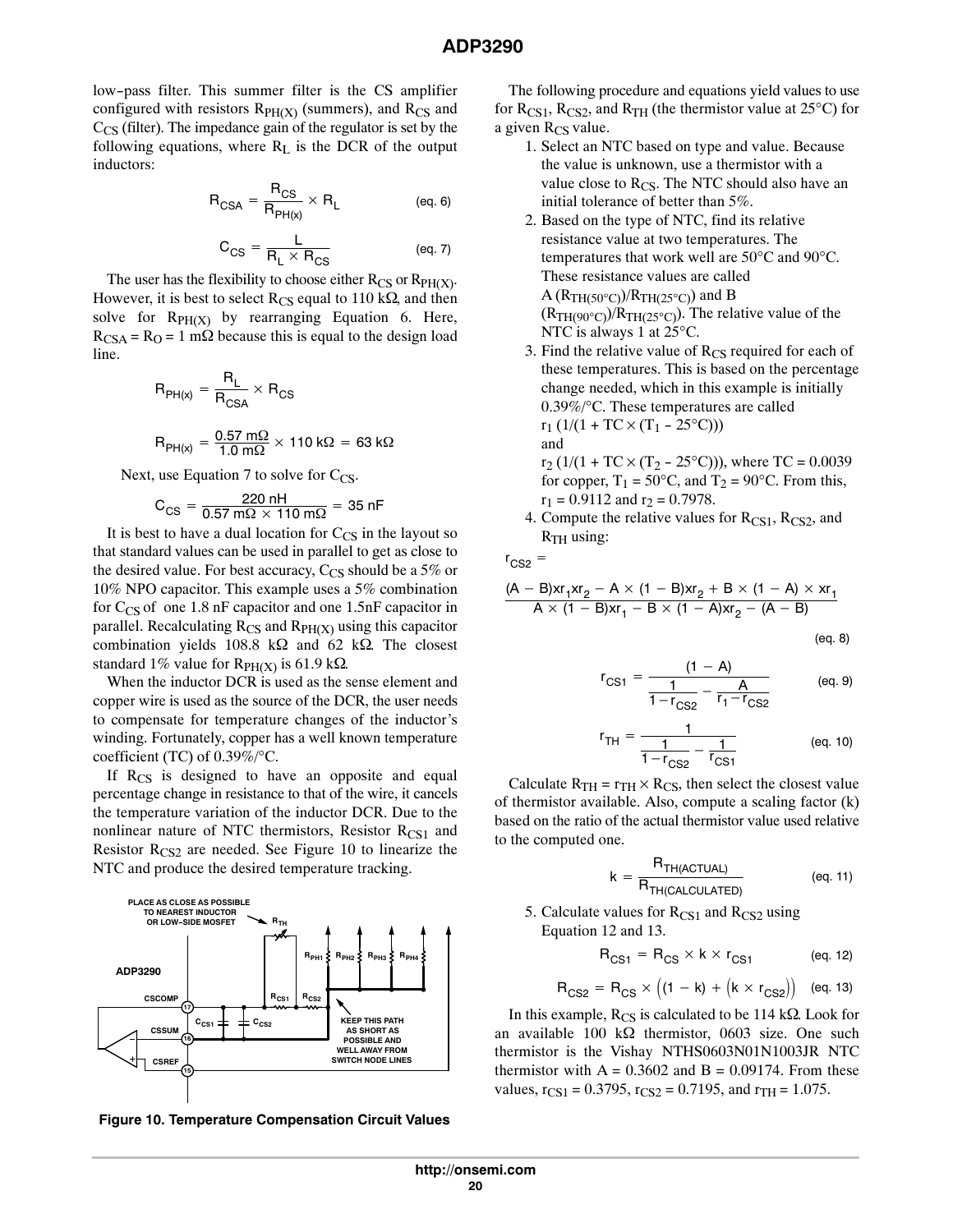<span id="page-20-0"></span>Solving for R<sub>TH</sub> yields 122.55 k $\Omega$ , so 100 k $\Omega$  is chosen, making  $k = 0.816$ . Next, find R<sub>CS1</sub> and R<sub>CS2</sub> to be 35.3 k $\Omega$ and 87.9 k $\Omega$ . Finally, choose the closest 1% resistor values, which yield a choice of 35.7 k $\Omega$  and 88.7 k $\Omega$ .

### **Load Line Setting**

For load line values greater than 1 m $\Omega$ , R<sub>CSA</sub> can be set equal to  $R<sub>O</sub>$ , and the LLSET pin can be directly connected to the CSCOMP pin. When the load line value needs to be less than 1 m $\Omega$ , two additional resistors are required. Figure 11 shows the placement of these resistors.



**Figure 11. Load Line Setting Resistors**

The two resistors  $R_{LL1}$  and  $R_{LL2}$  set up a divider between the CSCOMP pin and CSREF pin. This resistor divider is input into the LLSET pin to set the load line slope  $R<sub>O</sub>$  of the VR according to the following equation:

$$
R_{O} = \frac{R_{LL2}}{R_{LL1} + R_{LL2}} \times R_{CSA}
$$
 (eq. 14)

The resistor values for  $R_{LL1}$  and  $R_{LL2}$  are limited by two factors.

• The minimum value is based upon the loading of the CSCOMP pin. This pin's drive capability is  $500 \mu A$  and the majority of this should be allocated to the CSA feedback. If the current through  $R_{LL1}$  and  $R_{LL2}$  is limited to 10% of this (50  $\mu$ A), the following limit can be placed for the minimum value for R<sub>LL1</sub> and R<sub>LL2</sub>:

$$
R_{LL1} + R_{LL2} \ge \frac{I_{LM} \times R_{CSA}}{50 \times 10^{-6}}
$$
 (eq. 15)

Here,  $I_{\text{LIM}}$  is the current-limit current, which is the maximum signal level that the CSA responds to.

It is best to select the resistor values to minimize their values to reduce the noise and parasitic susceptibility of the feedback path.

By combining Equation 14 with Equation 15 and selecting minimum values for the resistors, the following equations result:

$$
R_{LL2} = \frac{I_{LM} \times R_O}{50 \,\mu A}
$$
 (eq. 16)

$$
R_{LL1} = \left(\frac{R_{CSA}}{R_O} - 1\right) \times R_{LL2} \quad (eq. 17)
$$

Another useful feature for some VR applications is the ability to select different load lines. Figure 11 shows an optional MOSFET switch that allows this feature. Here, design for  $R_{CSA} = R_{O(MAX)}$  (selected with  $Q_{LL}$  on) and then use Equation 14 to set  $R<sub>O</sub> = R<sub>O(MIN)</sub>$  (selected with  $Q<sub>LL</sub>$  off).

For this design,  $R_{CSA} = R_0 = 1$  m $\Omega$ . As a result, connect LLSET directly to CSCOMP; the  $R_{LL1}$  and  $R_{LL2}$  resistors are not needed.

#### **Output Offset**

The Intel specification requires that at no load the nominal output voltage of the regulator be offset to a value lower than the nominal voltage corresponding to the VID code. The offset is set by a constant current source flowing out of the FB pin ( $I_{FB}$ ) and flowing through  $R_B$ . The value of  $R_B$  can be found using Equation 18.

$$
R_B = \frac{V_{VID} - V_{ONL}}{I_{FB}}
$$

(eq. 18)

$$
R_B = \frac{1.4 \text{ V} - 1.381 \text{ V}}{15 \text{ }\mu\text{A}} = 1.27 \text{ k}\Omega
$$

The closest standard 1% resistor value is 1.21 k $\Omega$ .

The required output decoupling for the regulator is typically recommended by Intel for various processors and platforms. Use some simple design guidelines to determine the requirements. These guidelines are based on having both bulk capacitors and ceramic capacitors in the system.

First, select the total amount of ceramic capacitance. This is based on the number and type of capacitor to be used. The best location for ceramic capacitors is inside the socket, with 12 to 18, 1206 size being the physical limit. Other capacitors can be placed along the outer edge of the socket as well.

To determine the minimum amount of ceramic capacitance required, start with a worst case load step occurring right after a switching cycle has stopped. The ceramic capacitance then delivers the charge to the load while the load is ramping up and until the VR has responded with the next switching cycle.

Equation 19 gives the designer a rough approximation for determining the minimum ceramic capacitance. Due to the complexity of the PCB parasitics and bulk capacitors, the actual amount of ceramic capacitance required can vary.

$$
C_{Z(MIN)} \ge \frac{1}{R_O} \times \left[\frac{1}{f_{SW}} \times \left(\frac{1}{n} - D\right) - \frac{\Delta I_O}{2 S_R}\right] \qquad \text{(eq. 19)}
$$

The typical ceramic capacitors consist of multiple  $10 \mu F$ or  $22 \mu$ F capacitors. For this example, Equation 19 yields  $180.8 \,\mu$ F, so eighteen, 22  $\mu$ F ceramic capacitors suffice.

Next, there is an upper limit imposed on the total amount of bulk capacitance  $(C_X)$  when the user considers the VID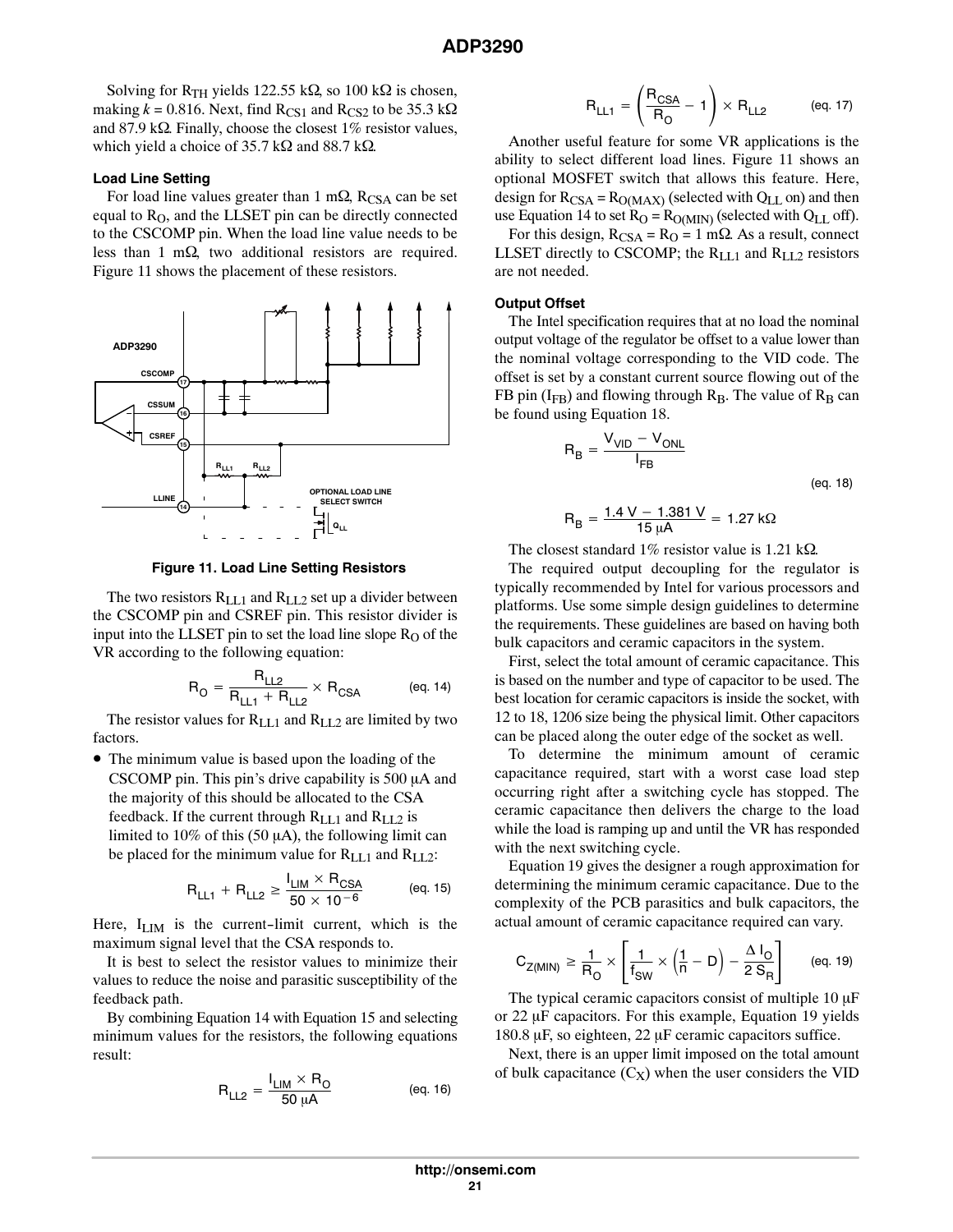on-the-fly voltage stepping of the output (voltage step  $V_V$ in time t<sub>V</sub> with error of  $V_{ERR}$ ).

A lower limit is based on meeting the capacitance for load release for a given maximum load step  $(\Delta I_O)$  and a maximum allowable overshoot. The total amount of load release voltage is given as  $\Delta V_O = \Delta I_O \times R_O + \Delta V_{rl}$ , where  $\Delta V_{\text{rl}}$  is the maximum allowable overshoot voltage.

$$
C_{X(MIN)} \ge \left[ \frac{L \times \Delta I_0}{n \times \left( R_0 + \frac{\Delta V_{r1}}{\Delta I_0} \right) \times V_{VID}} - C_Z \right] \quad \text{(eq. 20)}
$$

 $C_{X(MAX)} \leq$ 

$$
\frac{L}{nK^2R^2O} \times \frac{V_V}{V_{VID}} \times \left( \sqrt{1 + \left(t_V \frac{V_{VID}}{V_V} \times \frac{nKR_O}{L}\right)^2} - 1 \right) - C_Z
$$

where : 
$$
K = -1n \left( \frac{V_{\text{ERR}}}{V_V} \right)
$$
 (eq. 21)

$$
C_{X(MIN)} \ge \left[ \frac{220 \text{ nH} \times 95 \text{ A}}{4 \times \left( 1.0 \text{ m}\Omega + \frac{50 \text{ mV}}{95 \text{ A}} \right) \times 1.4 \text{ V}} - 396 \text{ }\mu\text{F} \right] = 2.08 \text{ mF}
$$

$$
C_{X(MAX)} \le \frac{220 \text{ nH} \times 1.1 \text{ V}}{4 \times 5.39^2 \times (1.0 \text{ m}\Omega)^2 \times 1.4 \text{ V}} \times
$$

$$
\left[\sqrt{1 + \left(\frac{233.75 \text{ }\mu\text{s} \times 1.4 \text{ V} \times 4 \times 5.39 \times 1.0 \text{ m}\Omega}{1.1 \text{ V} \times 220 \text{ }\text{hH}}\right)^2} - 1\right] - 396 \text{ }\mu\text{F} = 41.5 \text{ mF}
$$
\n
$$
\text{where K} = 5.39.
$$
\nPower MOSFETs

Using  $8$ , 560  $\mu$ F Al-Poly capacitors with a typical ESR of 5 m $\Omega$  each yields C<sub>X</sub> = 4.48 mF with an R<sub>X</sub> = 0.6 m $\Omega$ .

One last check should be made to ensure that the ESL of the bulk capacitors  $(L_X)$  is low enough to limit the high frequency ringing during a load change.

This is tested using:

$$
L_X \le C_Z \times R_O^2 \times Q^2
$$
\n
$$
L_Z \le 396 \, \mu \text{F} \times (1 \, \text{m}\Omega)^2 \times \frac{4}{3} = 528 \, \text{pH}
$$
\n(eq. 22)

where  $Q^2$  is limited to 4/3 to ensure a critically damped system.

In this example,  $L_X$  is approximately 250 pH for the 8, Al-Poly capacitors, which satisfies this limitation. If the  $L_X$ of the chosen bulk capacitor bank is too large, the number of ceramic capacitors needs to be increased, or lower ESL bulks need to be used if there is excessive undershoot during a load transient.

For this multi-mode control technique, all ceramic designs can be used providing the conditions of Equation [19](#page-20-0) through Equation 22 are satisfied.

To meet the conditions of these equations and transient response, the ESR of the bulk capacitor bank  $(R_X)$  should be less than two times the droop resistance  $(R<sub>O</sub>)$ . If the  $C<sub>X(MIN)</sub>$ is larger than  $C_{X(MAX)}$ , the system cannot meet the VID on-the-fly specification and can require the use of a smaller inductor or more phases (and may have to increase the switching frequency to keep the output ripple the same).

This example uses  $18$ ,  $22 \mu$ F  $1206 \mu$ C capacitors  $(C_Z = 396 \,\mu\text{F})$ . The VID on-the-fly step change is 1.1V in  $233.75 \,\mu s$  with a settling error of 5 mV. The maximum allowable load release overshoot for this example is 50 mV, therefore, solving for the bulk capacitance yields.

 $= 41.5$ 

## **Power MOSFETs**

For this example, the N-channel power MOSFETs have been selected for one high-side switch and two low-side switches per phase. The main selection parameters for the power MOSFETs are V<sub>GS(TH)</sub>, Q<sub>G</sub>, C<sub>ISS</sub>, C<sub>RSS</sub>, and  $R_{DS(ON)}$ . The minimum gate drive voltage (the supply voltage to the ADP3120A dictates whether standard threshold or logic-level threshold MOSFETs must be used. With  $V_{GATE} \sim 10$  V, logic-level threshold MOSFETs  $(V_{\text{GS}(\text{TH})}$  < 2.5 V) are recommended.

The maximum output current  $(I<sub>O</sub>)$  determines the  $R_{DS(ON)}$ requirement for the low-side (synchronous) MOSFETs. With the ADP3290, currents are balanced between phases, thus, the current in each low-side MOSFET is the output current divided by the total number of MOSFETs  $(n_{SF})$ . With conduction losses being dominant, Equation 23 shows the total power that is dissipated in each synchronous MOSFET in terms of the ripple current per phase  $(I_R)$  and average total output current  $(I<sub>O</sub>)$ .

$$
P_{SF} = (1 - D) \times \left[ \left( \frac{I_O}{n_{SF}} \right)^2 + \frac{1}{12} \times \left( \frac{n I_R}{n_{SF}} \right)^2 \right] \times R_{DS(SF)}
$$
\n
$$
(eq. 23)
$$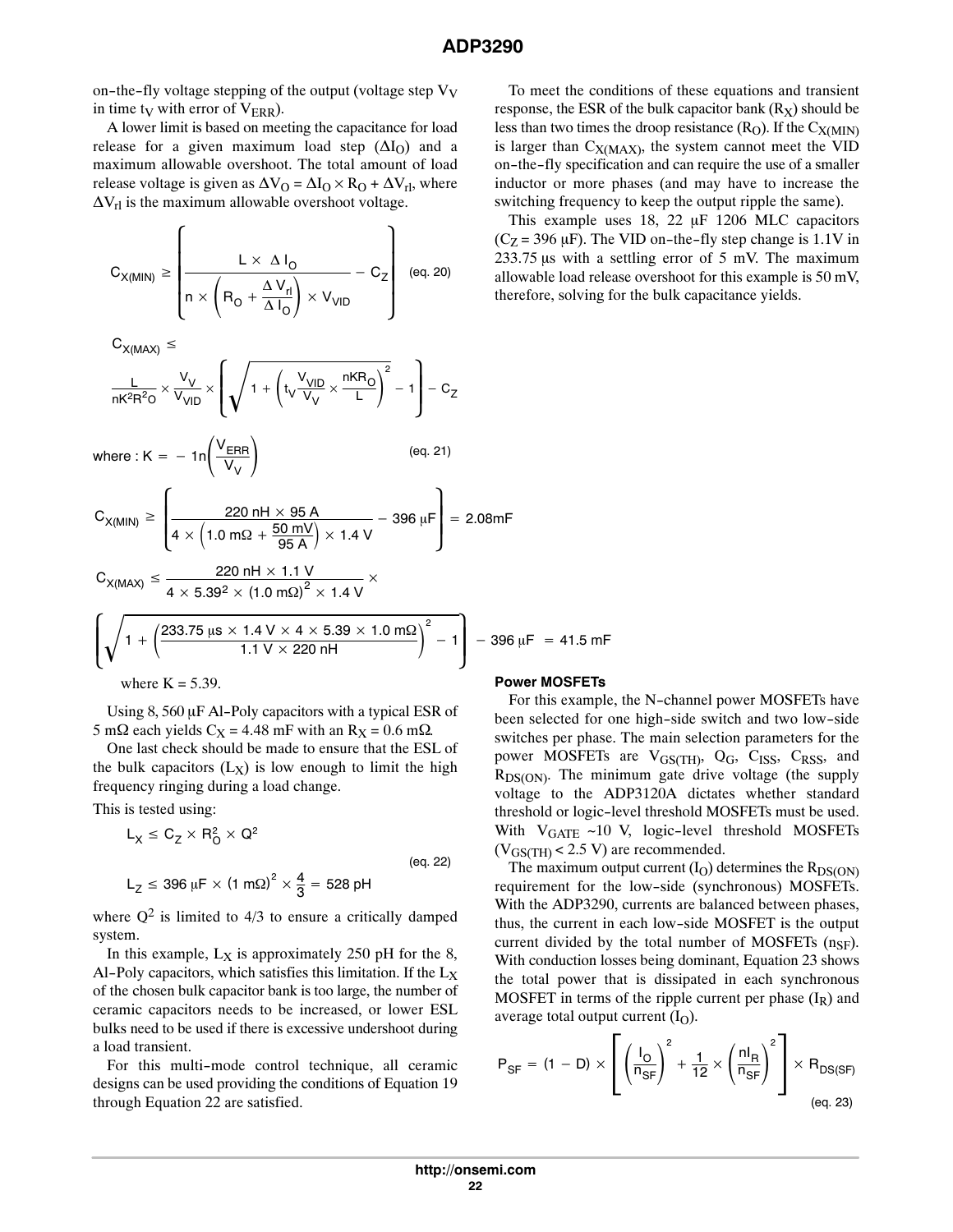<span id="page-22-0"></span>Knowing the maximum output current being designed for and the maximum allowed power dissipation, the user can find the required  $R_{DS(ON)}$  for the MOSFET. For D-PAK MOSFETs up to an ambient temperature of 50°C, a safe limit for  $P_{SF}$  is 1 W to 1.5 W at 120 $\degree$ C junction temperature. Thus, for this example (115 A maximum),  $R_{DS(SF)}$  (per  $MOSFET$ ) < 8.5 m $\Omega$ . This R<sub>DS(SF)</sub> is also at a junction temperature of about 120°C. As a result, users need to account for this when making this selection. This example uses two lower-side MOSFETs at 10.5 m $\Omega$ , each at 120°C.

Another important factor for the synchronous MOSFET is the input capacitance and feedback capacitance. The ratio of the feedback to input needs to be small (less than 10% is recommended) to prevent accidental turn-on of the synchronous MOSFETs when the switch node goes high.

Also, the time to switch the synchronous MOSFETs off should not exceed the non-overlap dead time of the MOSFET driver (40 ns typical for the ADP3120A). The output impedance of the driver is approximately  $2 \Omega$ , and the typical MOSFET input gate resistances are about  $1 \Omega$  to  $2 \Omega$ . Therefore, a total gate capacitance of less than 6000 pF should be adhered to. Because two MOSFETs are in parallel, the input capacitance for each synchronous MOSFET should be limited to 3000 pF.

The high-side (main) MOSFET has to be able to handle two main power dissipation components: conduction and switching losses. The switching loss is related to the amount of time it takes for the main MOSFET to turn on and off, and to the current and voltage that are being switched. Basing the switching speed on the rise and fall time of the gate driver impedance and MOSFET input capacitance, Equation 24 provides an approximate value for the switching loss per main MOSFET, where  $n_{MF}$  is the total number of main MOSFETs.

$$
P_{S(MF)} = 2 \times f_{SW} \times \frac{V_{CC} \times I_0}{n_{MF}} \times R_G \times \frac{n_{MF}}{n} \times C_{ISS}
$$
\n
$$
(eq. 24)
$$

where  $R_G$  is the total gate resistance (2  $\Omega$  for the ADP3120A and about 1  $\Omega$  for typical high speed switching MOSFETs, making  $R_G = 3 \Omega$ ), and C<sub>ISS</sub> is the input capacitance of the main MOSFET. Adding more main MOSFETs  $(n_{MF})$  does not help the switching loss per MOSFET because the additional gate capacitance slows switching. Use lower gate capacitance devices to reduce switching loss.

The conduction loss of the main MOSFET is given by the following, where  $R_{DS(MF)}$  is the on resistance of the MOSFET:

$$
P_{C(MF)} = D \times \left[ \left( \frac{I_O}{n_{MF}} \right)^2 + \frac{1}{12} \times \left( \frac{n \times I_R}{n_{MF}} \right)^2 \right] \times R_{DS(MF)}
$$
\n
$$
(eq. 25)
$$

Typically, for main MOSFETs, the highest speed (low  $C<sub>ISS</sub>$ ) device is preferred, but these usually have higher on resistance. Select a device that meets the total power dissipation (about 1.5 W for a single D-PAK) when combining the switching and conduction losses.

For this example, an BSC100N03L is selected as the main MOSFET (eight total;  $n_{MF} = 4$ ), with  $C_{ISS} = 1000$  pF (maximum) and  $R_{DS(MF)} = 11 \text{ m}\Omega$  (maximum at  $T_J = 120^{\circ}$ C). An IPD09N03L is selected as the synchronous MOSFET (eight total;  $n_{SF} = 8$ ), with  $C_{ISS} = 1600$  pF (maximum) and  $R_{DS(SF)} = 10.5$  m $\Omega$  (maximum at  $T_J = 120^{\circ}$ C). The synchronous MOSFET C<sub>ISS</sub> is less than 3000 pF, satisfying this requirement.

Solving for the power dissipation per MOSFET at  $I<sub>O</sub>$  = 115 A and  $I<sub>R</sub>$  = 7.5 A yields 1.9 W for each synchronous MOSFET and 2.0 W for each main MOSFET.

Finally, consider the power dissipation in the driver for each phase. This is best expressed as  $Q<sub>G</sub>$  for the MOSFETs and is given by Equation 26, where  $Q_{GMF}$  is the total gate charge for each main MOSFET and Q<sub>GSF</sub> is the total gate charge for each synchronous MOSFET.

$$
P_{DRV} = \left[\frac{f_{SW}}{2 \times n} \times (n_{MF} \times Q_{GMF} + n_{SF} \times Q_{GSF}) + I_{CC}\right] \times V_{CC}
$$
\n
$$
(eq. 26)
$$

Also shown is the standby dissipation factor ( $I_{CC} \times V_{CC}$ ) of the driver. For the ADP3120A, the maximum dissipation should be less than 400 mW. In this example, with  $I_{CC}$  = 7 mA,  $Q_{GMF}$  = 13 nC, and  $Q_{GSF}$  = 15 nC, there is 200 mW in each driver, which is below the 400 mW dissipation limit. See the ADP3120A data sheet for more details.

#### **Ramp Resistor Selection**

The ramp resistor  $(R_R)$  is used for setting the size of the internal PWM ramp. The value of this resistor is chosen to provide the best combination of thermal balance, stability, and transient response. Equation 27 is used for determining the optimum value.

$$
R_R = \frac{A_R \times L}{3 \times A_D \times R_{DS} \times C_R}
$$
  
\n
$$
R_R = \frac{0.5 \times 220 \text{ nH}}{3 \times 5 \times 4 \text{ m}\Omega \times 5 \text{ pF}} = 367 \text{ k}\Omega
$$
 (eq. 27)

where:

 $A_R$  is the internal ramp amplifier gain.  $A<sub>D</sub>$  is the current balancing amplifier gain.

 $R_{DS}$  is the total low-side MOSFET on resistance.  $C_R$  is the internal ramp capacitor value.

Another requirement also needs to be satisfied:  $I_{\text{RAMP}} < I_{\text{CLAMP}}$  (200 $\mu$ A/3), thus:

$$
R_{\rm R} \ge \frac{A_{\rm R} \times (V_{\rm CC} - V_{\rm VID})}{I_{\rm CLAMP}} = \frac{0.5 \times (12 - 1.4) \text{ V}}{66.7 \text{ }\mu\text{A}} = 79 \text{ K}\Omega
$$

(eq. 28)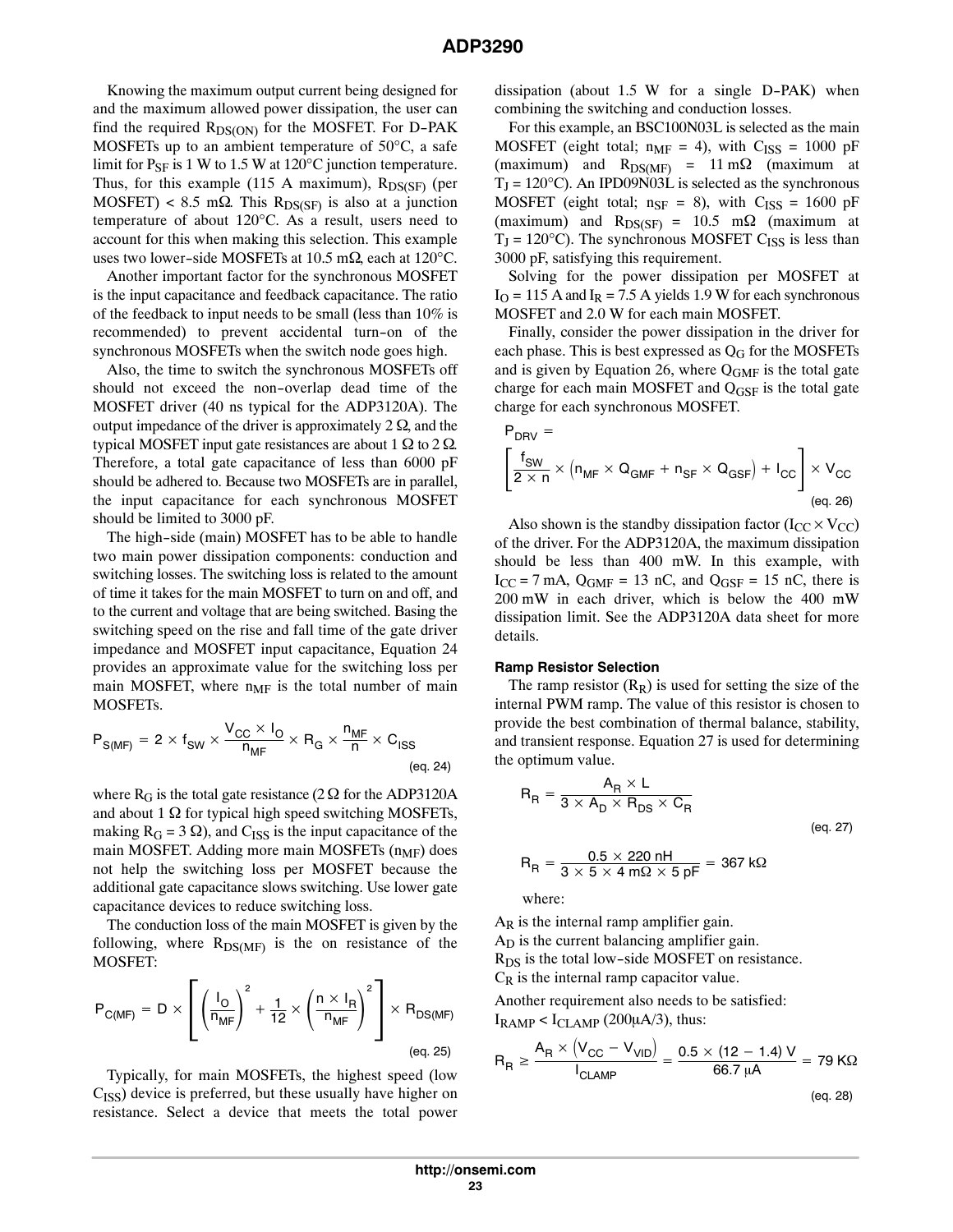Since above  $R_R$  value is bigger than 79 k $\Omega$ , it keeps the value of 267  $K\Omega$ .

The internal ramp voltage magnitude can be calculated by using:

$$
V_{R} = \frac{A_{R} \times (1 - D) \times V_{VID}}{R_{R} \times C_{R} \times f_{SW}}
$$
 (eq. 29)  

$$
V_{R} = \frac{0.5 \times (1 - 0.117) \times 1.4 \text{ V}}{367 \text{ k}\Omega \times 5 \text{ pF} \times 450 \text{ kHz}} = 748 \text{ mV}
$$

The size of the internal ramp can be made larger or smaller. If it is made larger, stability and noise rejection improves, but transient degrades. Likewise, if the ramp is made smaller, transient response improves at the sacrifice of noise rejection and stability.

The factor of 3 in the denominator of Equation [27](#page-22-0) sets a ramp size that gives an optimal balance for good stability, transient response, and thermal balance.

#### **Comp Pin Ramp**

A ramp signal on the COMP pin is due to the droop voltage and output voltage ramps. This ramp amplitude adds to the internal ramp to produce the following overall ramp signal at the PWM input:

$$
V_{RT} = \frac{V_R}{\left(1 - \frac{2 \times (1 - n \times D)}{n \times f_{SW} \times C_X \times R_O}\right)}
$$
 (eq. 30)

In this example, the overall ramp signal is 0.862 V. If the ramp size is smaller than 0.5 V, increase the ramp size to be at least 0.5 V by decreasing the ramp resistor for noise immunity.

#### **Current-Limit Setpoint**

To select the current-limit setpoint, first find the resistor value for  $R_{\text{LIM}}$ . The current-limit threshold for the ADP3290 is set with a constant current source  $(I<sub>ILIM</sub> = 4/3*I<sub>REF</sub>)$  flowing out of the ILIM pin, which sets up a voltage (VLIM) across RLIM. Thus, increasing RLIM now increases the current limit. RLIM can be found using:

$$
R_{LIM} = \frac{V_{LIM}}{I_{ILIM}} = \frac{I_{LIM} \times R_{CS} \times DCR}{\frac{4}{3} \times V_{REF} \times R_{PH}} \times R_{REF}
$$
 (eq. 31)

Here,  $I_{\text{LIM}}$  is the peak average current limit for the supply output. The peak average current is the dc current limit plus the output ripple current. In this example, choose I<sub>LIM</sub>  $_{DC}$  =150 A (130%  $*$  TDC) and having a ripple current of 10 A gives an  $I_{\text{LIM}}$  of 160 A. R<sub>CS</sub> is selected as 110 k $\Omega$ in this example,  $R_{PH}$  is 68.1 k $\Omega$ , DCR is 0.57 m $\Omega$  (Delta THCBR1290-221-R). This results in an  $R_{\text{LIM}} = 7.4 \text{ k}\Omega$ , for which 7.5 k $\Omega$  is chosen as the nearest 1% value.

The per-phase initial duty cycle limit and peak current during a load step are determined by:

$$
D_{MAX} = D \times \frac{V_{COMP(MAX)} - V_{BIAS}}{V_{RT}} \qquad (eq. 32)
$$

$$
I_{PHMAX} = \frac{D_{MAX}}{f_{SW}} \times \frac{(V_{IN} - V_{VID})}{L}
$$
 (eq. 33)

For the ADP3290, the maximum COMP voltage  $(V_{COMP(MAX)})$  is 4.4 V and the COMP pin bias voltage  $(V<sub>BIAS</sub>)$  is 1.2 V. In this example, the maximum duty cycle is 0.433 and the peak current is 46.4 A.

The limit of the peak per-phase current described earlier during the secondary current limit is determined by:

$$
I_{PHLIM} = \frac{V_{COMP(CLAMPED)} - V_{BIAS}}{A_D \times R_{DS(MAX)}} \qquad (eq. 34)
$$

For the ADP3290, the current balancing amplifier gain  $(A<sub>D</sub>)$  is 5 and the clamped COMP pin voltage is 3.3 V. Using an R<sub>DS(MAX)</sub> of 4.5 m $\Omega$  (low-side on resistance at 150°C) results in a per-phase peak current limit of 93.3 A. This current level can be reached only with an absolute short at the output, and the current-limit latchoff function shuts down the regulator before overheating can occur.

#### **IMON Setpoint**

According to the function definition, IMON output voltage should represent the load condition within the whole load current range. The formula below will result  $R_{IMON}$  in need:

$$
R_{\text{IMON}} = \frac{V_{\text{IMON}}}{I_{\text{IMON}}} = \frac{V_{\text{IMON}} \times R_{\text{LIM}}}{M \times R_{\text{O}} \times I_{\text{L}}} \qquad \text{(eq. 35)}
$$

Here,  $I_L$  is the total load current, M = 10 is the current gain for IMON. Since IMON output clamp voltage is around 1.1 V, V<sub>IMON</sub> is selected as 0.8V when  $I_L = I_{MAX}$  (130A). While  $R_{\text{LIM}} = 7.5 \text{ k}\Omega$ ,  $R_{\text{IMON}}$  is calculated as 5 k $\Omega$ , for which 4.99 k $\Omega$  is chosen as the nearest 1% value.

There is a capacitor  $(C_{IMON})$  in parallel with  $R_{IMON}$ , in order to filter output current ripple. The time constant of  $R_{\text{IMON}}$  \*  $C_{\text{IMON}}$  should be much bigger (> 10 x) than circuit switching period. In this example, C<sub>IMON</sub> is selected as  $0.1 \mu F$ .

#### **Feedback Loop Compensation Design**

Optimized compensation of the ADP3290 allows the best possible response of the regulator output to a load change. The basis for determining the optimum compensation is to make the regulator and output decoupling appear as an output impedance that is entirely resistive over the widest possible frequency range, including dc, and equal to the droop resistance  $(R<sub>O</sub>)$ . With the resistive output impedance, the output voltage droops in proportion to the load current at any load current slew rate. This ensures optimal positioning and minimizes the output decoupling.

Because of the multi-mode feedback structure of the ADP3290, the feedback compensation must be set to make the converter output impedance work in parallel with the output decoupling to make the load look entirely resistive. Compensation is needed for several poles and zeros created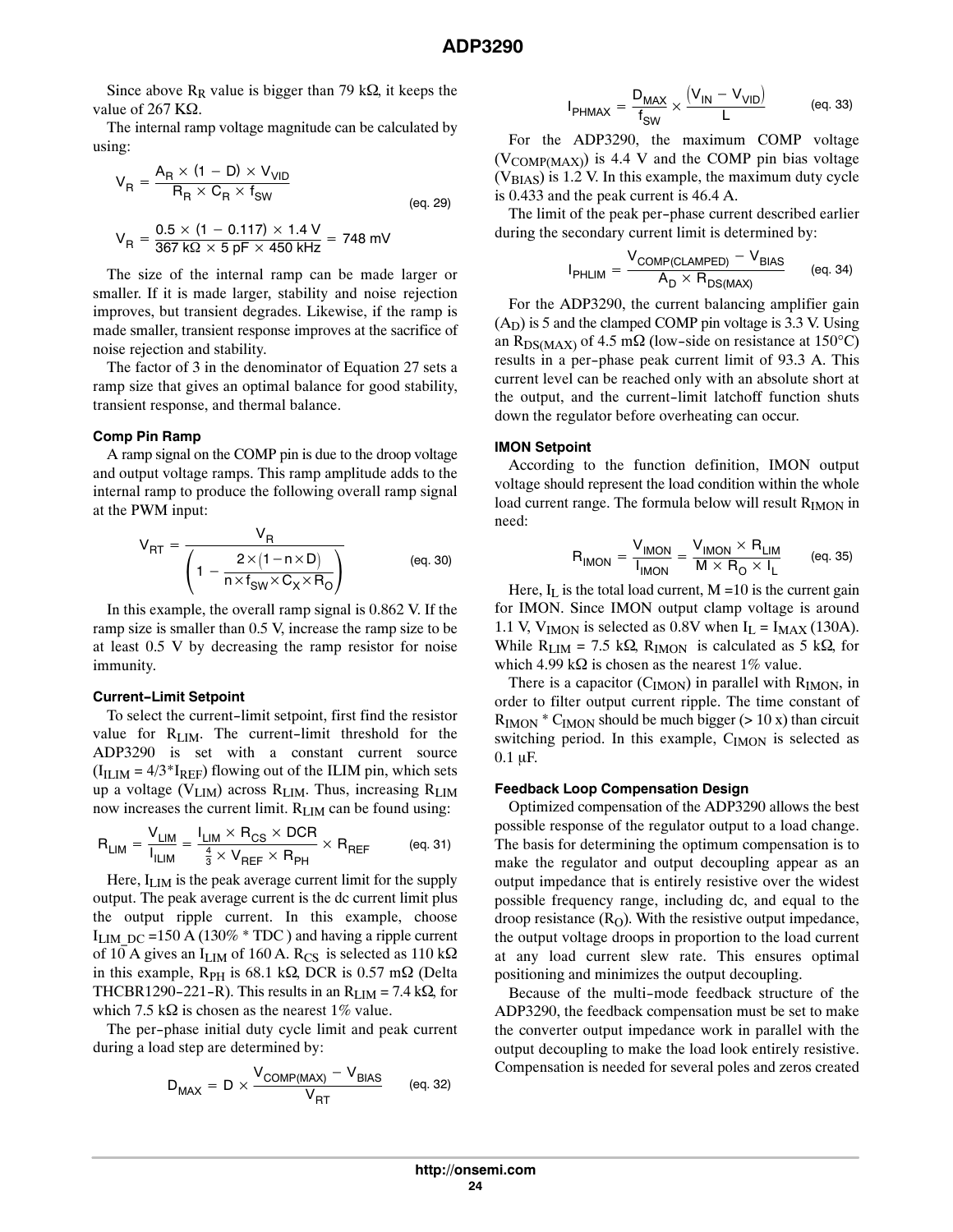by the output inductor and the decoupling capacitors (output filter).

A type-three compensator on the voltage feedback is adequate for proper compensation of the output filter. Equation 36 to Equation 40 are intended to yield an optimal starting point for the design; some adjustments may be necessary to account for PCB and component parasitic effects (see the Tuning the ADP3290 section).

First, compute the time constants for all the poles and zeros in the system using Equation 36 to Equation 40.

$$
R_{E} = n \times R_{O} + A_{D} \times R_{DS} + \frac{R_{L} \times V_{RT}}{V_{VID}} + \frac{2 \times L \times (1 - n \times D) \times V_{RT}}{n \times C_{X} \times R_{O} \times V_{VID}}
$$
  
\n
$$
R_{E} = 4 \times 1 \text{ m}\Omega + 5 \times 5.25 \text{ m}\Omega + \frac{0.57 \text{ m}\Omega \times 0.862 \text{ V}}{1.4 \text{ V}} + \frac{2 \times 220 \text{ nH} \times (1 - 0.467) \times 0.862 \text{ V}}{4 \times 4.48 \text{ mF} \times 1 \text{ m}\Omega \times 1.4 \text{ V}} = 38.7 \text{ m}\Omega
$$
(eq. 36)

$$
T_A = C_X \times (R_O - R^1) + \frac{L_X}{R_O} \times \frac{R_O - R^1}{R_X} = 4.48 \text{ mF} \times (1 \text{ m}\Omega - 0.5 \text{ m}\Omega) + \frac{250 \text{ pH}}{1 \text{ m}\Omega} \times \frac{1 \text{ m}\Omega - 0.5 \text{ m}\Omega}{0.6 \text{ m}\Omega} = 2.45 \text{ }\mu\text{s}
$$
\n
$$
\text{(eq. 37)}
$$

$$
T_B = (R_X + R^1 - R_0) \times C_X = (0.6 \text{ m}\Omega + 0.5 \text{ m}\Omega - 1 \text{ m}\Omega) \times 4.48 \text{ m}f = 448 \text{ ns}
$$
 (eq. 38)

$$
T_{C} = \frac{V_{RT} \times \left(L - \frac{A_{D} \times R_{DS}}{2 \times f_{SW}}\right)}{V_{VID} \times R_{E}} = \frac{0.862 \text{ V} \times \left(220 \text{ nH} - \frac{5 \times 5.25 \text{ m}\Omega}{2 \times 450 \text{ kHz}}\right)}{1.4 \text{ V} \times 38.7 \text{ m}\Omega} = 3.04 \text{ }\mu\text{s}
$$
\n
$$
\text{(eq. 39)}
$$

$$
T_{D} = \frac{C_{X} \times C_{Z} \times R_{O}^{2}}{C_{X} \times (R_{O} - R^{1}) + C_{Z} \times R_{O}} = \frac{4.48 \text{ mF} \times 396 \text{ }\mu\text{F} \times (1 \text{ m}\Omega)^{2}}{4.48 \text{ mF} \times (1 \text{ m}\Omega - 0.5 \text{ m}\Omega) + 396 \text{ }\mu\text{F} \times 1 \text{ m}\Omega} = 673 \text{ ns}
$$
\n(eq. 40)

where:

R' is the PCB resistance from the bulk capacitors to the ceramics.

R<sub>DS</sub> is the total low-side MOSFET on resistance per phase.

In this example,  $A_D$  is 5,  $V_{RT}$  equals 0.862 V, R' is approximately 0.5 m $\Omega$  (assuming a 4-layer, 1 ounce motherboard), and  $L_X$  is 250 pH for the 8 Al-Poly capacitors.

The compensation values can then be solved using:

 $C_A =$ 

$$
\frac{n \times R_0 \times T_A}{R_E \times R_B} = \frac{4 \times 1 \text{ m}\Omega \times 2.45 \text{ }\mu\text{s}}{38.7 \text{ m}\Omega \times 1.21 \text{ }\kappa\Omega} \times 209 \text{ pF}
$$
\n(eq. 41)

\n
$$
R_A = \frac{T_C}{C} = \frac{3.04 \text{ }\mu\text{s}}{209 \text{ pF}} = 14.5 \text{ }\kappa\Omega \qquad \text{(eq. 42)}
$$

$$
R_A = \frac{C}{C_A} = \frac{3.0 \text{ m/s}}{209 \text{ pF}} = 14.5 \text{ k}\Omega \qquad \text{(eq. 42)}
$$

$$
C_B = \frac{T_B}{R_B} = \frac{448 \text{ ns}}{1.21 \text{ k}\Omega} = 370 \text{ pF} \qquad \text{(eq. 43)}
$$

$$
C_{FB} = \frac{T_D}{R_A} = \frac{673 \text{ ns}}{14.5 \text{ k}\Omega} = 46.4 \text{ pF} \qquad \text{(eq. 44)}
$$

These are the starting values prior to tuning the design that account for layout and other parasitic effects (see the Tuning the ADP3290 section). The final values selected after tuning are:

$$
C_A = 120 \text{ pF}
$$
  
R<sub>A</sub> = 28 kΩ  
C<sub>B</sub> = 120 pF  
C<sub>FB</sub> = 3.3 pF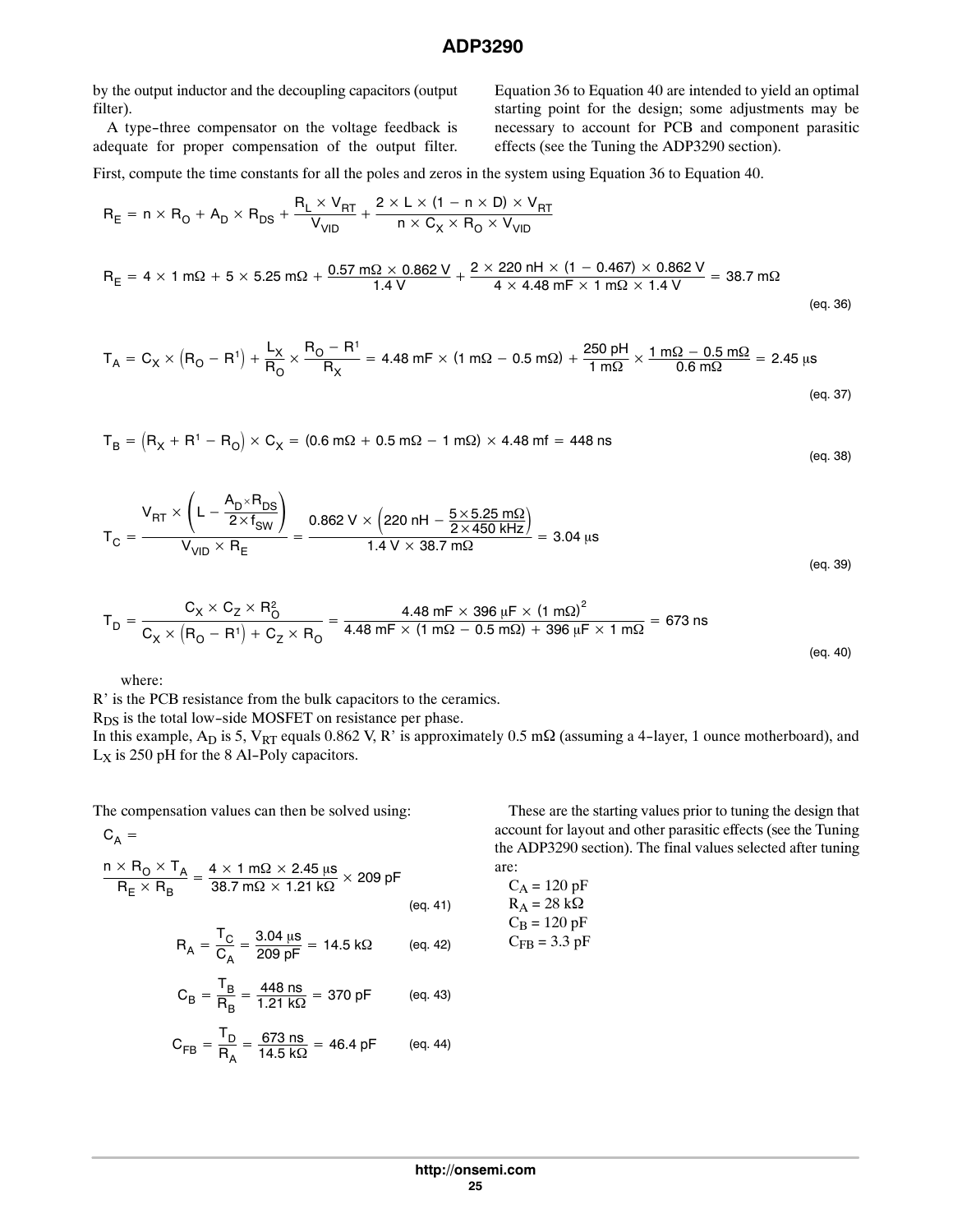Figure 12 and Figure 13 show the typical transient response using these compensation values.



**Figure 12. Typical Transient Response for Design Example Load Step**



**Figure 13. Typical Transient Response for Design Example Load Release 1‐Vo, 3‐COMP, 4‐TRDET, D0~D2‐PWM1~3**

#### **CIN Selection and Input Current di/dt Reduction**

In continuous inductor current mode, the source current of the high-side MOSFET is approximately a square wave with a duty ratio equal to  $n \times V_{\text{OUT}}/V_{\text{IN}}$  and an amplitude of one-nth the maximum output current. To prevent large voltage transients, a low ESR input capacitor, sized for the maximum rms current, must be used. The maximum rms capacitor current is given by:

$$
I_{\text{CRMS}} = D \times I_0 \times \sqrt{\frac{1}{N \times D} - 1}
$$

$$
I_{CRMS} = 0.117 \times 115 \text{ A} \times \sqrt{\frac{1}{4 \times 0.117} - 1} = 14.3 \text{ A}
$$

(eq. 45)

The capacitor manufacturer's ripple-current ratings are often based on only 2000 hours of life. As a result, it advisable to further derate the capacitor or to choose a capacitor rated at a higher temperature than required. Several capacitors can be placed in parallel to meet size or height requirements in the design. In this example, the input capacitor bank is formed by three  $680 \mu$ F, 16 V aluminum electrolytic capacitors and twelve  $4.7 \mu$ F ceramic capacitors.

To reduce the input current di/dt to a level below the recommended maximum of  $0.1$  A/ $\mu$ s, an additional small inductor  $(L > 370 \text{ nH at } 18 \text{ A})$  should be inserted between the converter and the supply bus. This inductor also acts as a filter between the converter and the primary power source.

#### **Thermal Monitor Design**

The thermistor is used on the TTSENSE input of the ADP3290 for monitoring the temperature of the VR. A constant current of 123  $\mu$ A is sourced out of this pin and runs through a thermistor network such as the one shown in Figure 14.



**Figure 14. VR Thermal Monitor Circuit**

A voltage is generated from this current through the thermistor and sensed inside the IC. When the voltage reaches 1.105V, the VRFAN output gets set. When the voltage reaches 0.81 V, the VRHOT gets set. This corresponds to RTTSENSE values of 8.98 k $\Omega$  for VRFAN and  $6.58$  k $\Omega$  for VRHOT.

These values correspond to a thermistor temperature of ~100°C and ~110°C when using the same type of 100 k $\Omega$ NTC thermistor used in the current sense amplifier.

An additional fixed resistor in parallel with the thermistor allows tuning of the trip point temperatures to match the hottest temperature in the VR, when the thermistor itself is directly sensing a proportionately lower temperature. Setting this resistor value is best accomplished with a variable resistor during thermal validation and then fixing this value for the final design.

Additionally, a  $0.1 \mu$ F capacitor should be used for filtering noise.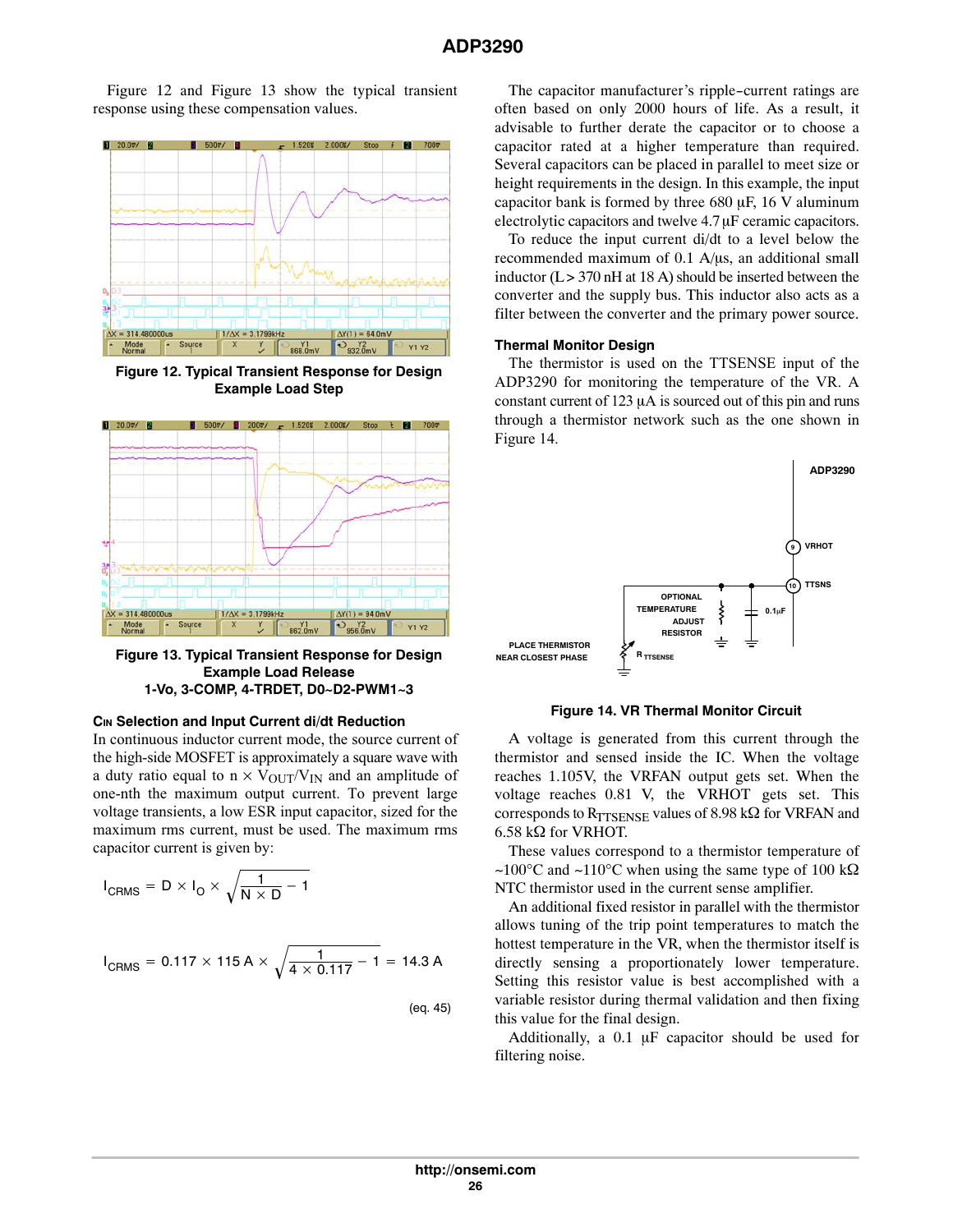# <span id="page-26-0"></span>**Shunt Resistor Design**

The ADP3290 uses a shunt to generate 5.0 V from the 12 V supply range. A trade off can be made between the power dissipated in the shunt resistor and the UVLO threshold. Figure 15 shows the typical resistor value needed to realize certain UVLO voltages. It also gives the maximum power dissipated in the shunt resistor for these UVLO voltages.



## **Figure 15. Typical Shunt Resistor Value and Power Dissipation for Different UVLO Voltage**

The maximum power dissipated is calculated using Equation 46.

$$
P_{MAX} = \frac{\left(V_{IN(MAX)} - V_{CC(MIN)}\right)^{2}}{R_{SHUNT}} \qquad (eq. 46)
$$

where:

 $V_{IN(MAX)}$  is the maximum voltage from the 12 V input supply (if the 12 V input supply is 12 V  $\pm$  5%,  $V_{IN(MAX)} = 12.6$  V; if the 12 V input supply is  $12 \text{ V} \pm 10\%$ ,  $V_{IN(MAX)} = 13.2$  V).  $V_{CC(MIN)}$  is the minimum  $V_{CC}$  voltage of the ADP3290. This is specified as 4.75 V.  $R_{SHUNT}$  is the shunt resistor value.

The CECC standard specification for power rating in surface mount resistors is:  $0603 = 0.1$  W,  $0805 = 0.125$  W,  $1206 = 0.25$  W.

## **Tuning the ADP3290**

- 1. Build a circuit based on the compensation values computed from the design spreadsheet.
- 2. Hook up the dc load to the circuit, turn it on, and verify its operation. Also, check for jitter at no load and full load.

## **DC Load Line Setting**

- 3. Measure the output voltage at no load  $(V_{NL})$ . Verify that it is within tolerance.
- 4. Measure the output voltage at full load cold ( $V_{\text{FLCOLD}}$ ). Let the board sit for  $\sim$ 10 minutes at

full load, and then measure the output  $(V<sub>FLHOT</sub>)$ . If there is a change of more than a few mV, adjust  $R_{CS1}$  and  $R_{CS2}$  using Equation 47 and Equation 49.

$$
R_{CS2(NEW)} = R_{CS2(OLD)} \times \frac{V_{NL} - V_{FLCOLD}}{V_{NL} - V_{FLHOT}} \qquad (eq. 47)
$$

- 5. Repeat Step 4 until the cold and hot voltage measurements remain the same.
- 6. Measure the output voltage from no load to full load using 5 A steps. Compute the load line slope for each change, and then average to get the overall load line slope  $(R<sub>OMEAS</sub>)$ .
- 7. If ROMEAS is off from  $R<sub>O</sub>$  by more than 0.05 m $\Omega$ , use Equation 48 to adjust the  $R_{PH}$  values.

$$
\displaystyle R_{CS2(NEW)} = R_{CS2(OLD)} \times \frac{R_{OMEAS}}{R_O} \qquad \text{(eq. 48)}
$$

- 8. Repeat Step 6 and Step 7 to check the load line. Repeat adjustments if necessary.
- 9. When the dc load line adjustment is complete, do not change  $R_{PH}$ ,  $R_{CS1}$ ,  $R_{CS2}$ , or  $R_{TH}$  for the remainder of the procedure.
- 10. Measure the output ripple at no load and full load with a scope, and make sure it is within specifications.

$$
R_{CS1(NEW)} = \frac{1}{R_{CS1(OLD)} \times R_{TH(25°C)} + (R_{CS1(OLD)} - R_{CS1(NEW)}) \times (R_{CS1(OLD)} - R_{TH(25°C)})} - \frac{1}{R_{TH(25°C)}} \tag{eq. 49}
$$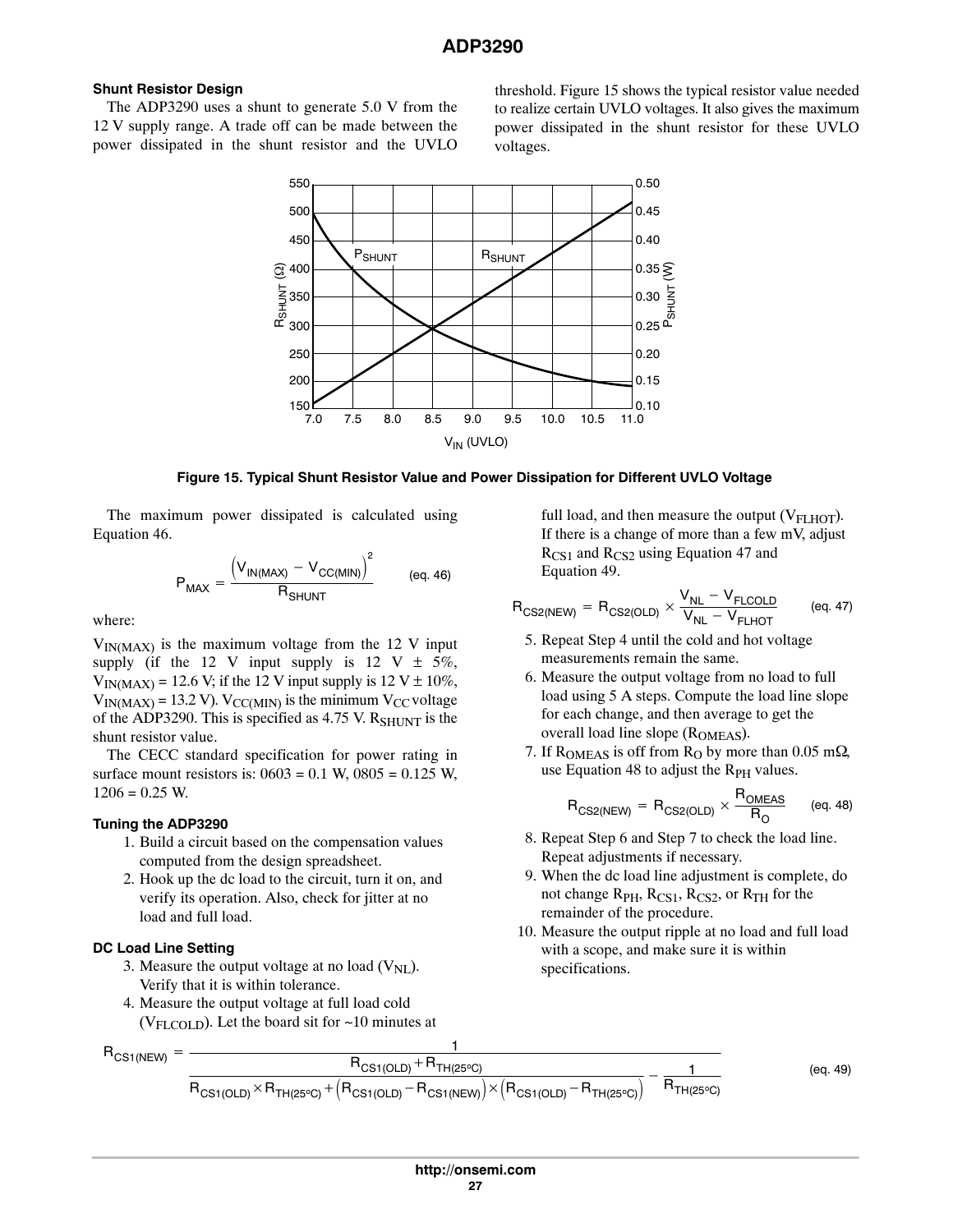# **AC Load Line Setting**

- 11. Remove the dc load from the circuit and hook up the dynamic load.
- 12. Hook up the scope to the output voltage and set it to dc coupling with the time scale at  $100 \mu s$  div.
- 13. Set the dynamic load for a transient step of about 40 A at 1 kHz with 50% duty cycle.
- 14. Measure the output waveform (use dc offset on scope to see the waveform). Try to use a vertical scale of 100 mV/div or finer. This waveform should look similar to Figure 16.





- 15. Use the horizontal cursors to measure  $V_{\text{ACDRP}}$  and  $V_{\text{DCDRP}}$  as shown in Figure 16. Do not measure the undershoot or overshoot that happens immediately after this step.
- 16. If  $V_{\text{ACDRP}}$  and  $V_{\text{DCDRP}}$  are different by more than a few millivolts, use Equation [49](#page-26-0) to adjust  $C_{CS}$ . Users may need to parallel different values to get the right one because limited standard capacitor values are available. It is a good idea to have locations for two capacitors in the layout for this.

$$
\displaystyle R_{CS(NEW)} \,=\, R_{CS(OLD)} \times \frac{V_{ACDRP}}{V_{DCDRP}} \qquad \text{(eq. 50)}
$$

17. Repeat Step 11 to Step 13 and repeat the adjustments, if necessary. Once complete, do not change  $C_{CS}$  for the remainder of the procedure. Set the dynamic load step to maximum step size. Do not use a step size larger than needed. Verify that the output waveform is square, which means that  $V_{\text{ACDRP}}$  and  $V_{\text{DCDRP}}$  are equal.

# **Initial Transient Setting**

18. With the dynamic load still set at the maximum step size, expand the scope time scale to either  $2 \mu s$ /div or 5  $\mu s$ /div. The waveform can have two overshoots and one minor undershoot (see Figure 17). Here,  $V_{DROOP}$  is the final desired value.



**Figure 17. Transient Setting Waveform**

- 19. If both overshoots are larger than desired, try making the adjustments using the following suggestions:
	- Make the ramp resistor larger by  $25\%$  ( $R_{\text{RAMP}}$ )
	- For  $V_{TRAN1}$ , increase  $C_B$  or increase the switching frequency

• For  $V_{\text{TRAN2}}$ , increase  $R_A$  and decrease  $C_A$  by 25% If these adjustments do not change the response, the design is limited by the output decoupling. Check the output response every time a change is made, and check the switching nodes to ensure that the response is still stable.

20. For load release (see Figure 18), if  $V_{\text{TRANREL}}$  is larger than the allowed overshoot, there is not enough output capacitance. Either more capacitance is needed, or the inductor values need to be made smaller. When changing inductors, start the design again using a spreadsheet and this tuning procedure.



**Figure 18. Transient Setting Waveform**

Because the ADP3290 turns off all of the phases (switches inductors to ground), no ripple voltage is present during load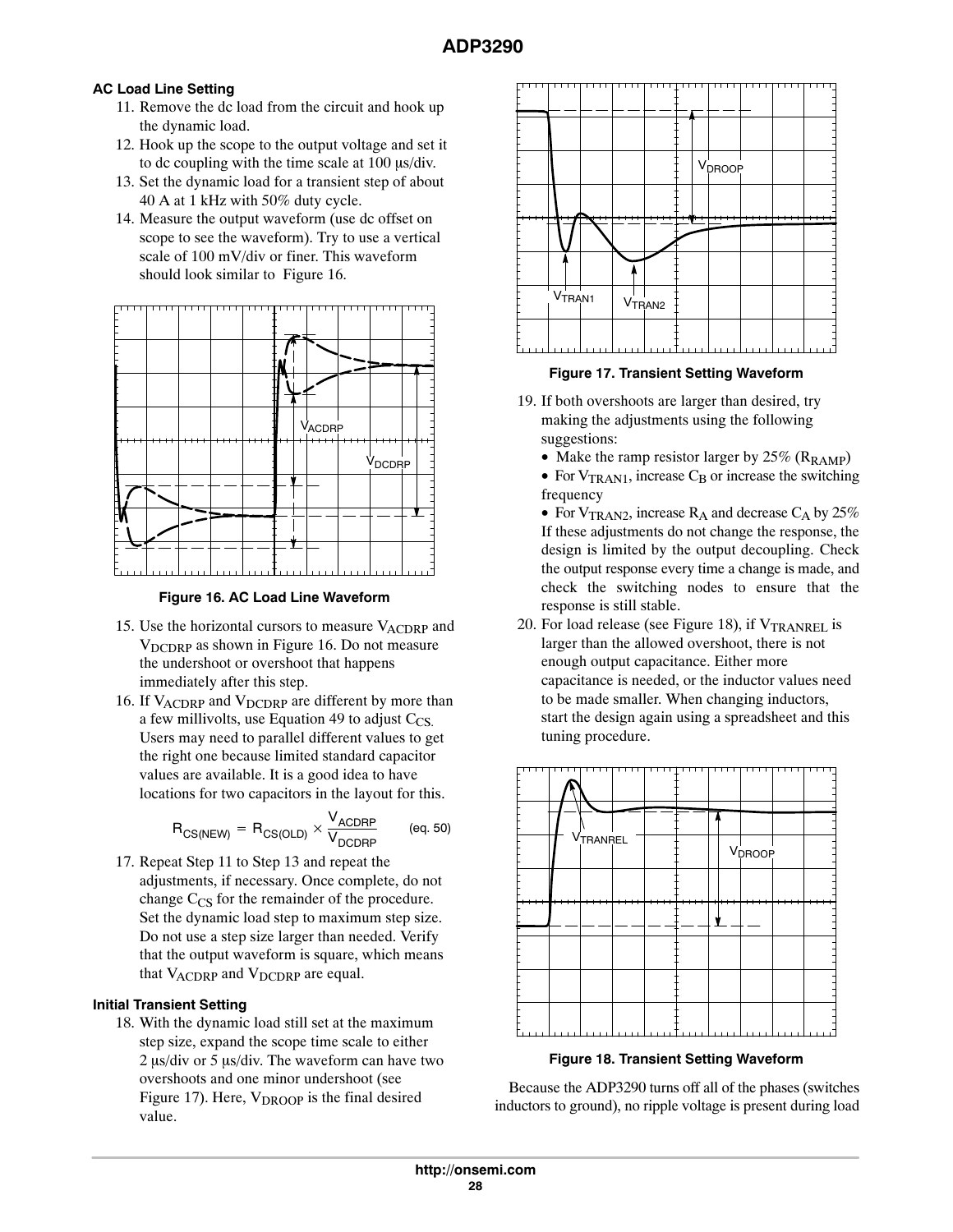release. Therefore, the user does not have to add headroom for ripple. This allows load release  $V_{\text{TRANREL}}$  to be larger than  $V_{TRAN1}$  by the amount of ripple, and still meet specifications.

If  $V_{\text{TRAN1}}$  and  $V_{\text{TRANREL}}$  are less than the desired final droop, this implies that capacitors can be removed. When removing capacitors, also check the output ripple voltage to make sure it is still within specifications.

## **Layout and Component Placement**

The following guidelines are recommended for optimal performance of a switching regulator in a PC system.

## **General Requirements**

For good results, a PCB with at least four layers is recommended. This provides the needed versatility for control circuitry interconnections with optimal placement, power planes for ground, input and output power, and wide interconnection traces in the remainder of the power delivery current paths. Keep in mind that each square unit of 1 ounce copper trace has a resistance of  $\sim 0.53$  m $\Omega$  at room temperature.

Whenever high currents must be routed between PCB layers, use vias liberally to create several parallel current paths, so the resistance and inductance introduced by these current paths is minimized and the via current rating is not exceeded.

If critical signal lines (including the output voltage sense lines of the ADP3290) must cross through power circuitry, it is best to interpose a signal ground plane between those signal lines and the traces of the power circuitry. This serves as a shield to minimize noise injection into the signals at the expense of making signal ground a bit noisier.

An analog ground plane should be used around and under the ADP3290 as a reference for the components associated with the controller. This plane should be tied to the nearest output decoupling capacitor ground and should not be tied to any other power circuitry to prevent power currents from flowing into it.

The components around the ADP3290 should be located close to the controller with short traces. The most important traces to keep short and away from other traces are the FB pin and CSSUM pin. The output capacitors should be connected as close as possible to the load (or connector), for example, a microprocessor core, that receives the power. If the load is distributed, the capacitors should also be distributed and generally be in proportion to where the load tends to be more dynamic.

Avoid crossing any signal lines over the switching power path loop described in the Power Circuitry Recommendations sections.

## **Power Circuitry Recommendations**

The switching power path should be routed on the PCB to encompass the shortest possible length to minimize radiated switching noise energy (EMI) and conduction losses in the board. Failure to take proper precautions often results in EMI problems for the entire PC system and noise-related operational problems in the power converter control circuitry. The switching power path is the loop formed by the current path through the input capacitors and the power MOSFETs, including all interconnecting PCB traces and planes. Using short and wide interconnection traces is especially critical in this path for two reasons: it minimizes the inductance in the switching loop, which can cause high energy ringing; and it accommodates the high current demand with minimal voltage loss.

When a power dissipating component, for example, a power MOSFET, is soldered to a PCB, it is recommended to liberally use the vias, both directly on the mounting pad and immediately surrounding it. Two important reasons for this are improved current rating through the vias and improved thermal performance from vias extended to the opposite side of the PCB, where a plane can more readily transfer the heat to the air. Make a mirror image of any pad being used to heatsink the MOSFETs on the opposite side of the PCB to achieve the best thermal dissipation in the air around the board. To further improve thermal performance, use the largest possible pad area.

The output power path should also be routed to encompass a short distance. The output power path is formed by the current path through the inductor, the output capacitors, and the load.

For best EMI containment, a solid power ground plane should be used as one of the inner layers extending fully under all the power components.

# **Signal Circuitry Recommendations**

The output voltage is sensed and regulated between the FB pin and the FBRTN pin, which connect to the signal ground at the load. To avoid differential mode noise pickup in the sensed signal, the loop area should be small. Thus, the FB trace and FBRTN trace should be routed adjacent to each other on top of the power ground plane back to the controller.

The feedback traces from the switch nodes should be connected as close as possible to the inductor. The CSREF signal should be connected to the output voltage at the nearest inductor to the controller.